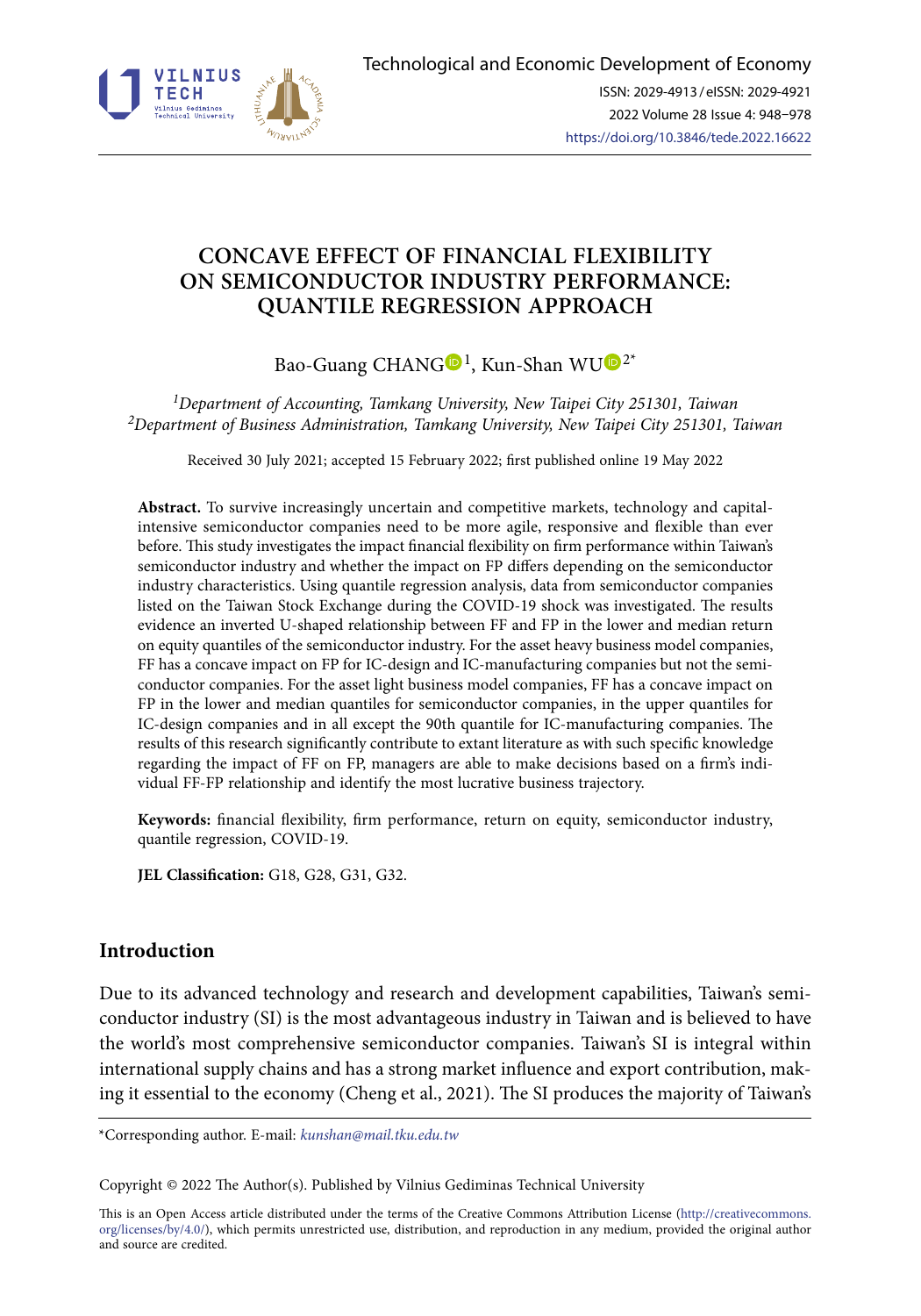total exports, accounting for nearly 30%, according to the Ministry of Economic Affairs and Taiwan's Bureau of Foreign Trade (Cheng et al., 2021). In 2020, the SI made the greatest contribution to Taiwan's economy by accounting for 15% of the gross domestic product.

The COVID-19 pandemic began in 2020, after the US-China trade war. During this time, and amidst ongoing US-China trade tensions, most leading indexes of major economies declined; however, Taiwan's SI has benefited substantially. Conversely, some export-oriented Taiwanese IC manufacturers based in China are struggling to cope with high tariffs due to the US-China trade war (Kuo & Klingler-Vidra, 2021). This has had adverse effects on Taiwan's semiconductor companies, especially for those not manufacturing in Taiwan.

The impact of the COVID-19 pandemic has increased remote working and online learning, thus significantly increasing the demand for notebooks, tablets, computers, monitors and internet-related communication devices, all of which contain semiconductors. The need for epidemic prevention-related integrated circuits (IC), including microcontrollers, temperature sensors and respirator chips has also surged. The growing popularity of 5G infrastructure, artificial intelligence, Internet of Things and Smart Applications has also created more demand for semiconductors during the ongoing COVID-19 pandemic.

As the emphasis on sustainable development increases, interest in environmental innovation (Hizarci-Payne et al., 2021; Ardito et al., 2016; Aldieri, 2013) and financial flexibility practices and has risen among scholars and practitioners (Chang & Wu, 2021, 2022; Teng et al., 2021; Gu & Yuan, 2020; Yi, 2020). Financial flexibility (FF) is the capability of a financial enterprise to obtain and restructure the required finance for minimum cost (Gamba & Triantis, 2008) and can help firms respond to market changes affecting investment, performance and business growth. Even in a crisis, companies with adequate FF have greater cash reserves to economically raise capital in order to fund new growth opportunities and further improve performance (Arslan-Ayaydin et al., 2014). To be more competitive in a dynamic business environment, corporate managers pay increasing attention to FF when making financial decisions (Graham & Harvey, 2001). Recently, enterprises worldwide have looked to increase their FF to avoid uncertainty and seize growth opportunities (Yun et al., 2021; La Rocca & Cambrea, 2019).

Several researchers have explored the challenges faced by the SI (Park et al., 2021) and its corporate response to the COVID-19 shock (Kempf et al., 2021; Rumbaugh et al., 2021; Thorbecke, 2021); nevertheless, there is no empirical research that evaluates the effect of the COVID-19 pandemic on the SI's firm performance (FP). This study not only offers additional empirical evidence on the effect of COVID-19 epidemic but also contributes to a deeper understanding how FF affect FP amid a COVID-19 crisis. The literature concerning the relationship between FF and FP is inconclusive. There are numerous studies on the FF-FP relationship for non-epidemic periods and in companies from China (Chun & Yanbo, 2016), East Asia (Arslan-Ayaydin et al., 2014), Iran (Hooshyar et al., 2017), Jordan (Al-Slehat, 2019) and Pakistan (Ali & Siddiqui, 2020) it was found to be positive. Conversely, some articles argue that high FF leads to overinvestment (Agha & Faff, 2014).

Recent research has shown that firms with FF experienced greater stock performance in the initial stages of the COVID-19 epidemic (e.g., Fahlenbrach et al., 2020; Ramelli & Wagner, 2020). In addition, the scholar verified that FF has a positive impact on FP for manufac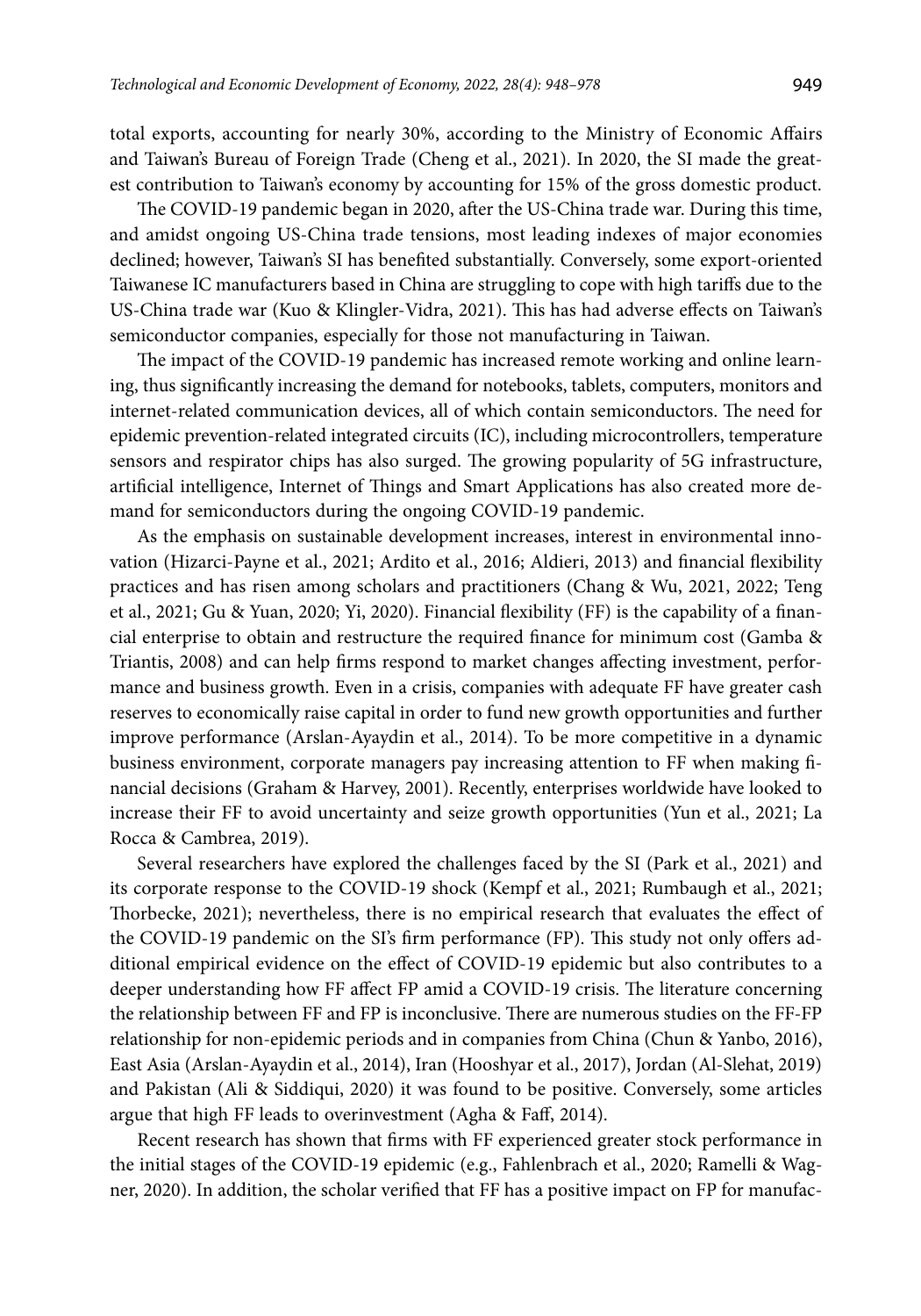turing industry in Taiwan amid the COVID-19 epidemic (Teng et al., 2021). More recently, mixed results on the effect of FF on FP has led to doubt surrounding the linear relationship between the two variables, thus instigating the adoption of nonlinear models. Some studies have focused on the nonlinear concave relationship between FF and FP (Gu & Yuan, 2020; Yi, 2020). The inverted U-shaped curve demonstrates that initially FP rises as FF increases; however, on reaching the FF threshold, FP declines as FF increases. Thus far, there is no consensus as to whether FF increases or decreases FP. Prompted by the ongoing debate, this research's primary enquiry is whether FF impacts FP and more specifically, how it effects FP.

This research contributes to extant literature by empirically exploring the FF-FP relationship for semiconductor companies listed on the Taiwan Stock Exchange (TSE), considering a non-linear concave relationship. Using the quantile regression (QR) method, the research focusses on FP tail information (proxied by ROE) and highlights how FF impacts different FP quantiles.

This research elicits several important findings. The first analysis evidences a concave relationship between FF and FP in TSE listed semiconductor firms from Q1 2020 to Q1 2021. The QR approach verifies there is a concave FF-FP relationship in the lower and median ROE quantile firms. These results evidence that FF is significant to a companies' decision making and empirically supports the trade-off theory. Taiwan's semiconductor companies should aim for optimal FP whilst balancing FF benefits and costs. Similarly, there is also a concave relationship between FF and FP in the lower ROE quantiles of IC-design firms and all the ROE quantiles of IC-manufacturing firms.

Dividing the SI (including IC-design & IC-manufacturing) into the AHBM and ALBM companies confirmed the FF-FP relationship is different for each. The second analysis revealed a concave FF-FP relationship in ALBM semiconductor companies, whereas there is no significant relationship between FF and FP in the AHBM semiconductor companies. Additionally, there is a concave FF-FP relationship in the AHBM and ALBM IC-design and IC-manufacturing companies. These results reinforce that the advantages and disadvantage of AHBM and ALBM are essential to understanding the FF-FP relationship.

The rest of this article is organized as follows: Section 1 offers a literature review and hypotheses development; Section 2 presents the materials, research model and method; Section 3 details the QR and analyzes the results; Section 4 discusses the results; and finally, the last Section summarizes the study and offers implications and future research suggestions.

### **1. Literature review and hypothesis development**

#### **1.1. Capital structure**

Capital structure has attracted much attention from academics and practitioners in corporate finance management. Current literature discusses several theories on the FF and FP nexus, which include trade-off theory (TOT) and pecking order theory (POT).

From a TOT perspective, firms consider the trade-off between the benefits and costs of cash-holding to maximize shareholder wealth (Dittmar et al., 2003). Nevertheless, TOT disregards the significance of FF, resulting in empirical under-performance (Denis & McKeon, 2012).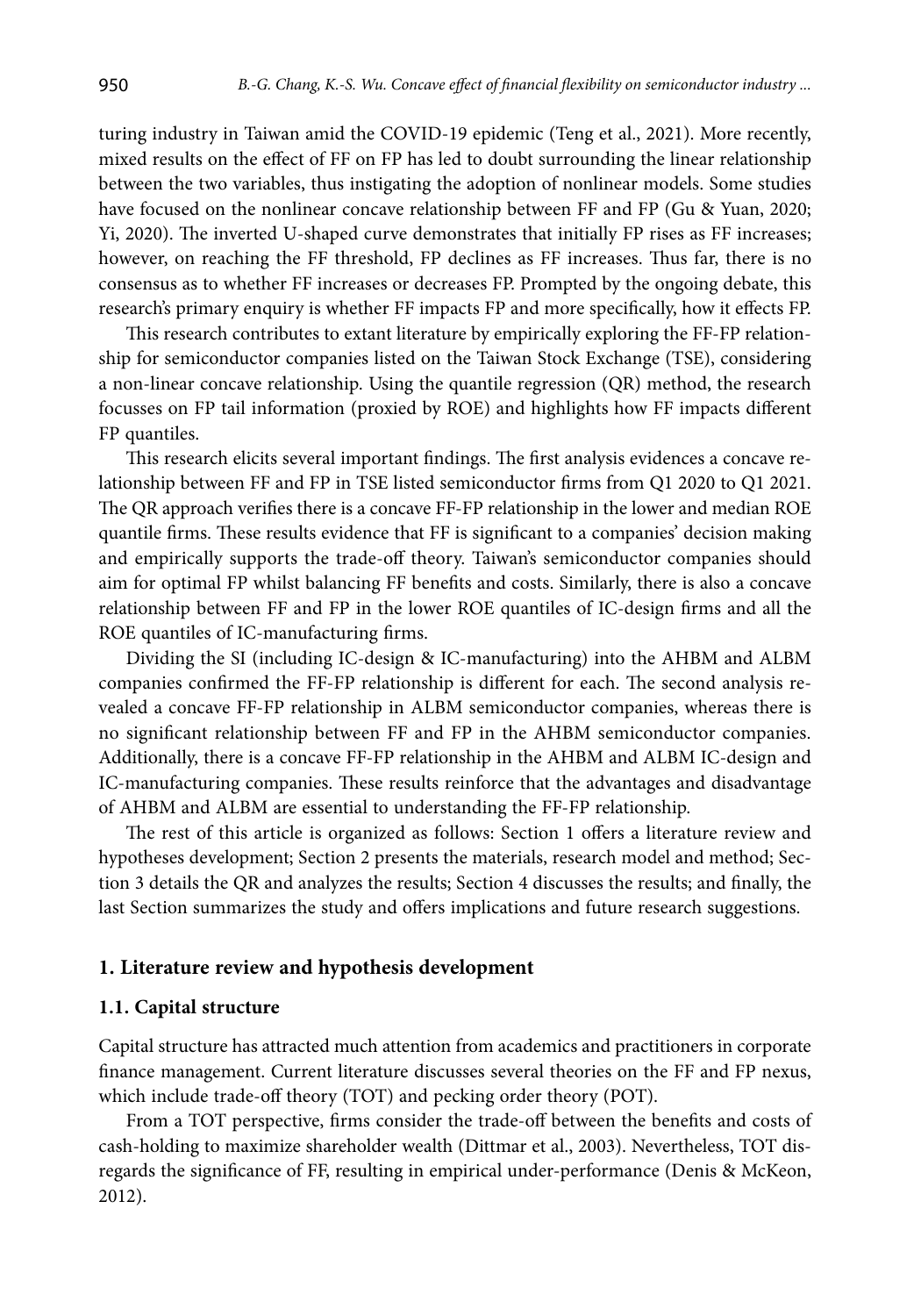According to POT, companies have no target cash levels, but cash is used as a buffer between retained earnings and investment needs (Yun et al., 2021). Based on POT, more liquid companies tend to finance their activities primarily through capital, as higher liquidity translates into FF and opens up the possibility of acquiring debt at a lower cost (Kedzior et al., 2020).

Fama and French (2005) indicated that neither TOT nor POT can shed light on realworld debt choices of firms. Later, the academics have made an empirical explanation for the under-performing capital structure theory, citing the propensity of firms to maintain FF as an additional capacity for additional borrowing (Denis & McKeon, 2012; Marchica & Mura, 2010; Gamba & Triantis, 2008; DeAngelo & DeAngelo, 2007). Therefore, the concept of FF offers an explanation for the dilemmas raised in the capital structure literature (Bilyay-Erdogan, 2020).

#### **1.2. Financial flexibility and firm performance**

According to the trade-off theory (Modigliani & Miller, 1963), when firms experience financial difficulties, sufficient cash reserves help reduce risks (Gu & Yuan, 2020). The resourcebased view also argues that enterprises with idle (or surplus) resources can use these resources to obtain external opportunities and promote enterprise growth (Nohria & Gulati, 1997). The agency theory (Jensen, 1986), however, predicts that when a firm has extra cash, managers may waste it or invest in detrimental projects. Additionally, excessive FF could lead to excessive idle cash, rendering the profitability of corporate cash relatively weak. Conversely, however, low debt and low leverage have no incentive effect and will reduce FP (Gu & Yuan, 2020).

There are competing views on the relationship between FF and FP in existing academic literatures. Chun and Yanbo (2016) examined whether investment scale or efficiency guides the FF-FP relationship for companies listed on the SSSE (Shanghai and Shenzhen stock exchanges) and showed that FF significantly positively impacts FP. Arslan-Ayaydin et al. (2014), from 1994 to 2009, assessed the impact of FF on FP of East Asian firms and indicated that corporations with optimal FF perform better in a financial crisis. Al-Slehat (2019), from 2010 to 2017, explored the impact of FF on FP of service industries in Jordan and found it had a positive influence. Ali and Siddiqui (2020), from 2009 to 2018, reported that FF had a positive influence on the FP of Pakistan Stock Exchange listed enterprises. Teng et al. (2021) evidenced that FF had a positive impact on FP for TSE listed manufacturing firms, from Q1 2020 to Q2 2020.

Contrastingly, some studies suggest that high FF leads to overinvestment from an agency costs perspective (Agha & Faff, 2014). More recently, mixed results on the impact of FF on FP has led to doubt surrounding the linear relationship between the two variables, thus instigating the adoption of nonlinear models. Some studies concentrating on the nonlinear FF-FP relationship evidence it has a convex (U-shaped) or concave (inverted U-shaped) pattern. For example, Yi (2020) explores the impact of FF on the FP of SSSE listed manufacturing companies, from 2011 to 2017, and found the relationship to be concave. Gu and Yuan (2020), from 2015 to 2018, investigated the associations among internal control, FF and FP of SSSE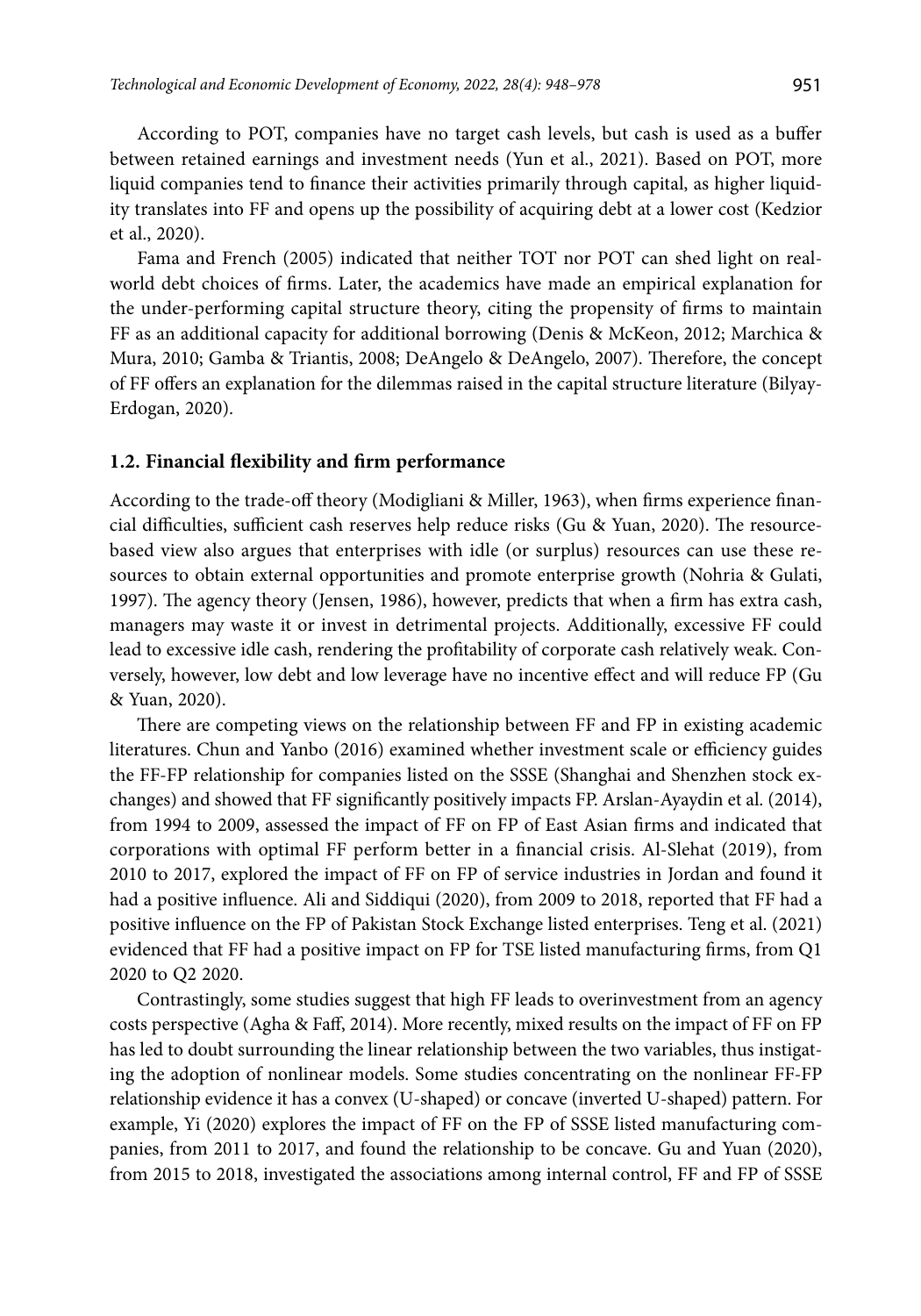listed Chinese information technology companies, and confirmed that FF has a concave effect on FP. In contrast, Chang and Wu (2022) applied QR to analyze the effect of FF on FP for TSE listed hospitality firms, from Q1 2020 to Q4 2020, and evidenced a convex FF-FP nexus. Given the above discussion, the first hypothesis is:

Hypothesis 1. There is a nonlinear FF-FP relationship which is either a concave (inverted U-shaped) or convex (U-shaped) pattern.

Research evidence that companies with increased asset tangibility will have reduced FP (proxied by return on assets [ROA]) (Ali & Siddiqui, 2020). However, a positive correlation between asset tangibility and ROA was discovered by Chang and Ma (2019). More recently, Teng et al. (2021) explored the effect of FF on the FP of Taiwan's manufacturing industry and discovered FF significantly positively influenced FP in AHBM manufacturing firms. Conversely, Chang and Wu (2022) reported a nonlinear convex relationship between FF and FP in AHBM hospitality firms.

Additionally, Sohn et al. (2013) verified a positive correlation between the ALBM, operating profitability and enterprise value, indicating that ALBM improved FP. Seo et al. (2021) also indicated a positive relationship between ALBM and FP for US loading firms. More recently, Chang and Wu (2022) reported a concave nexus between FF and FP relationship for ALBM hospitality firms. Based on the above discussion, the second and third hypothesis are:

Hypothesis 2. For AHBM semiconductor firms, there is a nonlinear FF-FP relationship which is either a concave (inverted U-shaped) or convex (U-shaped) pattern.

Hypothesis 3. For ALBM semiconductor firms, there is a nonlinear FF-FP relationship which is either a concave (inverted U-shaped) or convex (U-shaped) pattern.

## **1.3. Research gap in extant literature**

To summarize the literature review, one argument suggests there is a linear (positive or negative) FF-FP relationship, yet the opposing argument states there is a nonlinear (convex or concave) FF-FP relationship. Thus far, empirical studies addressing the FF-FP relationship are still inconclusive. This investigation fills the gap in extant literature by addressing the nonlinear effect of FF on the SI's FP.

## **2. Material and methods**

### **2.1. Data source**

The sample included 137 publicly traded semiconductor companies in according to the TSE classification. The sample firms provided financial data from the first quarter of 2020 to the first quarter of 2021. Taiwan Economic Journal (TEJ) database provides the data of firms' financial and accounting data in order to measure firm performance. Two firm-quarter values were missing from Q4 2020 due to the recompilation of their financial reports, as a result 683 quarterly sample observations were available.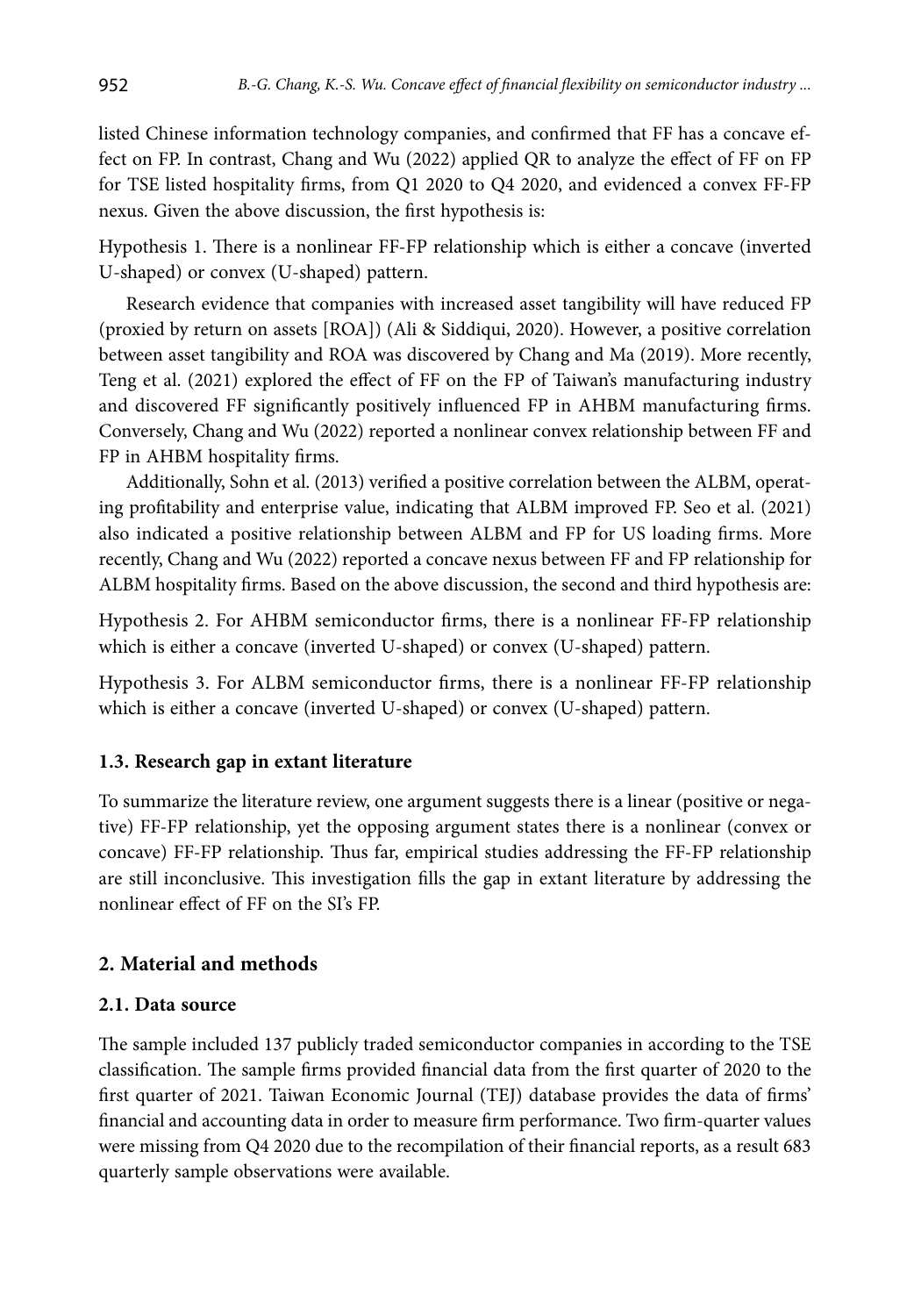### **2.2. Variables**

*Dependent variable.* As assessing FP is multi-dimensional, this study includes two measurements: ROE and ROA. ROE is the net income divided by average shareholder equity. ROA, used for the robustness test, is the net income divided by average total assets.

*Independent variable*. FF is the independent variable and is measured as follows: *FF = cash flexibility + debt flexibility* (Teng et al., 2021; Al-Slehat, 2019). Cash flexibility calculates as (*cash + cash equivalent*) / *total assets*. Debt flexibility calculates as *1-corporate debt ratio*<sup>1</sup> (Teng et al., 2021).

*Control variables.* The control variables are the growth rate of revenue (REVG), research and development intensity (RDD), growth rate of net profit before taxes (BNIG), growth rate of owner's equity (OEG), average collection days (ARD) and firm size (SIZE), as previous studies found they determined FP (Song et al., 2021; Teng et al., 2021; Boisjoly et al., 2020). REVG is the quarter-over-quarter percentage increase in revenue; RDD is calculated as (research and development expenditures)/sales; BNIG calculates as (net profit before tax of current period-net profit before tax of prior period)/net profit before tax of prior period; OEG is captured as the percentage change in owner's equity over the prior period; ARD measures as 365 days in a year divided by accounts receivable turnover ratio; SIZE as measured by the natural logarithm of total assets.

### **2.3. Research model and methods**

QR allows a full range of conditional quantile functions (Chiang et al., 2010), is more robust and provides more efficient estimations. This research utilizes Koenker and Bassett's (1978) QR model:

$$
Q_{\theta}\left(ROEq_{it}|X_{it}\right) = \beta_i + \beta_{1\theta} FF_{it} + \beta_{2\theta} FF_{it} + \beta_{3\theta}CON_{it} + \mu_{\theta t} + \gamma_{\theta t} + \varepsilon_{\theta it},
$$

where  $Q_{\theta}$  (*ROEq<sub>it</sub>* |  $X_{it}$ ) is the  $\theta$ -th QR function. *ROEq<sub>it</sub>* is the FP for firm *i* at quarter *t*; *FF<sub>it</sub>* is the FF for firm *i* at quarter *t*;  $FF2<sub>it</sub>$  is the square of FF for firm *i* at quarter *t*;  $CON<sub>it</sub>$  are the control variables in the research model;  $\mu_{\theta t}$  denotes the unobservable firm and time effects at the  $\theta$ -th quantile;  $\gamma_{\theta t}$  denotes an industry unobservable effect at the  $\theta$ -th quantile;  $\varepsilon_{\theta it}$  represents error terms for firm *i* at quarter *t* at the  $\theta$ -th quantile. The aforementioned QR model explores the nonlinear FF-EP relationship within financial quarters, after heteroscedasticity adjustment with cluster at firm level.

### **3. Results**

#### **3.1. Descriptive statistics**

Table 1 reveals the statistics for key variables in our sample. The average level of FF for semiconductor firms is 0.956. For ROE, the mean value is 3.275, median 3.28, minimum –37.75 and maximum 68.09. The mean value is slightly lower than the median and there is a wide range between the minimum and maximum values. The skewness value is 0.887 and the

 $\frac{1}{1}$  Corporate debt ratio is the ratio of total liabilities to total assets.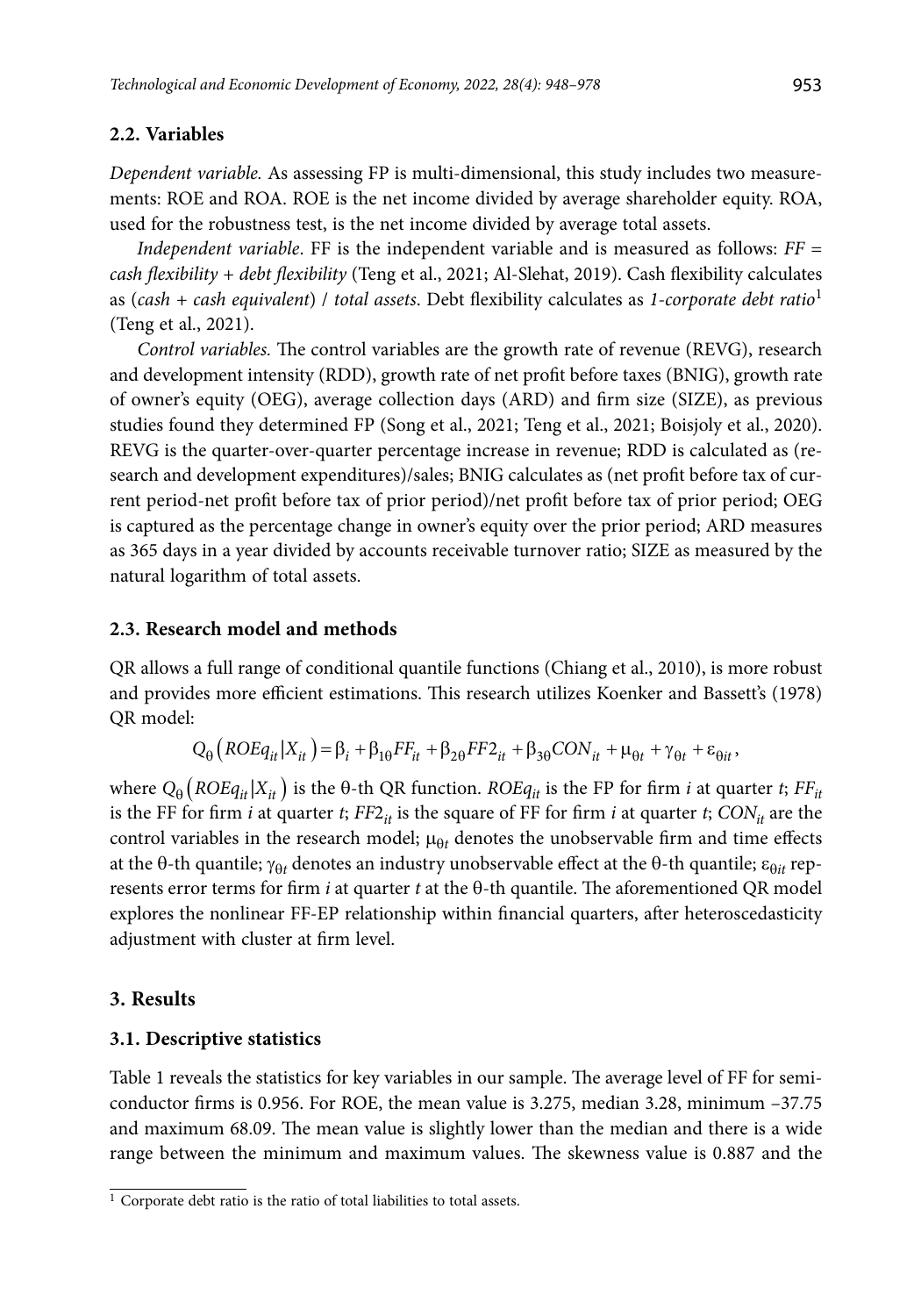| Variable        | <b>ROE</b> | FF       | <b>REVG</b> | <b>RDD</b>             | <b>BNIG</b> | <b>OEG</b> | <b>ARD</b>       | <b>SIZE</b> |
|-----------------|------------|----------|-------------|------------------------|-------------|------------|------------------|-------------|
|                 |            |          |             | Semiconductor industry |             |            |                  |             |
| Mean            | 3.275      | 0.956    | 20.718      | 0.143                  | 433.103     | 13.354     | 58.787           | 15.439      |
| St. deviation   | 5.737      | 0.26     | 39.566      | 0.234                  | 5809.381    | 49.395     | 25.455           | 1.716       |
| Min             | $-37.75$   | 0.103    | $-76.55$    | $-0.051$               | $-1286.93$  | $-71.16$   | $\boldsymbol{0}$ | 11.265      |
| Max             | 68.09      | 1.92     | 372.19      | 2.86                   | 142000      | 535.91     | 221.37           | 21.795      |
| 10th percentile | $-1.66$    | 0.615    | $-14.56$    | 0.013                  | -69.83      | $-8.16$    | 29.65            | 13.452      |
| 25th percentile | 0.84       | 0.762    | -1.48       | 0.031                  | $-12.07$    | $-2.51$    | 41.34            | 14.207      |
| 50th percentile | 3.28       | 0.969    | 15.44       | 0.092                  | 40.87       | 4.09       | 57.23            | 15.287      |
| 75th percentile | 5.57       | 1.141    | 34.52       | 0.182                  | 137.34      | 13.355     | 73.22            | 16.385      |
| 90th percentile | 8.23       | 1.269    | 63.4        | 0.278                  | 352.51      | 29.43      | 88.65            | 17.722      |
| Skewness        | 0.887      | -0.179   | 2.46        | 6.955                  | 22.289      | 6.384      | 1.038            | 0.693       |
| Kurtosis        | 34.151     | 3.063    | 17.763      | 66.62                  | 528.441     | 54.545     | 6.737            | 3.906       |
| Sample sizes    | 683        | 683      | 683         | 683                    | 683         | 683        | 683              | 683         |
| IC-design       |            |          |             |                        |             |            |                  |             |
| Mean            | 3.874      | 1.033    | 26.319      | 0.209                  | 658.951     | 18.555     | 54.675           | 14.824      |
| St. deviation   | 5.921      | 0.246    | 45.577      | 0.28                   | 7459.825    | 60.88      | 27.798           | 1.429       |
| Min             | -16.44     | 0.377    | -76.55      | $-0.051$               | -1286.93    | $-49.71$   | $\boldsymbol{0}$ | 11.265      |
| Max             | 68.09      | 1.92     | 372.19      | 2.86                   | 142000      | 535.91     | 221.37           | 20.191      |
| 10th percentile | -1.96      | 0.717    | -17.41      | 0.044                  | $-62.41$    | -9.71      | 25.94            | 13.230      |
| 25th percentile | 0.73       | 0.888    | $-0.2$      | 0.098                  | $-2.29$     | $-3.95$    | 36.16            | 13.875      |
| 50th percentile | 3.77       | 1.062    | 23.09       | 0.152                  | 58.66       | 5.19       | 50.49            | 14.677      |
| 75th percentile | 6.64       | 1.193    | 42.76       | 0.243                  | 156.04      | 17.17      | 68.15            | 15.714      |
| 90th percentile | 9.6        | 1.326    | 77.42       | 0.340                  | 402.69      | 40.57      | 88.65            | 16.488      |
| Skewness        | 2.99       | $-0.289$ | 2.231       | 6.022                  | 17.342      | 5.338      | 1.335            | 0.637       |
| Kurtosis        | 36.017     | 3.278    | 14.906      | 47.62                  | 319.928     | 37.054     | 7.206            | 4.285       |
| Sample sizes    | 413        | 413      | 413         | 413                    | 413         | 413        | 413              | 413         |
|                 |            |          |             | IC-manufacturing       |             |            |                  |             |
| Mean            | 2.353      | 0.837    | 12.15       | 0.041                  | 87.639      | 5.378      | 65.107           | 16.385      |
| St. deviation   | 5.321      | 0.235    | 25.798      | 0.037                  | 366.227     | 19.973     | 19.804           | 1.693       |
| Min             | -37.75     | 0.103    | $-73.44$    | $\boldsymbol{0}$       | -934.15     | $-71.16$   | 25.19            | 13.257      |
| Max             | 18.06      | 1.46     | 162.58      | 0.19                   | 3690.35     | 162.59     | 172.67           | 21.795      |
| 10th percentile | $-0.975$   | 0.565    | $-12.605$   | 0.005                  | $-79.97$    | $-6.245$   | 41.1             | 14.235      |
| 25th percentile | 1.04       | 0.680    | $-2.79$     | 0.014                  | $-26.68$    | $-1.29$    | 51.37            | 15.366      |
| 50th percentile | 2.865      | 0.841    | 8.385       | 0.29                   | 18.475      | 3.375      | 64.06            | 16.156      |
| 75th percentile | 4.27       | 1.014    | 24          | 0.054                  | 93.82       | 9.41       | 77.16            | 17.389      |
| 90th percentile | 6.22       | 1.143    | 35.195      | 0.095                  | 299.915     | 18.435     | 88.75            | 18.510      |
| Skewness        | $-3.636$   | $-0.172$ | 1.569       | 1.566                  | 5.854       | 3.247      | 0.841            | 0.667       |
| Kurtosis        | 26.753     | 3.21     | 10.686      | 5.477                  | 50.248      | 31.033     | 6.002            | 3.652       |
| Sample sizes    | 270        | 270      | 270         | 270                    | 270         | 270        | 270              | 270         |

Table 1. Descriptive statistics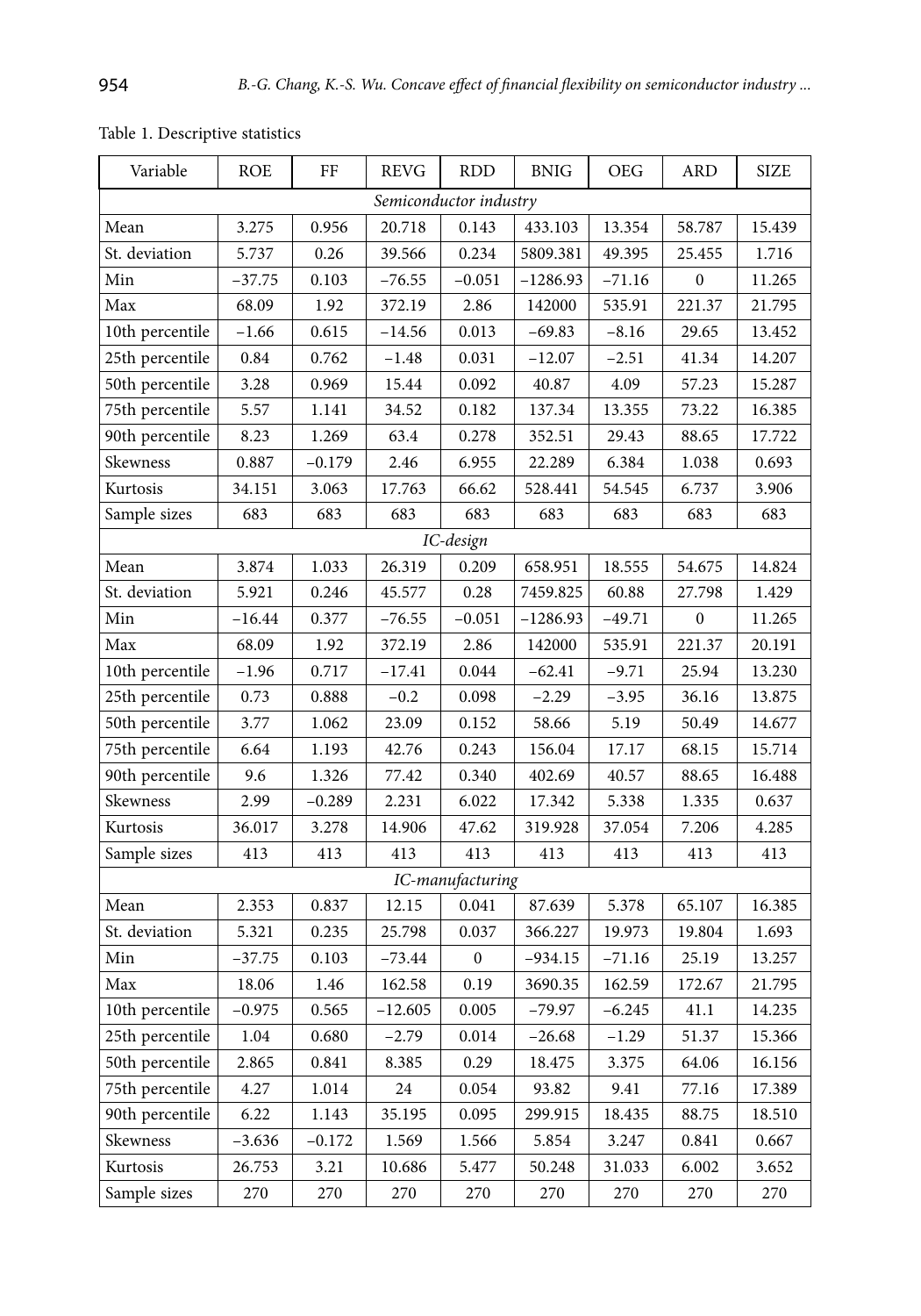kurtosis value is 34.151, which illustrates the ROE distribution is skewed and heavily lefttailed. The normality test confirms the Jacque-Bera statistic (=28,000, p < 0.001) rejects the normally distributed hypothesis. The ROE histrgoram (Figure 1) shows the non-normal, skewed and heavily left-tailed distribution.

For the IC-design industry, the statistic value of Jacque-Bera (=19000, p-value < 0.001) and the ROE histrogram (Figure 2) demonstrate the skewed to right and heavily tailed distribution. For IC-manufacturing, the mean value of ROE is lower than the median and there is a wide range between the minimum and maximum values. The statistic value of Jacque-Bera (=6943, p-value < 0.001) and the ROE histrogram (Figure 3) show a skewed and heavily lefttailed distribution in the IC-manufacturing industry (Table 1). These findings further support the need for a QR approach.



Figure 2. ROE histogram: IC-design industry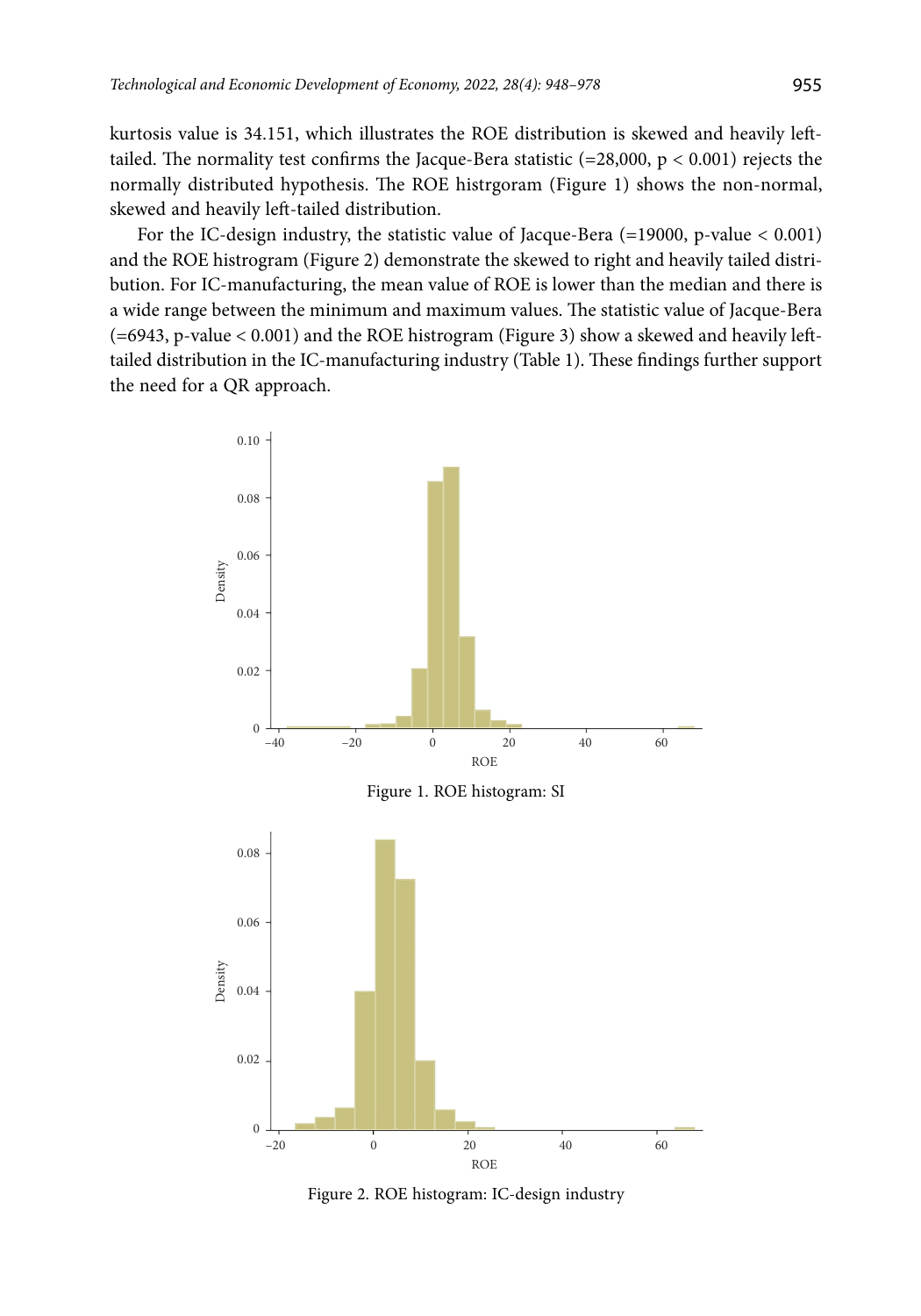

Figure 3. ROE histogram: IC-manufacturing industry

Whether multi-collinearity exists among the independent variables was investigated. Table 2 contains the results of variance inflation factor (VIF) on the independent variable with the mean VIF of 1.05. For the SI, the highest value of is 1.09, which is far below the cut-off value of 10, suggested by Hair et al. (2017). Therefore, no multicollinearity problem is suspected. The IC-design and IC-manfacturing industry have similar results.

| Variable   | (1)       | (2)       | (3)       | (4)       | (5)      | (6)       | (7) | <b>VIF</b> |
|------------|-----------|-----------|-----------|-----------|----------|-----------|-----|------------|
| $(1)$ FF   |           |           |           |           |          |           |     |            |
| $(2)$ REVG | $0.146*$  |           |           |           |          |           |     | 1.09       |
| $(3)$ RDD  | $0.293*$  | 0.023     |           |           |          |           |     | 1.05       |
| $(4)$ BNIG | $-0.063$  | $0.191*$  | $-0.121*$ |           |          |           |     | 1.01       |
| $(5)$ OEG  | $0.163*$  | 0.018     | $0.099*$  | 0.015     |          |           |     | 1.07       |
| $(6)$ ARD  | $0.297*$  | $0.167*$  | $0.184*$  | 0.051     | 0.028    |           |     | 1.07       |
| $(7)$ SIZE | $-0.175*$ | $-0.207*$ | $-0.184*$ | $-0.102*$ | $-0.064$ | $-0.164*$ |     | 1.02       |

Table 2. Pearson's correlation

*Note*: \*p < 0.1.

### **3.2. Mean difference of main variables: IC-design vs. IC-manufacturing**

The independent t-test was applied to confirm the difference in means of the IC-design industry and IC-manufacturing industry and whether the variables have any significance.

IC-design's ROE is 3.874%, which is significantly higher than IC-manufacturing (2.353%), at the 1% significance level (Table 3). FF, REVG, RDD and OEG are also higher in IC-design than in IC-manufacturing at the 1% level. However, IC-design's ARD and SIZE are lower than IC-manufacturing's. Therefore, the motivation to assess the model on the basis of two separate samples is justified.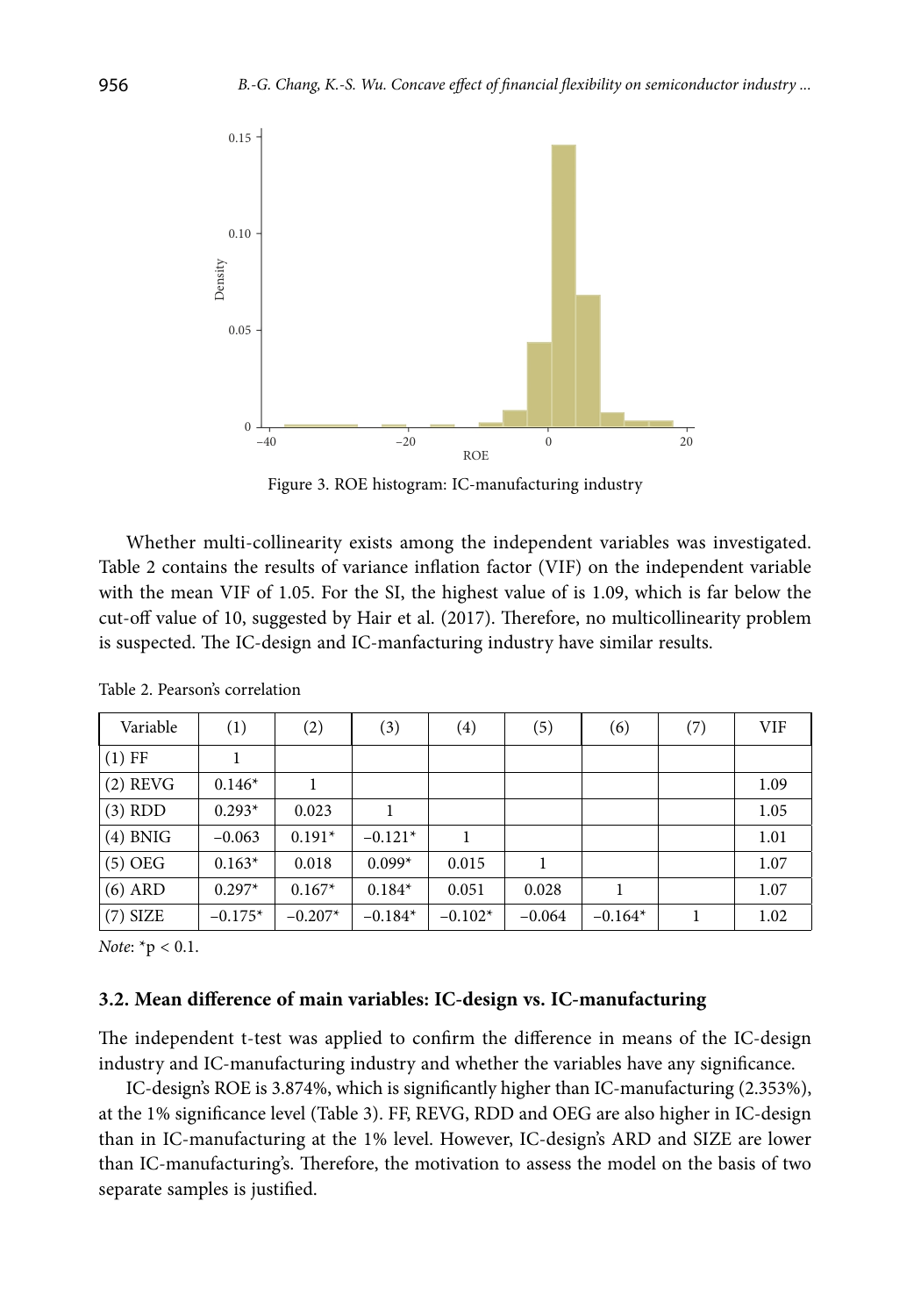|             | IC-design |           |        | IC-manufacturing | t-test     |  |
|-------------|-----------|-----------|--------|------------------|------------|--|
|             | Mean      | Std. Dev. | Mean   | Std. Dev.        |            |  |
| <b>ROE</b>  | 3.874     | 5.921     | 2.353  | 5.321            | $4.019***$ |  |
| FF          | 1.033     | 0.246     | 0.837  | 0.235            | $4.484***$ |  |
| <b>REVG</b> | 26.319    | 45.577    | 12.15  | 25.798           | $4.993***$ |  |
| <b>RDD</b>  | 0.209     | 0.28      | 0.041  | 0.037            | $9.789***$ |  |
| <b>BNIG</b> | 658.951   | 7459.825  | 87.639 | 366.227          | 1.258      |  |
| <b>OEG</b>  | 18.555    | 60.88     | 5.378  | 19.973           | $3.547***$ |  |
| <b>ARD</b>  | 54.675    | 27.798    | 65.107 | 19.804           | $-2.886**$ |  |
| <b>SIZE</b> | 14.824    | 1.429     | 16.385 | 1.693            | $-1.93*$   |  |

Table 3. Independent t-test for mean difference

*Note*: \*p < 0.1; \*\*p < 0.05; \*\*\*p < 0.01.

### **3.3. Nonlinear FF-FP relationship: semiconductor industry**

The ordinary least squares (OLS) estimation results show that the coefficient of FF and FF2 are not statistically significant at the 10% level, suggesting the relationship between FF and FP is not significant. Table 4 summarizes the QR estimation results for the different ROE quantiles. For FP, the coefficient of FF is positive and significant in the 10th, 25th and 50th quantiles, and the coefficients between FF and FP significantly decrease from 59.6666 in the 10th ROE quantile to 11.3813 in the 50th ROE quantile.

The coefficient of FF2 becomes negative, which verifies the concave impact of FP. These results support Hypothesis 1, which states FF will have a concave impact on the SI's FP. The results imply that improvement to the level of FF will assist enterprises to obtain optimum FP; however, when the optimal inflection point is surpassed, FF has a negative impact on FP (Table 4). These results concur with those of Gu and Yuan (2020) and Yi (2020), who also confirm there is a concave FF-FP relationship.

With regards to the control variables, OLS and QR analysis evidence that REVG significantly positively effects FP. The OLS results show that RDD significantly negatively effects FP, whereas the QR results reveal RDD negatively effects FP in the lower and 75th quantiles. BNIG has a significant effect in the OLS model but not in the QR model. For OEG, the OLS results reveal there is a positive impact on FP, but the QR results show that FF has a positive impact on FP in all quantiles except 10th and 90th quantiles. OLS estimates evidence ARD has no significant effect on FP, whereas the QR results reveal ARD negatively effects FP in the upper quantiles. Finally, the OLS results show SIZE significantly positively effects FP, whereas QR results show it has a positive effect on FP in all quantiles except the 90th (Table 4).

#### **3.3.1. Inter-quantile difference**

Confirmed by the results, the impact of FF (including its components) on FP is heterogeneous across the ROE distributions. Inter-quantile regression was employed to test whether the slope of the entire quantile is equal to verify that the difference is statistically significant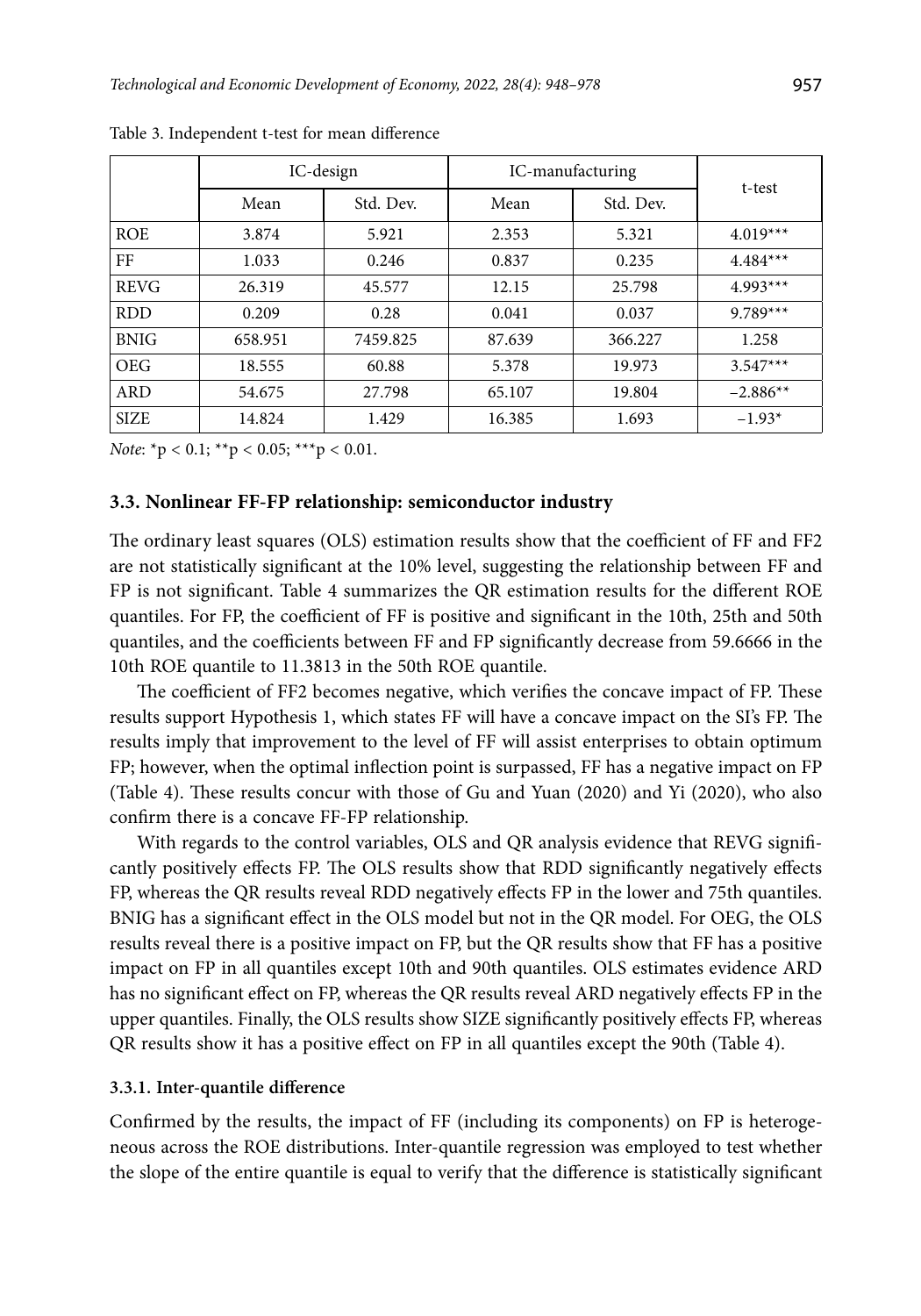|                           |              | SI            |                  |               |             |                 |  |
|---------------------------|--------------|---------------|------------------|---------------|-------------|-----------------|--|
|                           | <b>OLS</b>   |               | Lower quantiles  | Median        |             | Upper quantiles |  |
|                           |              | 10th          | 25 <sub>th</sub> | 50th          | 75th        | 90th            |  |
| FF                        | 16.1395      | 59.6666***    | 25.0062*         | 11.3813***    | 10.7118     | $-3.4913$       |  |
|                           | (10.3073)    | (18.2696)     | (12.8171)        | (4.0086)      | (6.9246)    | (7.9575)        |  |
| FF <sub>2</sub>           | $-7.3856$    | $-28.1917***$ | $-11.3451*$      | $-5.0233**$   | $-5.3078$   | 1.1518          |  |
|                           | (5.2493)     | (9.4312)      | (6.3940)         | (2.2422)      | (3.4411)    | (4.2565)        |  |
| <b>REVG</b>               | $0.0281**$   | $0.0223***$   | $0.0289***$      | $0.0367***$   | $0.0576***$ | $0.0670***$     |  |
|                           | (0.0072)     | (0.0078)      | (0.0065)         | (0.0081)      | (0.0105)    | (0.0151)        |  |
| <b>RDD</b>                | $-6.0482**$  | $-4.8935***$  | $-3.2355**$      | $-1.2163$     | $-1.0130*$  | $-1.1520$       |  |
|                           | (1.5231)     | (1.8058)      | (1.2564)         | (1.4542)      | (0.5434)    | (1.8240)        |  |
| <b>BNIG</b>               | $0.0019*$    | 0.0001        | 0.0001           | 0.0001        | 0.0003      | 0.0003          |  |
|                           | (0.0008)     | (0.0004)      | (0.0006)         | (0.0005)      | (0.0012)    | (0.0019)        |  |
| <b>OEG</b>                | $0.0278**$   | 0.0102        | $0.0163**$       | $0.0210*$     | $0.0337**$  | 0.0414          |  |
|                           | (0.0089)     | (0.0073)      | (0.0083)         | (0.0118)      | (0.0149)    | (0.0345)        |  |
| <b>ARD</b>                | $-0.0116$    | 0.0057        | 0.0019           | $-0.0039$     | $-0.0207**$ | $-0.0268***$    |  |
|                           | (0.0113)     | (0.0095)      | (0.0065)         | (0.0065)      | (0.0088)    | (0.0073)        |  |
| <b>SIZE</b>               | $0.8195**$   | $0.7879***$   | $0.6600***$      | $0.5237***$   | $0.2715**$  | 0.1658          |  |
|                           | (0.1913)     | (0.1454)      | (0.1213)         | (0.0983)      | (0.1245)    | (0.1880)        |  |
| Constant                  | $-17.2437**$ | $-43.4529***$ | $-22.4442***$    | $-11.5787***$ | $-3.8438$   | 7.0294          |  |
|                           | (6.1433)     | (8.6598)      | (6.8590)         | (2.3270)      | (3.7645)    | (4.9192)        |  |
| Sample size               | 683          | 683           | 683              | 683           | 683         | 683             |  |
| <b>Industry FE</b>        | Yes          | Yes           | Yes              | Yes           | Yes         | Yes             |  |
| Quarter FE                | Yes          | Yes           | Yes              | Yes           | Yes         | Yes             |  |
| R-square/<br>Pseudo $R^2$ | 0.3489       | 0.2673        | 0.1747           | 0.1584        | 0.1615      | 0.2296          |  |

Table 4. OLS and QR results for the SI

*Note*: (1) FE – fixed effect; (2) Standard errors are shown in parentheses; (3) \*p < 0.1; \*\*p < 0.05; \*\*\*p < 0.01.

(Koenker & Bassett, 1978). F statistic value was employed to test the equality of the coefficient across various quantile pairings. The inter-quantile results for FP, the F-test results and the corresponding p-values after 200 replications using the bootstrap method to test the uniformity of the coefficients between the upper (90th and 75th) and the lower (10th and 25th) quantiles are all shown in Table 5. For the SI, there are statistically significant differences in the parameter estimates of FF and FF2 for the symmetrical quantiles (Quantile (90/10)).

Figure 4 identifies how the effects of each covariable differ between quantiles and how they compare to the OLS regression results for each independent variable. QR and OLS estimates give 95% confidence intervals, respectively. QR estimations are significantly different from OLS estimations, particularly in the symmetrical quantiles (Quantile (90/10)).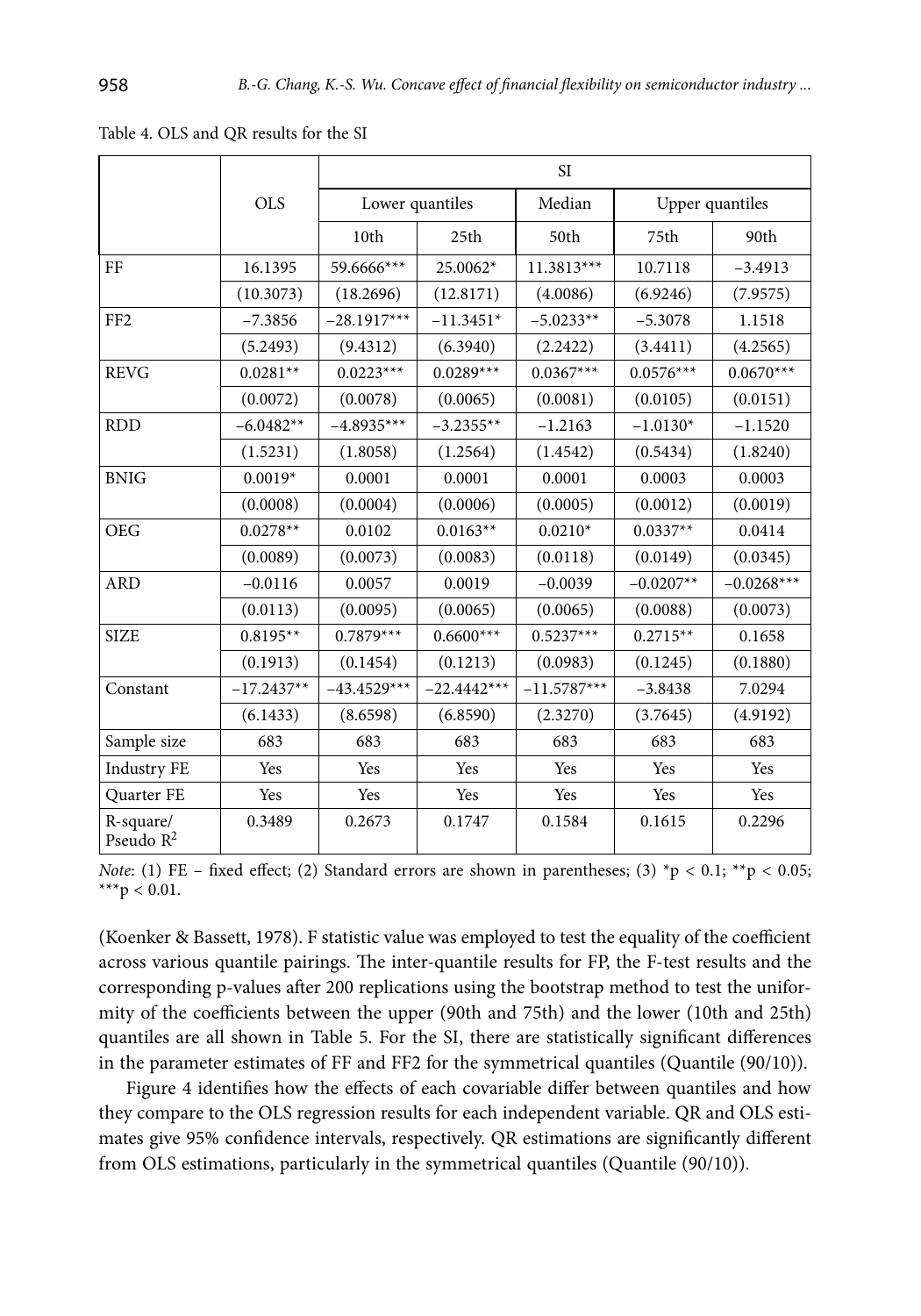|                 |              |                  | SI <sub></sub>   |
|-----------------|--------------|------------------|------------------|
|                 |              | Quantile (90/10) | Quantile (75/25) |
| FF              | F-statistics | 3.44             | 0.02             |
|                 | Sig.         | $0.0642*$        | 0.8833           |
| FF <sub>2</sub> | F-statistics | 2.92             | 0.13             |
|                 | Sig.         | $0.0879*$        | 0.7208           |
| <b>REVG</b>     | F-statistics | 9.14             | 5.19             |
|                 | Sig.         | $0.0026**$       | $0.0231**$       |
| <b>RDD</b>      | F-statistics | 0.66             | 2.05             |
|                 | Sig.         | 0.4156           | 0.1524           |
| <b>BNIG</b>     | F-statistics | 0.08             | 0.02             |
|                 | Sig.         | 0.7773           | 0.8814           |
| <b>OEG</b>      | F-statistics | 6.67             | 2.24             |
|                 | Sig.         | $0.01**$         | 0.1348           |
| <b>ARD</b>      | F-statistics | 13.08            | 12.97            |
|                 | Sig.         | $0.0003***$      | $0.0003***$      |
| <b>SIZE</b>     | F-statistics | 4.45             | 6.19             |
|                 | Sig.         | $0.0352**$       | $0.0131**$       |

Table 5. Inter-quantile regression results for FF

*Note*: Quantile (90/10) = 90th Quantile(y) – 10th Quantile(y); Quantile (75/25) = 75th Quantile(y) – 25th Quantile(y);  ${}^*p$  < 0.1;  ${}^{**}p$  < 0.05;  ${}^{***}p$  < 0.01.

## **3.4. Nonlinear FF-FP relationship: IC-design industry vs. IC-manufacturing industry**

This section examines the nonlinear effect of FF on FP for the IC-design and IC-manufacturing industries. For IC-design, the OLS results reveal a concave FF-FP relationship at the 10% significance level. QR reveals FF has a concave influence on FP in the lower quantiles (Table 6).

Regarding the control variables, QR analysis reveals REVG positively affects FP at the 1% significance level for all ROE quantiles; nevertheless, this is insignificant in OLS estimates. OLS estimation results reveal that RDD insignificantly impacts FP, while the QR estimation results evidence that RDD has a positive impact in all quantiles except 75th quantile. BNIG is only significant in the OLS estimate model, not the QR estimate model. OEG positively affects FP at the 10% significance level only in the 10th quantile but is not significant in OLS estimate model. OLS results evidence ARD significantly negatively impacts FP, whereas QR results reveal ARD negatively effects FP in the lower quantiles. The OLS results show SIZE has no significant effect on FP, whereas the QR results show it has a positive effect in all quantiles (Table 6).

For IC-manufacturing, OLS estimation results show FF has an insignificant effect on FP; however, the QR results identify a concave effect in all quantiles. These findings again verify there is a concave FF-FP relationship (Table 6). Among the control variables, REVG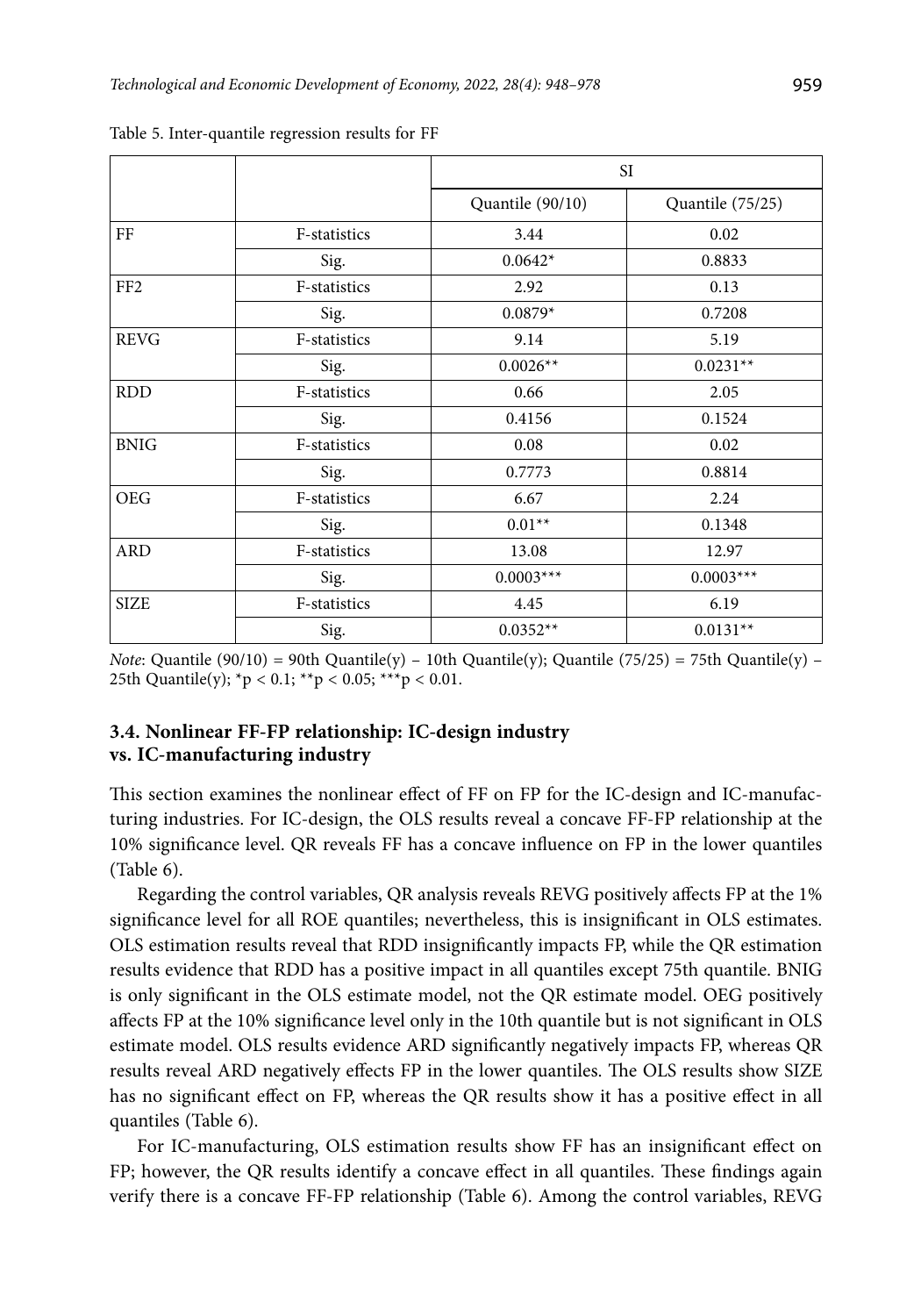

Figure 4. Graphical representation of OLS and QR estimates for the SI

positively affects FP at the 5% significance level in the 25th quantile. RDD negatively affects FP in the 25th, 50th and 90th quantiles. BNIG does not have a significant relationship with FP in any of the ROE quantiles. OEG positively affects FP in the lower and upper quantiles. ARD negatively affects FP at the 5% significance level for all ROE quantiles expect the 10th and SIZE affects FP positively in the lower and median ROE quantiles (Table 6).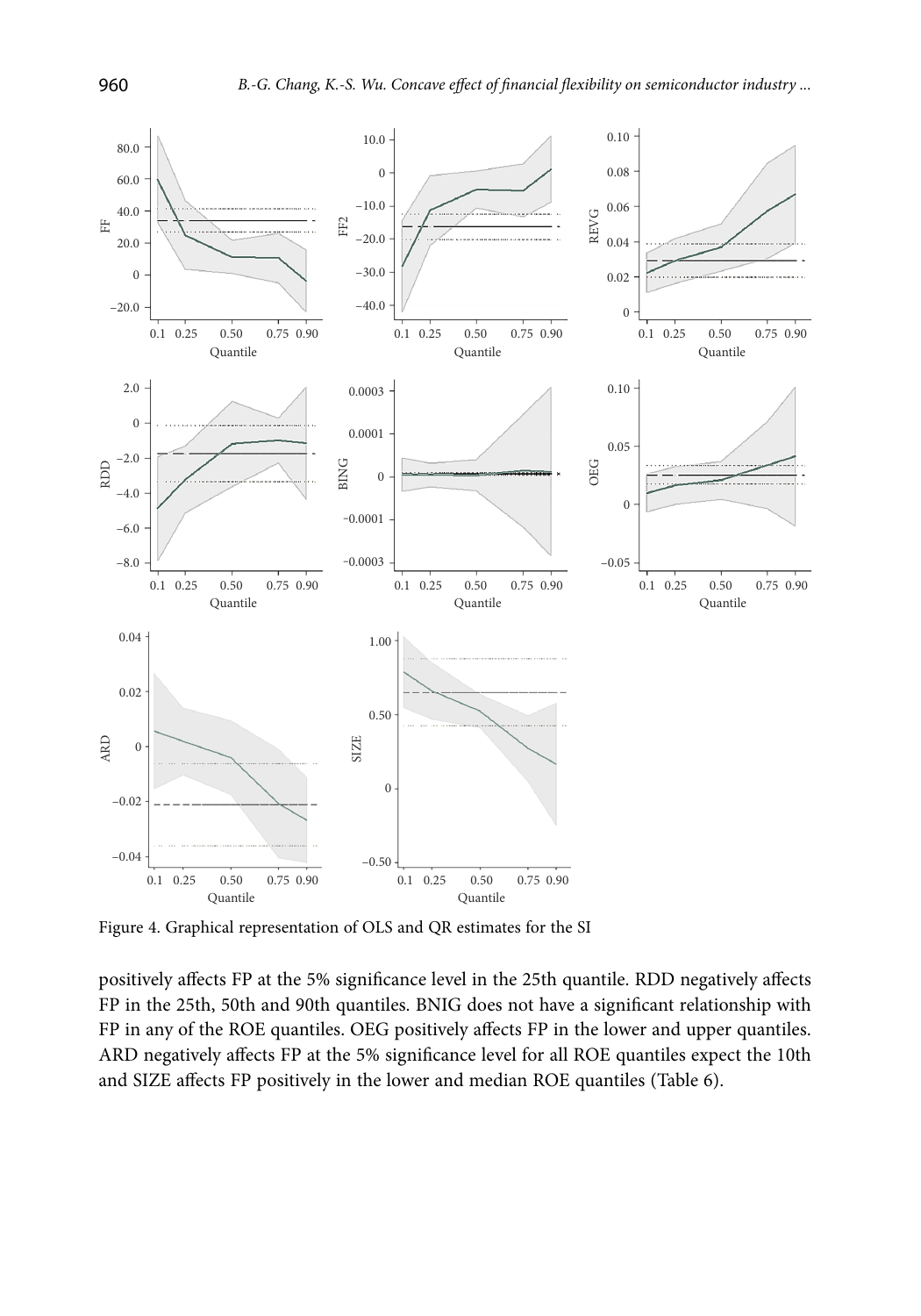|                           |               | IC-design     |                  |                  |                 |                 |  |
|---------------------------|---------------|---------------|------------------|------------------|-----------------|-----------------|--|
|                           | <b>OLS</b>    |               | Lower quantiles  | Median           |                 | Upper quantiles |  |
|                           |               | 10th          | 25th             | 50th             | 75th            | 90th            |  |
| FF                        | 17.1431*      | 27.6677***    | 15.2591**        | 5.0127           | 4.1327          | $-10.5386$      |  |
|                           | (8.8811)      | (10.3473)     | (7.2404)         | (7.2169)         | (6.0208)        | (13.1628)       |  |
| FF <sub>2</sub>           | $-7.9923**$   | $-9.5550*$    | $-5.5138*$       | $-2.0546$        | $-2.6989$       | 5.1537          |  |
|                           | (3.7428)      | (5.0757)      | (3.3121)         | (3.3850)         | (3.0528)        | (6.5987)        |  |
| <b>REVG</b>               | 0.0067        | $0.0250***$   | $0.0290***$      | $0.0345***$      | $0.0589***$     | $0.0617***$     |  |
|                           | (0.0075)      | (0.0070)      | (0.0087)         | (0.0102)         | (0.0142)        | (0.0145)        |  |
| <b>RDD</b>                | $-9.6329$     | $-6.9015***$  | $-4.3148*$       | $-3.1702*$       | $-1.5753$       | $-1.4439*$      |  |
|                           | (6.5685)      | (2.6553)      | (2.3652)         | (1.9159)         | (1.0100)        | (0.7401)        |  |
| <b>BNIG</b>               | $0.0031***$   | 0.0001        | 0.0001           | 0.0001           | 0.0003          | 0.0002          |  |
|                           | (0.0009)      | (0.0006)      | (0.0005)         | (0.0006)         | (0.0015)        | (0.0018)        |  |
| OEG                       | $-0.0064$     | $0.0087*$     | 0.0070           | 0.0124           | 0.0221          | 0.0306          |  |
|                           | (0.0151)      | (0.0047)      | (0.0065)         | (0.0109)         | (0.0136)        | (0.0358)        |  |
| ARD                       | $-0.0664***$  | $0.0322***$   | $0.0156**$       | $-0.0033$        | $-0.0135$       | $-0.0184$       |  |
|                           | (0.0190)      | (0.0070)      | (0.0068)         | (0.0088)         | (0.0084)        | (0.0131)        |  |
| <b>SIZE</b>               | 1.6125        | $0.9289***$   | $0.9642***$      | $1.1374***$      | $0.7429***$     | $0.8717***$     |  |
|                           | (2.6024)      | (0.2347)      | (0.2263)         | (0.2941)         | (0.2142)        | (0.3114)        |  |
| Constant                  | $-24.0401$    | $-33.5639***$ | $-23.5372***$    | $-16.5135***$    | $-6.5822$       | $-0.0180$       |  |
|                           | (41.7555)     | (5.5157)      | (4.6296)         | (4.6071)         | (4.6147)        | (7.7652)        |  |
| Sample size               | 413           | 413           | 413              | 413              | 413             | 413             |  |
| Quarter FE                | Yes           | Yes           | Yes              | Yes              | Yes             | Yes             |  |
| R-square/<br>Pseudo $R^2$ | 0.7177        | 0.2588        | 0.2203           | 0.1930           | 0.1969          | 0.2514          |  |
|                           |               |               |                  | IC-manufacturing |                 |                 |  |
|                           | <b>OLS</b>    |               | Lower quantiles  | Median           | Upper quantiles |                 |  |
|                           |               | 10th          | 25 <sub>th</sub> | 50th             | 75th            | 90th            |  |
| FF                        | $-1.8952$     | 79.4209***    | $62.7989***$     | 40.5569***       | 26.4380***      | 35.2711**       |  |
|                           | (18.3790)     | (13.2357)     | (17.3991)        | (8.6915)         | (10.1853)       | (13.9233)       |  |
| FF <sub>2</sub>           | $-4.0848$     | $-40.9974***$ | $-34.4441***$    | $-23.2528***$    | $-15.0892**$    | $-20.9305***$   |  |
|                           | (9.9263)      | (7.2617)      | (9.1467)         | (4.8199)         | (6.0468)        | (7.7370)        |  |
| <b>REVG</b>               | $-0.0180$     | 0.0122        | $0.0186**$       | 0.0143           | 0.0245          | 0.0275          |  |
|                           | (0.0111)      | (0.0238)      | (0.0088)         | (0.0101)         | (0.0152)        | (0.0253)        |  |
| <b>RDD</b>                | $-66.8837***$ | $-9.3023$     | $-13.1071***$    | $-15.4336**$     | $-2.9113$       | $-11.1932*$     |  |
|                           | (17.3209)     | (6.9053)      | (4.7006)         | (6.1332)         | (7.9135)        | (6.7577)        |  |
| <b>BNIG</b>               | $0.0027**$    | 0.0003        | $-0.0003$        | $-0.0004$        | $-0.0010$       | 0.0056          |  |
|                           | (0.0010)      | (0.0012)      | (0.0007)         | (0.0015)         | (0.0022)        | (0.0036)        |  |
| <b>OEG</b>                | 0.0015        | $0.0634**$    | $0.0669*$        | 0.0556           | $0.0914**$      | $0.0896*$       |  |
|                           | (0.0305)      | (0.0263)      | (0.0344)         | (0.0367)         | (0.0402)        | (0.0526)        |  |
| <b>ARD</b>                | $-0.0097$     | $-0.0250$     | $-0.0220**$      | $-0.0245***$     | $-0.0421***$    | $-0.0535***$    |  |
|                           | (0.0174)      | (0.0153)      | (0.0093)         | (0.0089)         | (0.0107)        | (0.0182)        |  |
| <b>SIZE</b>               | $9.4010**$    | 0.9099***     | $0.7990***$      | $0.5802***$      | 0.1988          | 0.1119          |  |
|                           | (3.5696)      | (0.1916)      | (0.0831)         | (0.1233)         | (0.1439)        | (0.2156)        |  |

Table 6. OLS and QR results for IC-design and IC-manufacturing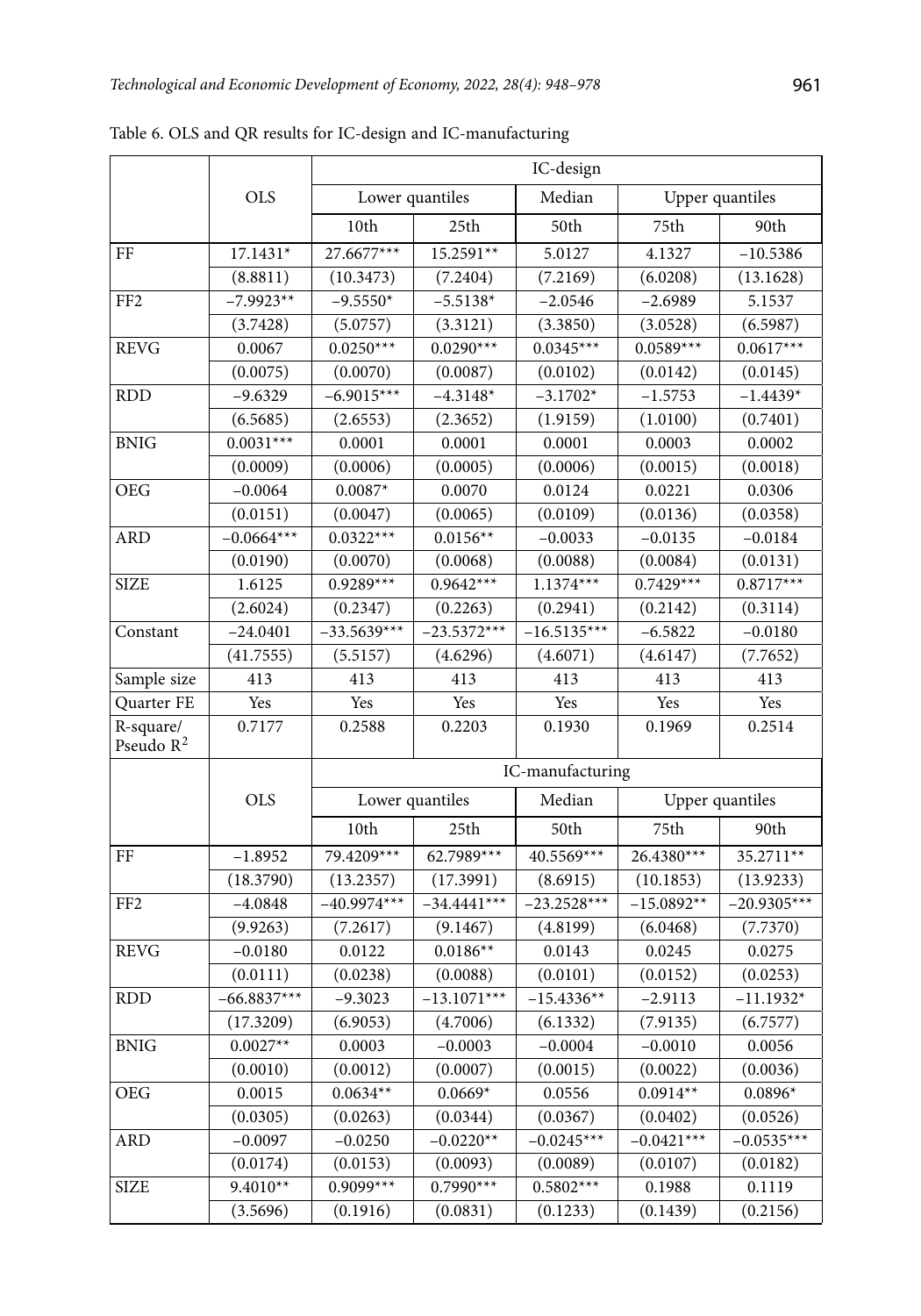|                           |               |                  |               | IC-manufacturing |           |                 |  |
|---------------------------|---------------|------------------|---------------|------------------|-----------|-----------------|--|
|                           | <b>OLS</b>    | Lower quantiles  |               | Median           |           | Upper quantiles |  |
|                           |               | 10 <sub>th</sub> | 25th          | 50th             | 75th      | 90th            |  |
| Constant                  | $-143.1798**$ | $-50.2733***$    | $-37.5339***$ | $-21.7819***$    | $-7.7626$ | $-7.0085$       |  |
|                           | (57.4586)     | (6.5484)         | (8.5232)      | (4.6001)         | (5.3225)  | (7.8553)        |  |
| Sample size               | 270           | 270              | 270           | 270              | 270       | 270             |  |
| Quarter FE                | Yes           | Yes              | Yes           | Yes              | Yes       | Yes             |  |
| R-square/<br>Pseudo $R^2$ | 0.7399        | 0.4801           | 0.2953        | 0.2096           | 0.1639    | 0.2016          |  |

*End of Table 6*

*Note*: (1) FE – fixed effect; (2) Standard errors are shown in parentheses; (3) \*p < 0.1; \*\*p < 0.05; \*\*\*p < 0.01.

#### **3.4.1. Inter-quantile difference: IC-design vs. IC-manufacturing**

Table 7 presents the inter-quantile ROE results for IC-design and IC-manufacturing. For ICdesign, the coefficients between FF and FP significantly decrease from 27.6677 to –15.2591 when ROE changes from the 10th to the 25th quantile. At the highest ROE level, FF negatively effects FP (Table 6). For FF, there was a positive statistical difference, indicating that FF in the 10th quantile had a greater positive impact on FP than FF in the 90th quantile (Table 6). However, the negative effect of FF2 on FP in the 10th quantile was significantly greater than that in the 90th quantile (Table 6). These results clearly verify the heterogeneous behavior of their relationship with FP in IC-design.

For the control variables (Table 7), BNIG, OEG and SIZE do not cross the significance level for the two symmetrical quantiles. REVG, RDD and ARD cross the significance level after a certain percentile level, particularly in Quantile (90/10) of the symmetrical quantiles.

|                 |              |                  | IC-design        | IC-manufacturing |                  |  |  |
|-----------------|--------------|------------------|------------------|------------------|------------------|--|--|
|                 |              | Quantile (90/10) | Quantile (75/25) | Quantile (90/10) | Quantile (75/25) |  |  |
| FF              | F-statistics | 4.61             | 3.05             | 5.68             | 4.40             |  |  |
|                 | Sig.         | $0.0323**$       | $0.0814*$        | $0.0179**$       | $0.0370**$       |  |  |
| FF <sub>2</sub> | F-statistics | 2.99             | 0.90             | 3.59             | $4.00**$         |  |  |
|                 | Sig.         | $0.0847*$        | 0.3438           | $0.0591*$        | $0.0467**$       |  |  |
| <b>REVG</b>     | F-statistics | 5.32             | 7.56             | 0.30             | 0.18             |  |  |
|                 | Sig.         | $0.0216**$       | $0.0062***$      | 0.5816           | 0.6747           |  |  |
| <b>RDD</b>      | F-statistics | $6.07**$         | 1.52             | 0.05             | 1.65             |  |  |
|                 | Sig.         | $0.0142**$       | 0.2188           | 0.8265           | 0.2002           |  |  |
| <b>BNIG</b>     | F-statistics | 0.00             | 0.38             | 1.69             | 0.15             |  |  |
|                 | Sig.         | 0.9549           | 0.5357           | 0.1942           | 0.6958           |  |  |
| <b>OEG</b>      | F-statistics | 0.26             | 1.51             | 0.15             | 0.37             |  |  |
|                 | Sig.         | 0.6114           | 0.2193           | 0.6958           | 0.5415           |  |  |
| <b>ARD</b>      | F-statistics | 18.22            | 7.92             | 1.98             | 2.62             |  |  |
|                 | Sig.         | $0.0000***$      | $0.0051***$      | 0.1604           | 0.1066           |  |  |
| <b>SIZE</b>     | F-statistics | 0.02             | 1.47             | 22.12            | 23.59            |  |  |
|                 | Sig.         | 0.8783           | 0.2258           | $0.0000***$      | $0.0000***$      |  |  |

Table 7. Inter-quantile regression results for FF: IC-design and IC-manufacturing

*Note*: \*p < 0.1; \*\*p < 0.05; \*\*\*p < 0.01.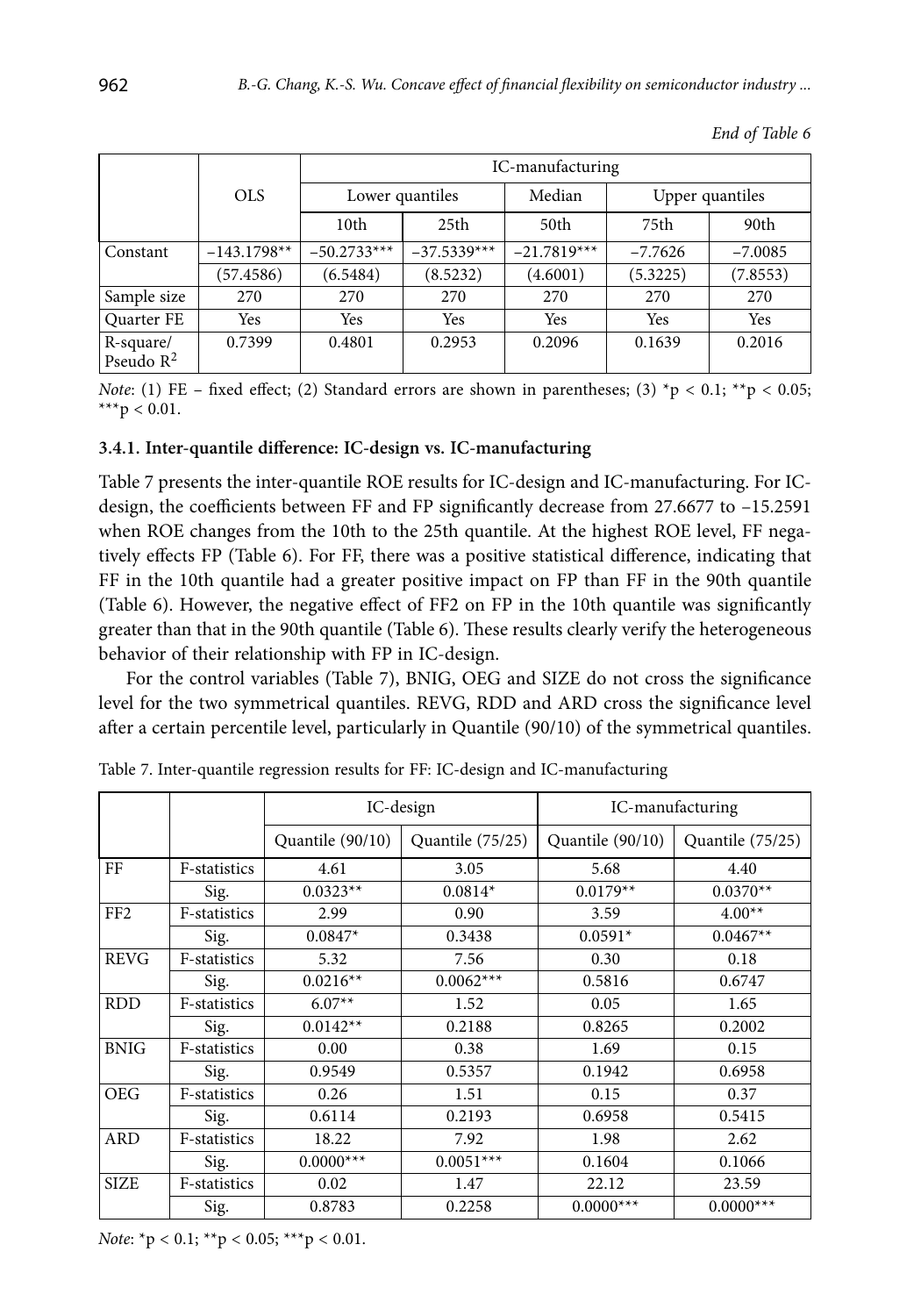For IC-manufacturing, the coefficients between FF and FP significantly decrease from 79.2049 to 26.4380 when ROE changes from the 10th to the 75th quantile (Table 6). There are statistically significant differences in the parameter estimates of FF and FF2 for the two symmetrical quantiles (Table 7). For FF, there is a positive and statistically significant difference, which suggests FF has a significantly greater positive impact on FP in the lower quantiles than in the upper quantiles. However, the negative effect of FF2 on FP was significantly greater in lower quantiles than in upper quantiles (Table 6). Regarding the control variables, only SIZE crosses the significance level for the two symmetrical quantiles (Table 7).

### **3.5. Effect of AHBM and ALBM**

This section further subdivides the SI (including IC-design and IC-manufacturing) into AHBM and ALBM firms for re-analysis. Tables 8 to 10 show the OLS and QR results.

OLS and QR reveals FF has not significant impact on FP for AHBM semiconductor companies (Table 8). These results do not support Hypothesis 2; however, the findings are similar to Chang and Wu's (2021) who state FF has not significant effect on risk taking for the AHBM semiconductor companies. In terms of ALBM semiconductor companies (Table 8), QR estimation results suggest FF has a convex (inverted U-shaped) impact on FP. These results support Hypothesis 3 which states FF will have a concave effect on FP in ALBM semiconductor firms. The findings concur with Chang and Wu (2022) who evidence a concave FF-FP relationship in ALBM hospitality firms.

Furthermore, for AHBM IC-design firms, the OLS estimation results show that FF has an insignificant effect on FP, whereas QR shows FF has a concave impact on FP in the lower quantiles (Table 9). For ALBM IC-design firms (Table 9), the OLS estimation results indicate FF2 has a negative effect on FP. QR reveals a concave relationship in the upper quantiles, suggesting FF has a concave impact on FP.

For AHBM IC-manufacturing firms, OLS estimation results report a concave relationship between FF and FP, while QR reveals this is in the lower and median (25th and 50th) quantiles (Table 10). For ALBM IC-manufacturing firms, OLS estimation results show FF has not significant influence on FP, whereas QR identifies a concave effect in all quantiles except the 90th. This again suggests there is a concave FF-FP relationship (Table 10).

|                 |             | AHBM semiconductor firms |                 |           |           |                 |  |
|-----------------|-------------|--------------------------|-----------------|-----------|-----------|-----------------|--|
|                 | <b>OLS</b>  |                          | Lower quantiles | Median    |           | Upper quantiles |  |
|                 |             | 10 <sub>th</sub>         | 25th            | 50th      | 75th      | 90th            |  |
| FF              | 8.2549      | 22.7426                  | 8.1350          | 5.2835    | 4.7912    | $-7.1272$       |  |
|                 | (10.5889)   | (14.4048)                | (10.1220)       | (5.3113)  | (8.0201)  | (12.7464)       |  |
| FF <sub>2</sub> | $-2.0362$   | $-9.1111$                | $-2.0097$       | $-1.3343$ | $-1.2180$ | 2.8270          |  |
|                 | (5.6987)    | (7.3455)                 | (5.3465)        | (2.7268)  | (4.3995)  | (6.1148)        |  |
| <b>REVG</b>     | $0.0279***$ | 0.0048                   | $0.0174*$       | 0.0145    | 0.0097    | $-0.0088$       |  |
|                 | (0.0099)    | (0.0119)                 | (0.0098)        | (0.0093)  | (0.0133)  | (0.0187)        |  |
| <b>RDD</b>      | $-2.4694$   | $-4.5124$                | $-4.7237*$      | $-3.3138$ | $-1.0983$ | 5.5244          |  |
|                 | (2.5219)    | (3.1942)                 | (2.7296)        | (2.4926)  | (2.5037)  | (5.0843)        |  |

Table 8. OLS and QR results of AHBM and ALBM semiconductor firms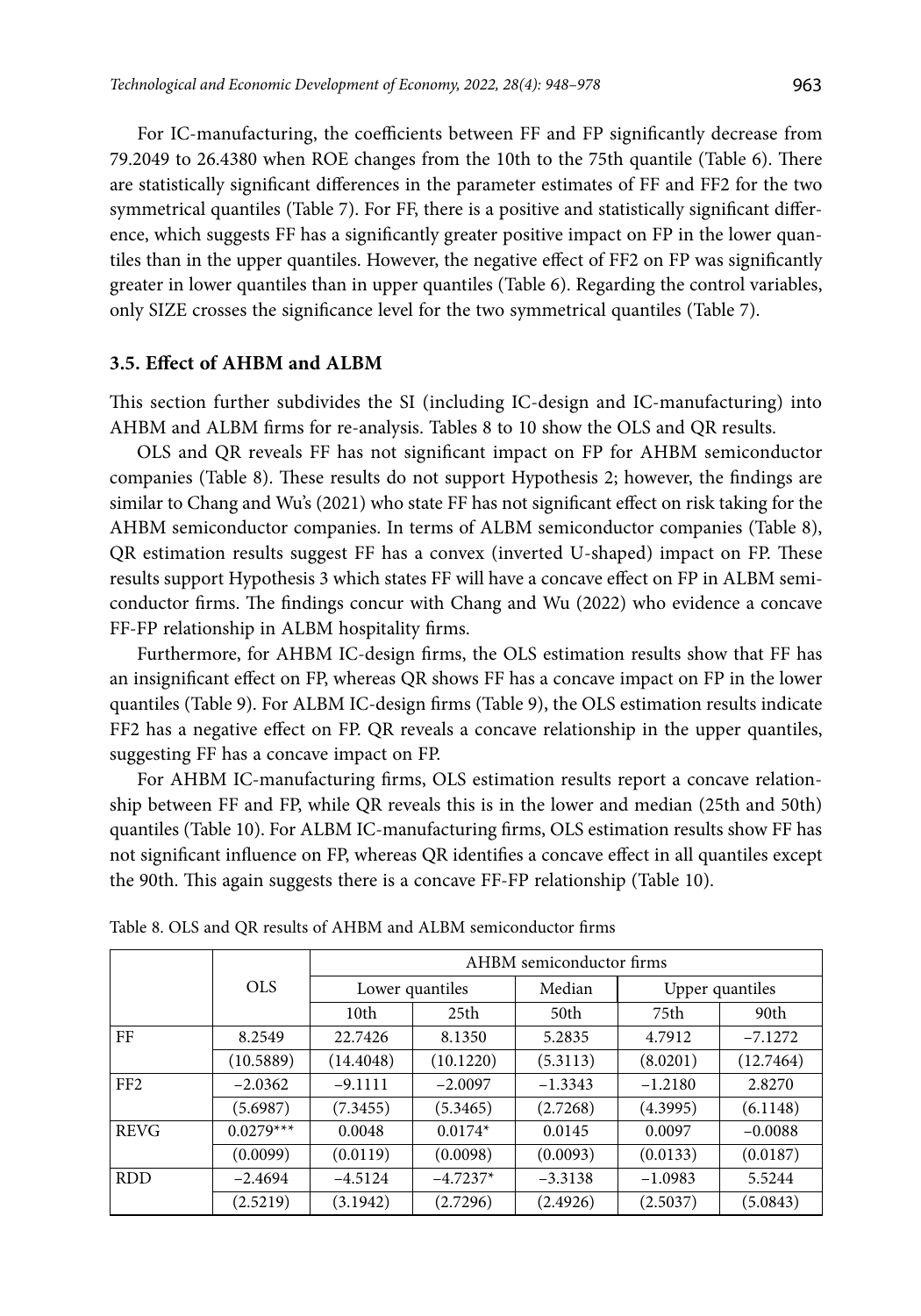|                                    |              |                 |              |                          |             | <i>Enu of Tuble 6</i> |  |
|------------------------------------|--------------|-----------------|--------------|--------------------------|-------------|-----------------------|--|
|                                    |              |                 |              | AHBM semiconductor firms |             |                       |  |
|                                    | <b>OLS</b>   | Lower quantiles |              | Median                   |             | Upper quantiles       |  |
|                                    |              | 10th            | 25th         | 50th                     | 75th        | 90th                  |  |
| <b>BNIG</b>                        | 0.0012       | 0.0001          | 0.0001       | 0.0001                   | 0.0001      | 0.0001                |  |
|                                    | (0.0009)     | (0.0006)        | (0.0007)     | (0.0008)                 | (0.0013)    | (0.0013)              |  |
| <b>OEG</b>                         | $0.0733***$  | $0.0809**$      | $0.0885***$  | $0.1245**$               | $0.1769**$  | $0.2567***$           |  |
|                                    | (0.0214)     | (0.0343)        | (0.0288)     | (0.0500)                 | (0.0828)    | (0.0683)              |  |
| <b>ARD</b>                         | 0.0051       | $0.0271*$       | 0.0048       | $-0.0073$                | $-0.0227**$ | $-0.0460**$           |  |
|                                    | (0.0105)     | (0.0139)        | (0.0081)     | (0.0088)                 | (0.0092)    | (0.0184)              |  |
| <b>SIZE</b>                        | $0.5975***$  | $0.5870**$      | $0.6402***$  | $0.4887***$              | 0.2481      | $-0.2027$             |  |
|                                    | (0.1820)     | (0.2817)        | (0.1740)     | (0.1344)                 | (0.1837)    | (0.2365)              |  |
| Constant                           | $-13.5792**$ | $-24.5070***$   | $-14.9631**$ | $-8.7970**$              | $-2.6631$   | 14.6814*              |  |
|                                    | (5.9520)     | (9.0585)        | (6.4395)     | (4.0275)                 | (5.6511)    | (8.3348)              |  |
| Sample size                        | 295          | 295             | 295          | 295                      | 295         | 295                   |  |
| <b>Industry FE</b>                 | Yes          | Yes             | Yes          | Yes                      | Yes         | Yes                   |  |
| Quarter FE                         | Yes          | Yes             | Yes          | Yes                      | Yes         | Yes                   |  |
| R-square/<br>Pseudo R <sup>2</sup> | 0.4484       | 0.2655          | 0.2485       | 0.2671                   | 0.2736      | 0.3719                |  |
|                                    |              |                 |              | ALBM semiconductor firms |             |                       |  |
|                                    | <b>OLS</b>   | Lower quantiles |              | Median                   |             | Upper quantiles       |  |
|                                    |              | 10th            | 25th         | 50th                     | 75th        | 90th                  |  |
| FF                                 | 11.8485*     | 78.0918***      | 39.3872*     | 18.9078**                | 8.8713      | 10.2416               |  |
|                                    | (6.7158)     | (16.3049)       | (23.6664)    | (9.0584)                 | (6.8691)    | (11.0264)             |  |
| FF <sub>2</sub>                    | $-5.3150*$   | $-37.8929***$   | $-18.3879$   | $-9.6749**$              | $-5.9687*$  | $-6.3519$             |  |
|                                    | (2.7931)     | (8.4872)        | (11.1787)    | (4.8037)                 | (3.4893)    | (5.4277)              |  |
| <b>REVG</b>                        | $0.0374***$  | 0.0234          | $0.0357***$  | $0.0519***$              | $0.0645***$ | $0.0807***$           |  |
|                                    | (0.0114)     | (0.0169)        | (0.0090)     | (0.0137)                 | (0.0098)    | (0.0109)              |  |
| <b>RDD</b>                         | $-3.8213***$ | $-5.0262***$    | $-3.1255*$   | $-0.9450$                | $-1.0783*$  | $-1.1986$             |  |
|                                    | (1.3420)     | (1.7970)        | (1.7866)     | (1.3148)                 | (0.5957)    | (1.4178)              |  |
| <b>BNIG</b>                        | $0.0028**$   | 0.0004          | 0.0004       | 0.0003                   | 0.0003      | 0.0003                |  |
|                                    | (0.0011)     | (0.0016)        | (0.0011)     | (0.0009)                 | (0.0013)    | (0.0019)              |  |
| <b>OEG</b>                         | $0.0241**$   | 0.0080          | 0.0076       | 0.0116                   | $0.0150*$   | $0.0183**$            |  |
|                                    | (0.0100)     | (0.0068)        | (0.0075)     | (0.0074)                 | (0.0076)    | (0.0087)              |  |
| <b>ARD</b>                         | $-0.0270$    | $-0.0057$       | $-0.0109$    | $-0.0148$                | $-0.0195*$  | $-0.0248**$           |  |
|                                    | (0.0175)     | (0.0181)        | (0.0074)     | (0.0153)                 | (0.0116)    | (0.0125)              |  |

*End of Table 8*

*Note*: (1) FE - fixed effect; (2) Standard errors are shown in parentheses; (3) \*p < 0.1; \*\*p < 0.05; \*\*\* $p < 0.01$ .

 $\text{SIZE} \quad | \quad 0.5754^{**} \quad | \quad 0.5901^{**} \quad | \quad 0.3609 \quad | \quad 0.4320^{**} \quad | \quad 0.3586^{**} \quad | \quad 0.3066^{*} \quad | \quad 0.40000^{**} \quad | \quad 0.40000^{**} \quad | \quad 0.40000^{**} \quad | \quad 0.40000^{**} \quad | \quad 0.40000^{**} \quad | \quad 0.40000^{**} \quad | \quad 0.40000^{**} \quad | \quad 0.40000^{**}$ 

Constant  $\vert$  -10.5717\*  $\vert$  -47.8080\*\*\*  $\vert$  -23.8952\*\*  $\vert$  -11.7733\*\*\*  $\vert$  -1.8276  $\vert$  -0.3941

Sample size | 388 | 388 | 388 | 388 | 388 | 388 Industry FE Yes Yes Yes Yes Yes Yes Yes Yes Quarter FE Yes Yes Yes Yes Yes Yes Yes Yes

 $(0.2699)$   $(0.2323)$   $(0.2198)$   $(0.1951)$   $(0.1728)$   $(0.1708)$ 

 $(5.7180)$   $(8.1280)$   $(10.2380)$   $(3.8267)$   $(4.3100)$   $(6.3679)$ 

0.3098 0.3260 0.1978 0.1663 0.2023 0.2655

R*-*square/ Pseudo R<sup>2</sup>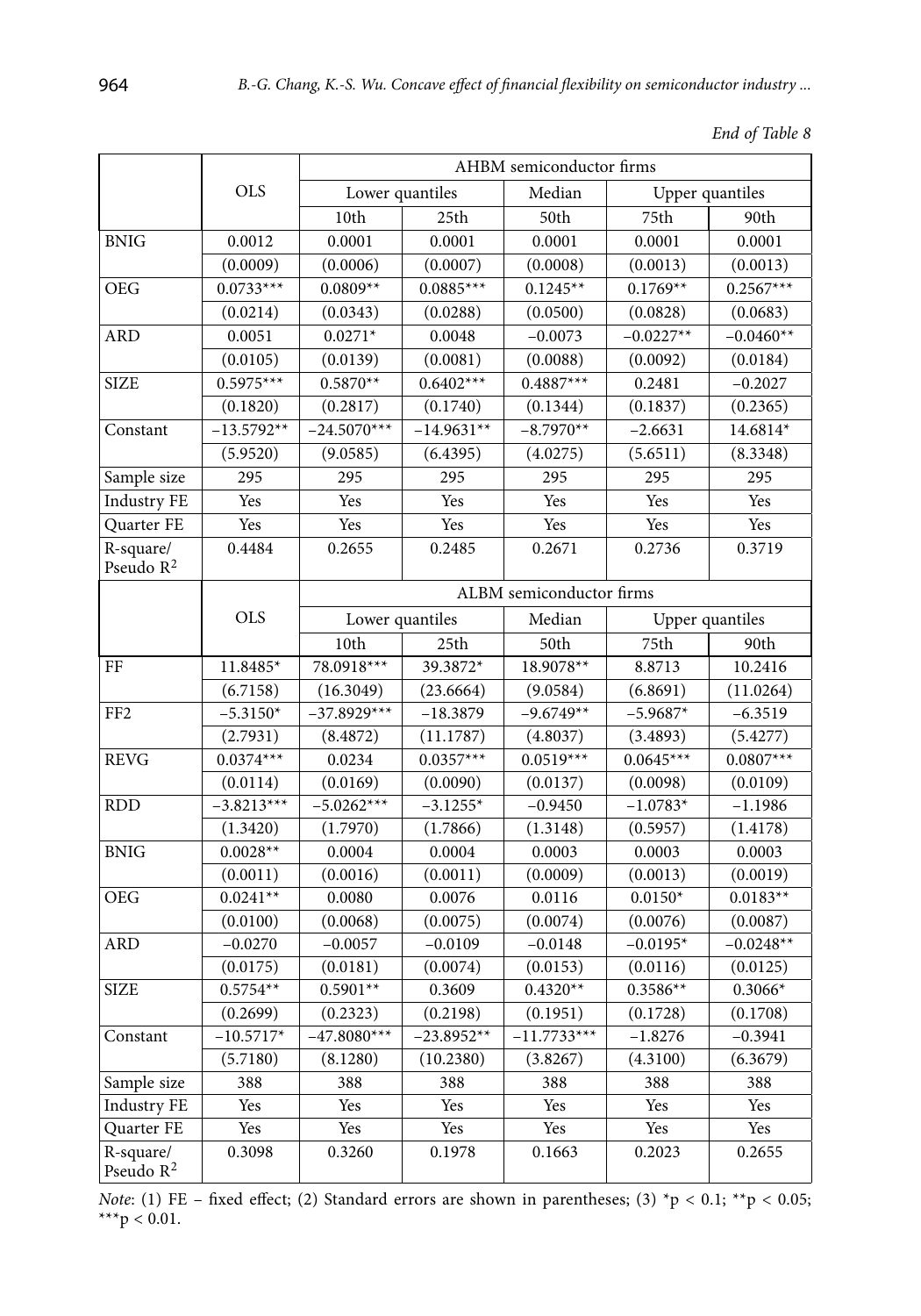|                       |               | IC-design (AHBM) |                 |                  |              |                 |
|-----------------------|---------------|------------------|-----------------|------------------|--------------|-----------------|
|                       | <b>OLS</b>    |                  | Lower quantiles | Median           |              | Upper quantiles |
|                       |               | 10th             | 25th            | 50th             | 75th         | 90th            |
| $\rm FF$              | 10.9253       | 42.3510***       | 27.7502**       | 11.6290          | $-19.0920$   | $-62.3149***$   |
|                       | (13.7412)     | (13.4872)        | (11.1616)       | (13.0230)        | (17.2941)    | (20.9825)       |
| FF <sub>2</sub>       | $-2.3692$     | $-14.6023**$     | $-9.4862*$      | $-3.1350$        | 9.6413       | 27.6443***      |
|                       | (7.0060)      | (6.7596)         | (5.3814)        | (5.9200)         | (7.7441)     | (9.2664)        |
| <b>REVG</b>           | $0.0290***$   | 0.0127           | 0.0124          | 0.0171           | 0.0239       | $-0.0121$       |
|                       | (0.0105)      | (0.0089)         | (0.0103)        | (0.0124)         | (0.0173)     | (0.0230)        |
| <b>RDD</b>            | $-0.6202$     | $-8.0836*$       | $-5.0149$       | $-3.6674$        | $-0.9208$    | 1.3323          |
|                       | (2.2786)      | (4.5235)         | (4.3626)        | (3.2615)         | (2.8075)     | (6.7484)        |
| <b>BNIG</b>           | $0.0018*$     | 0.0001           | 0.0001          | 0.0001           | 0.0001       | 0.0000          |
|                       | (0.0010)      | (0.0007)         | (0.0008)        | (0.0011)         | (0.0015)     | (0.0012)        |
| <b>OEG</b>            | $0.0490**$    | $0.0689***$      | $0.0702**$      | 0.0599           | 0.1582       | $0.3252***$     |
|                       | (0.0182)      | (0.0236)         | (0.0328)        | (0.0706)         | (0.1006)     | (0.1126)        |
| ARD                   | 0.0052        | 0.0174           | 0.0062          | $-0.0013$        | $-0.0100$    | $-0.0518***$    |
|                       | (0.0120)      | (0.0118)         | (0.0104)        | (0.0091)         | (0.0104)     | (0.0153)        |
| <b>SIZE</b>           | $1.0042**$    | $1.6510***$      | $1.3029***$     | 1.3506**         | 0.9971       | 0.3402          |
|                       | (0.3920)      | (0.3494)         | (0.4454)        | (0.5440)         | (0.6029)     | (0.7917)        |
| Constant              | $-22.4321***$ | $-53.1372***$    | $-36.8536***$   | $-26.3243**$     | $-1.8753$    | 37.5725**       |
|                       | (7.9532)      | (7.5976)         | (9.2369)        | (12.2689)        | (13.0483)    | (18.0808)       |
| Sample size           | 154           | 154              | 154             | 154              | 154          | 154             |
| Quarter FE            | Yes           | Yes              | Yes             | Yes              | Yes          | Yes             |
| R-square/             | 0.4987        | 0.3712           | 0.3293          | 0.2906           | 0.2891       | 0.4339          |
| Pseudo $R^2$          |               |                  |                 |                  |              |                 |
|                       |               |                  |                 | IC-design (ALBM) |              |                 |
|                       | <b>OLS</b>    |                  | Lower quantiles | Median           |              | Upper quantiles |
|                       |               | 10th             | 25th            | 50th             | 75th         | 90th            |
| FF                    | 7.6836        | 25.6161          | 13.0875         | 7.5658           | $11.2207**$  | 17.3268*        |
|                       | (5.0028)      | (19.1513)        | (10.7075)       | (8.1537)         | (4.6356)     | (8.9724)        |
| FF <sub>2</sub>       | $-3.9554*$    | $-9.4946$        | $-5.8820$       | $-4.3807$        | $-7.2241***$ | $-9.7007**$     |
|                       | (2.1094)      | (8.3781)         | (5.1328)        | (4.0827)         | (2.4010)     | (4.3624)        |
| <b>REVG</b>           | $0.0350***$   | $0.0301*$        | $0.0302**$      | $0.0406**$       | $0.0534***$  | $0.0766***$     |
|                       | (0.0123)      | (0.0158)         | (0.0128)        | (0.0157)         | (0.0096)     | (0.0140)        |
| <b>RDD</b>            | $-6.7392***$  | $-7.5011*$       | $-5.4848**$     | $-3.4880$        | $-1.7170$    | $-1.2774$       |
|                       | (1.4911)      | (3.9900)         | (2.6213)        | (2.9511)         | (1.1388)     | (0.8434)        |
| <b>BNIG</b>           | $0.0026***$   | 0.0004           | 0.0003          | 0.0003           | 0.0003       | 0.0002          |
|                       | (0.0010)      | (0.0015)         | (0.0013)        | (0.0014)         | (0.0009)     | (0.0009)        |
| <b>OEG</b>            | $0.0187**$    | 0.0056           | 0.0063          | 0.0087           | 0.0090       | 0.0156          |
|                       | (0.0090)      | (0.0056)         | (0.0058)        | (0.0065)         | (0.0059)     | (0.0111)        |
| <b>ARD</b>            | $-0.0013$     | 0.0173           | 0.0037          | $-0.0017$        | $-0.0096$    | 0.0088          |
|                       | (0.0158)      | (0.0217)         | (0.0142)        | (0.0169)         | (0.0115)     | (0.0188)        |
| <b>SIZE</b>           | $0.6256**$    | $0.5581**$       | 0.4548          | $0.6183**$       | $0.4781***$  | $0.5604*$       |
|                       | (0.2998)      | (0.2675)         | (0.2767)        | (0.2503)         | (0.1728)     | (0.3105)        |
| Constant              | $-8.4797*$    | $-24.1574**$     | $-11.7273**$    | $-7.8809$        | $-4.1573$    | $-8.9036$       |
|                       | (5.0442)      | (11.2926)        | (4.9434)        | (5.4473)         | (4.4438)     | (6.9783)        |
| Sample size           | 259           | 259              | 259             | 259              | 259          | 259             |
| Quarter FE            | Yes           | Yes              | Yes             | Yes              | Yes          | Yes             |
| R-square/             | 0.4187        | 0.2388           | 0.2345          | 0.1951           | 0.2573       | 0.3177          |
| Pseudo $\mathbb{R}^2$ |               |                  |                 |                  |              |                 |

Table 9. OLS and QR results of AHBM and ALBM IC-design firms

*Note*: (1) FE - fixed effect; (2) Standard errors are shown in parentheses; (3) \*p < 0.1; \*\*p < 0.05; \*\*\*p < 0.01.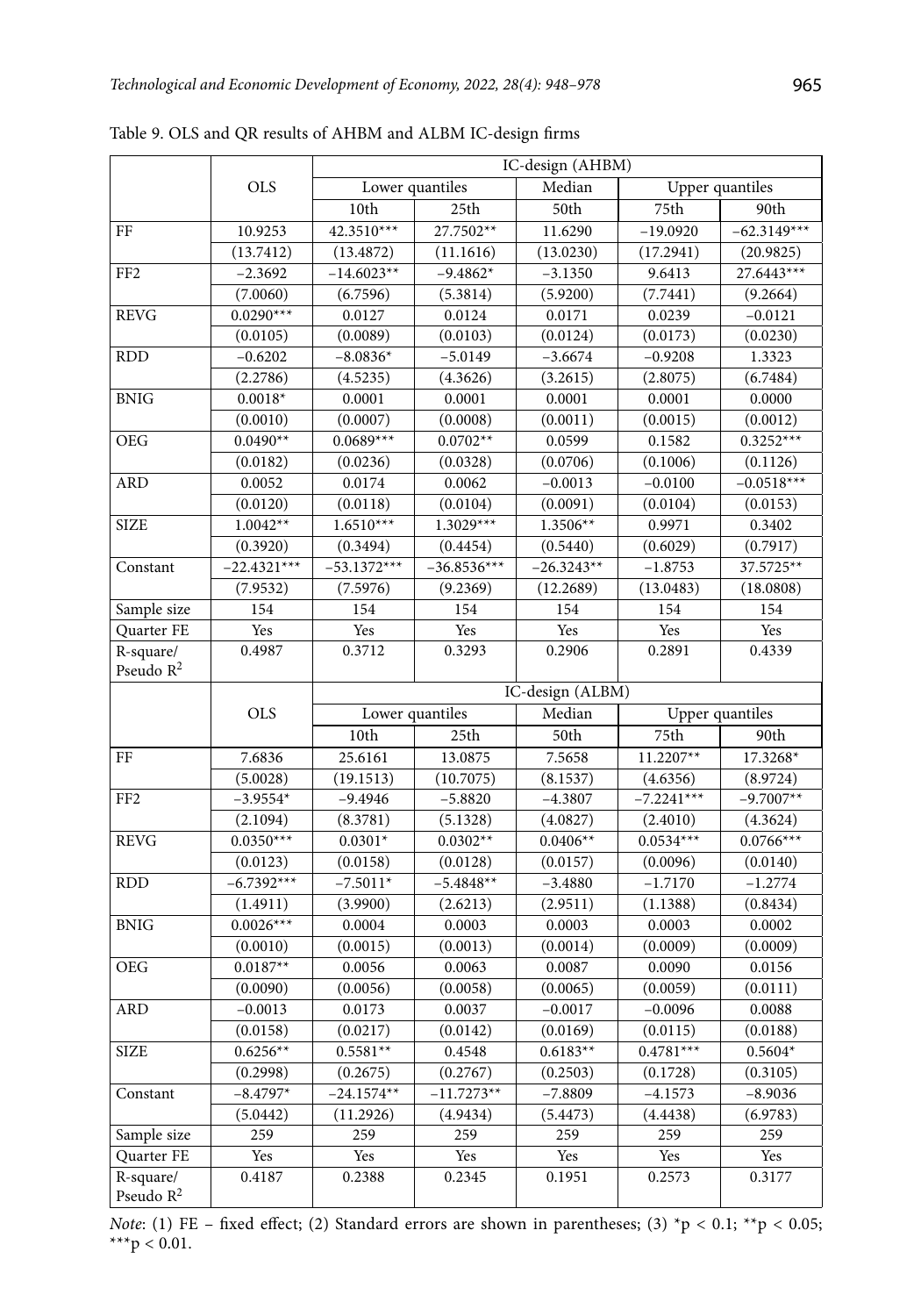|                                    |             | IC-manufacturing (AHBM) |                 |                         |                 |                 |
|------------------------------------|-------------|-------------------------|-----------------|-------------------------|-----------------|-----------------|
|                                    | <b>OLS</b>  |                         | Lower quantiles | Median                  | Upper quantiles |                 |
|                                    |             | 10th                    | 25th            | 50th                    | 75th            | 90th            |
| FF                                 | 23.4617*    | 13.4553                 | 21.1849*        | 27.0115**               | 11.2934         | 25.6012*        |
|                                    | (11.7162)   | (15.9015)               | (12.5289)       | (12.4700)               | (12.8263)       | (14.1695)       |
| FF <sub>2</sub>                    | $-12.4945*$ | $-6.7195$               | $-11.6687*$     | $-15.2842**$            | $-5.2308$       | $-12.3303$      |
|                                    | (6.7457)    | (8.4907)                | (6.9631)        | (7.0807)                | (7.6146)        | (8.1476)        |
| <b>REVG</b>                        | 0.0183      | 0.0085                  | 0.0189          | 0.0163                  | 0.0215          | $-0.0045$       |
|                                    | (0.0126)    | (0.0155)                | (0.0144)        | (0.0151)                | (0.0188)        | (0.0209)        |
| <b>RDD</b>                         | $-7.6852$   | $-5.4483$               | $-12.2412$      | $-10.1198$              | 4.3626          | $-15.6242$      |
|                                    | (9.5121)    | (9.9477)                | (7.8786)        | (9.4395)                | (9.3934)        | (11.1355)       |
| <b>BNIG</b>                        | $-0.0009$   | $-0.0005$               | $-0.0007$       | $-0.0011$               | $-0.0010$       | $-0.0021$       |
|                                    | (0.0009)    | (0.0017)                | (0.0017)        | (0.0015)                | (0.0021)        | (0.0027)        |
| OEG                                | $0.1567***$ | $0.1685***$             | $0.1286***$     | $0.1328***$             | $0.1461**$      | $0.2520***$     |
|                                    | (0.0303)    | (0.0463)                | (0.0358)        | (0.0411)                | (0.0676)        | (0.0756)        |
| <b>ARD</b>                         | $-0.0218$   | 0.0084                  | $-0.0065$       | $-0.0232$               | $-0.0416$       | $-0.0955***$    |
|                                    | (0.0165)    | (0.0245)                | (0.0171)        | (0.0174)                | (0.0259)        | (0.0325)        |
| <b>SIZE</b>                        | $0.2962*$   | $0.4362*$               | $0.4733**$      | $0.3928**$              | 0.1236          | 0.2035          |
|                                    | (0.1686)    | (0.2355)                | (0.1961)        | (0.1763)                | (0.2013)        | (0.2559)        |
| Constant                           | $-11.4567*$ | $-13.8948$              | $-15.0144**$    | $-13.9279**$            | $-1.8789$       | $-3.7386$       |
|                                    | (5.8492)    | (9.6482)                | (7.4717)        | (6.2269)                | (7.7115)        | (9.8233)        |
| Sample size                        | 141         | 141                     | 141             | 141                     | 141             | 141             |
| Quarter FE                         | Yes         | Yes                     | Yes             | Yes                     | Yes             | Yes             |
| R-square/<br>Pseudo $R^2$          | 0.4932      | 0.2371                  | 0.2771          | 0.2688                  | 0.2890          | 0.4389          |
|                                    |             |                         |                 | IC-manufacturing (ALBM) |                 |                 |
|                                    | <b>OLS</b>  |                         | Lower quantiles | Median                  |                 | Upper quantiles |
|                                    |             | 10th                    | 25th            | 50th                    | 75th            | 90th            |
| FF                                 | 16.0734     | 85.2314***              | 75.3017***      | 38.8660*                | 33.4115**       | 16.5095         |
|                                    | (26.3421)   | (14.6923)               | (17.3179)       | (22.8299)               | (16.3454)       | (28.1016)       |
| FF <sub>2</sub>                    | $-6.8013$   | $-45.1767***$           | $-38.9714***$   | $-22.0220*$             | $-17.5550*$     | $-11.3556$      |
|                                    | (14.5693)   | (8.4281)                | (9.7514)        | (13.7045)               | (9.6384)        | (16.3657)       |
| <b>REVG</b>                        | 0.0034      | $-0.0425$               | 0.0126          | 0.0121                  | 0.0261          | 0.0321          |
|                                    | (0.0124)    | (0.0275)                | (0.0261)        | (0.0162)                | (0.0198)        | (0.0435)        |
| <b>RDD</b>                         | $-24.2077$  | $-28.3749*$             | $-17.1863$      | $-16.4916$              | $-24.2731$      | $-15.5801$      |
|                                    | (18.5914)   | (15.9568)               | (14.3061)       | (16.8113)               | (17.6984)       | (20.2811)       |
| <b>BNIG</b>                        | 0.0019      | 0.0008                  | 0.0012          | 0.0003                  | 0.0033          | 0.0063          |
|                                    | (0.0016)    | (0.0020)                | (0.0021)        | (0.0028)                | (0.0042)        | (0.0044)        |
| <b>OEG</b>                         | 0.0386      | $0.0952***$             | $0.0665*$       | 0.0449                  | 0.0265          | $\,0.0108\,$    |
|                                    |             |                         |                 |                         |                 |                 |
| <b>ARD</b>                         | (0.0411)    | (0.0321)                | (0.0363)        | (0.0450)                | (0.0525)        | (0.0557)        |
|                                    | $-0.0676*$  | $-0.0065$               | $-0.0304*$      | $-0.0326**$             | $-0.0437**$     | $-0.0493*$      |
|                                    | (0.0390)    | (0.0179)                | (0.0173)        | (0.0158)                | (0.0184)        | (0.0276)        |
| <b>SIZE</b>                        | $1.6237***$ | $1.2290***$             | $0.7286**$      | $1.1957**$              | $1.1806***$     | 0.1071          |
|                                    | (0.5738)    | (0.3602)                | (0.3032)        | (0.4637)                | (0.3903)        | (0.7220)        |
| Constant                           | $-27.7005*$ | $-58.4066***$           | $-43.9714***$   | $-30.2131***$           | $-26.4750***$   | 2.4943          |
|                                    | (15.9576)   | (7.8164)                | (7.9658)        | (9.7549)                | (8.5331)        | (16.0777)       |
| Sample size                        | 129         | 129                     | 129             | 129                     | 129             | 129             |
| Quarter FE                         | Yes         | Yes                     | Yes             | Yes                     | Yes             | Yes             |
| R-square/<br>Pseudo R <sup>2</sup> | 0.3100      | 0.61140                 | 0.3987          | 0.2297                  | 0.1721          | 0.1980          |

Table 10. OLS and QR results of AHBM and ALBM IC-manufacturing firms

*Note*: (1) FE – fixed effect; (2) Standard errors are shown in parentheses; (3)  $\text{*p} < 0.1$ ;  $\text{*p} < 0.05$ ; \*\*\* $p < 0.01$ .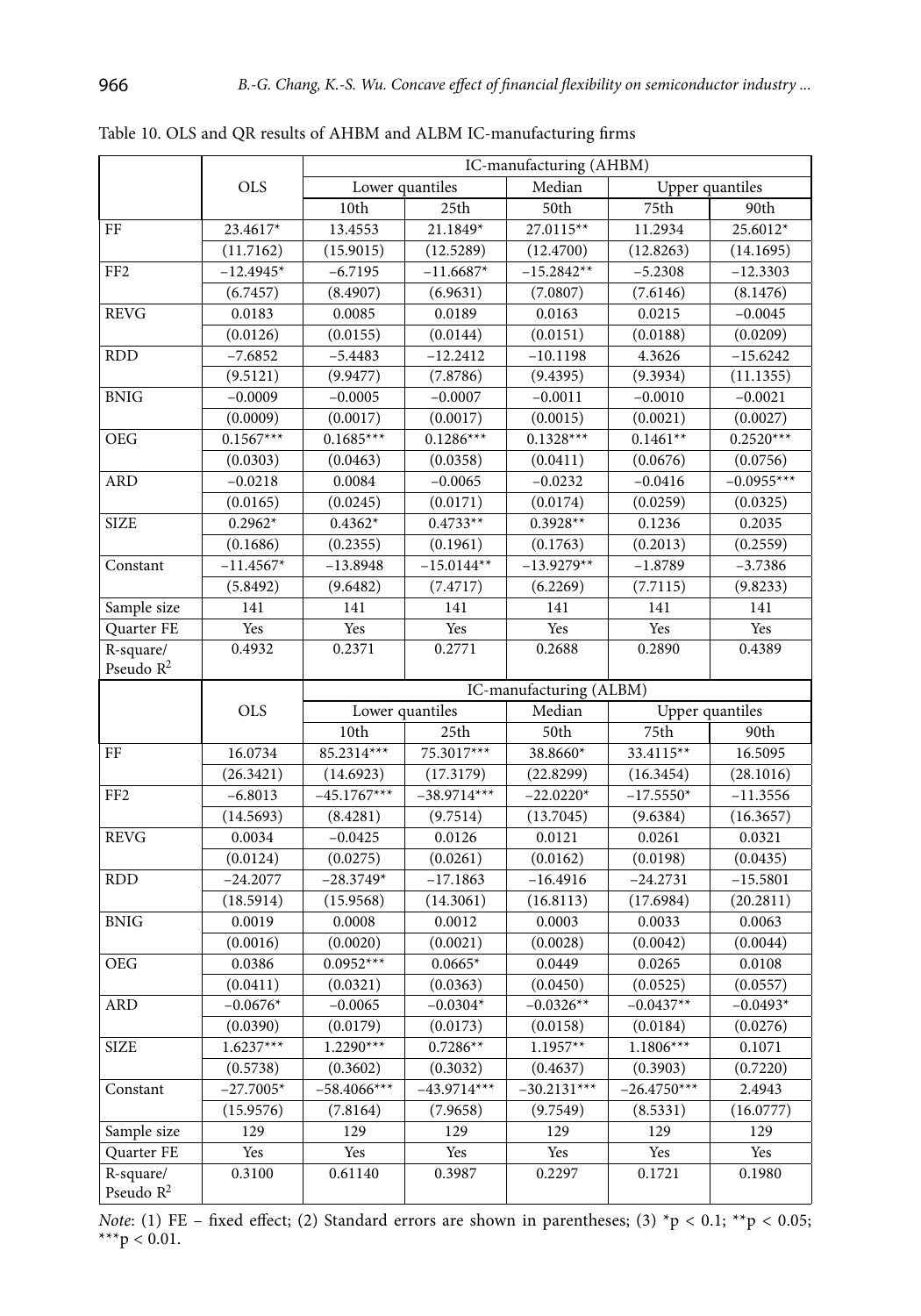To summarize, QR evidences the effect of FF on FP is concave in the SI (including ICdesign and IC-manufacturing) (Table 11). More specifically, the impact of FF on FP increases initially, then starts to decline after reaching the optimal FF value. From a tangible assets' perspective, QR shows the effect of FF on FP is a concave pattern in ALBM semiconductor, IC-design and IC-manufacturing firms. For AHBM firms, QR reveals the effect of FF on FP is concave in both IC-design and IC-manufacturing.

|                 |               | EP   |            |                   |            |                |                  |             |                            |             |            |             |
|-----------------|---------------|------|------------|-------------------|------------|----------------|------------------|-------------|----------------------------|-------------|------------|-------------|
|                 | Semiconductor |      |            | IC-design         |            |                | IC-manufacturing |             |                            |             |            |             |
|                 | <b>OLS</b>    |      |            | QR                |            | <b>OLS</b>     |                  | QR          |                            | <b>OLS</b>  |            | QR          |
| FF              | n.s.          |      |            | $+$ $(*)$         |            | $+$ $(*)$      | $+$ $(**)$       |             |                            | n.s.        | $+$ $(**)$ |             |
| FF <sub>2</sub> | n.s.          |      |            | $-$ (*)           |            | $-$ (**)       |                  | $ (*)$      |                            | n.s.        |            | $-$ (**)    |
|                 | AHBM          |      |            | <b>ALBM</b>       |            | <b>AHBM</b>    |                  | <b>ALBM</b> |                            | <b>AHBM</b> |            | <b>ALBM</b> |
|                 | <b>OLS</b>    | QR   | <b>OLS</b> | QR                | <b>OLS</b> | QR             | <b>OLS</b>       | QR          | <b>OLS</b>                 | QR          | <b>OLS</b> | QR          |
| FF              | n.s.          | n.s. | $+$ $(*)$  | $+$ $(**)$        | n.s.       | $+$ $(**)$     | n.s.             | $+$ $(*)$   | $+$ $(*)$                  | $+$ $(*)$   | n.s.       | $+$ $(**)$  |
| FF <sub>2</sub> | n.s.          | n.s. | $ (*)$     | $(x^{\star\star}$ | n.s.       | $(\star)$<br>- | $(*)$<br>-       | (**)        | $(*)$<br>$\qquad \qquad -$ | $(*)$<br>-  | n.s.       | $ (*)$      |

Table 11. Consolidated consequences

*Note*: (1) n.s. – not significant; (2) \*p < 0.1; \*\*p < 0.05; \*\*\*p < 0.01.

### **3.6. Robustness check**

To support the findings, stability tests were performed where multiple key variables were replaced. As ROA is a fundamental measure of FP, it replaced ROE. The re-estimates correspond to the main findings in the SI (including IC-design & IC-manufacturing) (Table 12 and 13).

In addition, financial flexibility with industry-adjustment (FF-ind) (Arslan-Ayaydin et al., 2104) replaced FF. Table 14 reveals a concave relationship between FF-ind and FP in the SI in all but the 90th quantile. FF-ind also has a concave impact on FP for IC-design in the 10th quantile and for IC-manufacturing in all quantiles (Table 15). These results align with the main results for the SI (including IC-design and IC-manufacturing) (Table 14 and 15).

|                 |             | SI              |              |             |                 |             |  |
|-----------------|-------------|-----------------|--------------|-------------|-----------------|-------------|--|
|                 | <b>OLS</b>  | Lower quantiles |              | Median      | Upper quantiles |             |  |
|                 |             | 10th            | 25th         | 50th        | 75th            | 90th        |  |
| FF              | 6.9655      | $8.6789***$     | $7.7738***$  | $7.4337***$ | $7.8709***$     | $7.0816*$   |  |
|                 | (4.1043)    | (3.1269)        | (2.0197)     | (2.1374)    | (2.3686)        | (3.9438)    |  |
| FF <sub>2</sub> | $-2.6176$   | $-3.5473**$     | $-3.1533***$ | $-2.8097**$ | $-3.1735**$     | $-2.6758$   |  |
|                 | (2.3502)    | (1.7208)        | (1.1358)     | (1.2117)    | (1.4357)        | (2.2330)    |  |
| <b>REVG</b>     | $0.0217***$ | $0.0150**$      | $0.0208***$  | $0.0251***$ | $0.0407***$     | $0.0474***$ |  |
|                 | (0.0039)    | (0.0073)        | (0.0041)     | (0.0063)    | (0.0067)        | (0.0058)    |  |

Table 12. OLS and QR results for the SI using ROA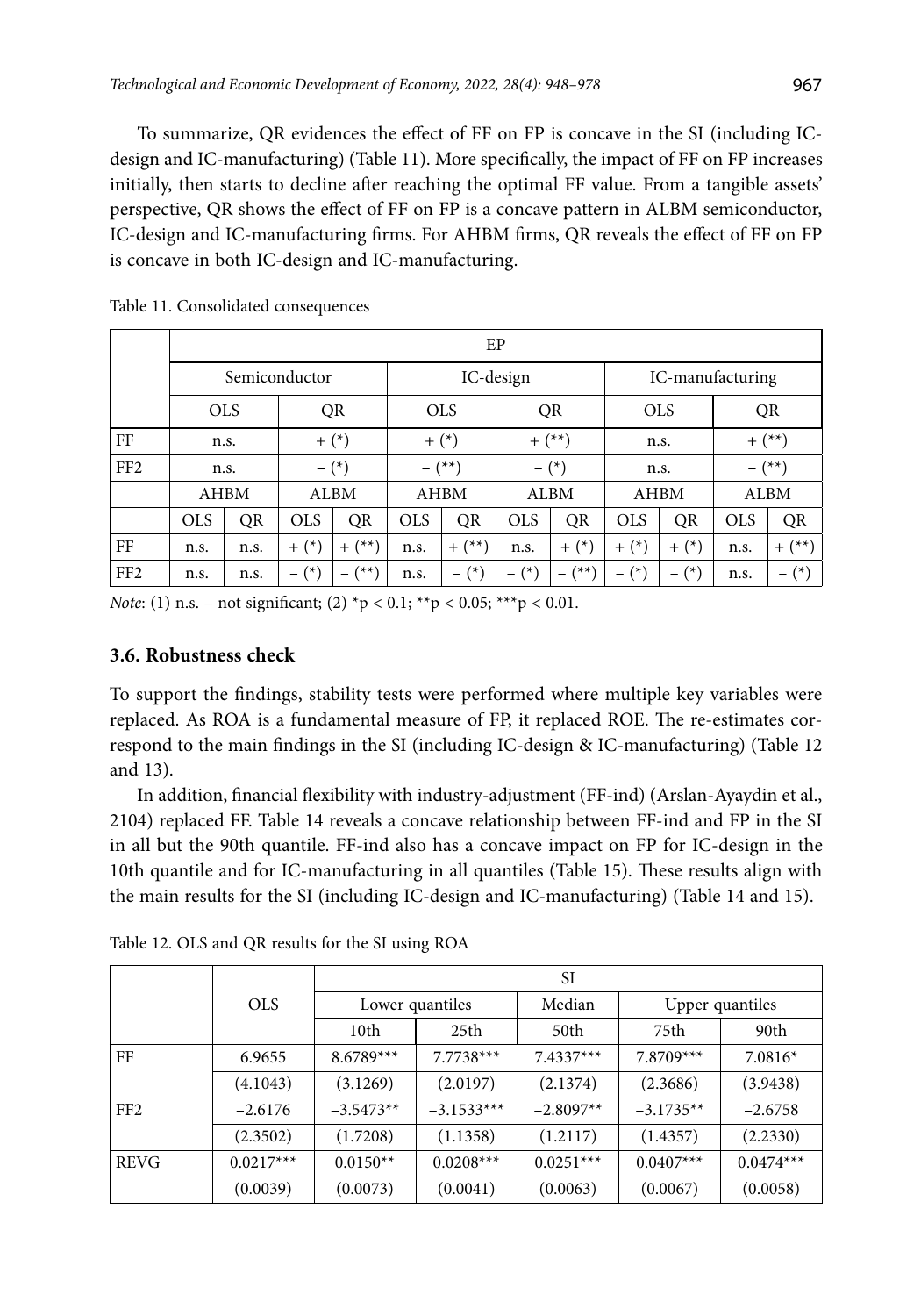|                           |             | <b>SI</b>       |              |              |                 |              |  |
|---------------------------|-------------|-----------------|--------------|--------------|-----------------|--------------|--|
|                           | <b>OLS</b>  | Lower quantiles |              | Median       | Upper quantiles |              |  |
|                           |             | 10th            | 25th         | 50th         | 75th            | 90th         |  |
| <b>RDD</b>                | $-4.3242**$ | $-2.5707***$    | $-2.4076***$ | $-0.9576$    | $-0.7516*$      | $-0.5836$    |  |
|                           | (1.0872)    | (0.9832)        | (0.8705)     | (0.8531)     | (0.4365)        | (0.6884)     |  |
| <b>BNIG</b>               | $0.0011*$   | 0.0001          | 0.0001       | 0.0000       | 0.0002          | 0.0002       |  |
|                           | (0.0005)    | (0.0003)        | (0.0003)     | (0.0005)     | (0.0006)        | (0.0010)     |  |
| <b>OEG</b>                | $0.0176**$  | $0.0091***$     | 0.0065       | $0.0140***$  | $0.0149**$      | $0.0244**$   |  |
|                           | (0.0048)    | (0.0029)        | (0.0042)     | (0.0047)     | (0.0075)        | (0.0114)     |  |
| <b>ARD</b>                | $-0.0002$   | $0.0147***$     | 0.0050       | $-0.0003$    | $-0.0120**$     | $-0.0156***$ |  |
|                           | (0.0065)    | (0.0054)        | (0.0055)     | (0.0037)     | (0.0048)        | (0.0056)     |  |
| <b>SIZE</b>               | $0.4317**$  | $0.5285***$     | $0.3512***$  | $0.2834***$  | $0.1076*$       | 0.0470       |  |
|                           | (0.1019)    | (0.0692)        | (0.0641)     | (0.0753)     | (0.0645)        | (0.0679)     |  |
| Constant                  | $-8.6941**$ | $-15.0197***$   | $-9.8435***$ | $-7.5551***$ | $-3.0439**$     | $-0.4481$    |  |
|                           | (2.4908)    | (2.0397)        | (1.7359)     | (1.3393)     | (1.3509)        | (2.0358)     |  |
| Sample size               | 683         | 683             | 683          | 683          | 683             | 683          |  |
| <b>Industry FE</b>        | Yes         | Yes             | Yes          | Yes          | Yes             | Yes          |  |
| <b>Quarter FE</b>         | Yes         | Yes             | Yes          | Yes          | Yes             | Yes          |  |
| R-square/<br>Pseudo $R^2$ | 0.4016      | 0.2214          | 0.1988       | 0.1946       | 0.2279          | 0.2952       |  |

| End of Table 12 |  |  |  |
|-----------------|--|--|--|
|-----------------|--|--|--|

*Note*: (1) FE – fixed effect; (2) Standard errors are shown in parentheses; (3)  $p < 0.1$ ;  $p > 0.05$ ; \*\*\* $p < 0.01$ .

Table 13. OLS and QR results for IC-design and IC-manufacturing using ROA

|                 |             | IC-design    |                 |             |                 |             |  |
|-----------------|-------------|--------------|-----------------|-------------|-----------------|-------------|--|
|                 | <b>OLS</b>  |              | Lower quantiles | Median      | Upper quantiles |             |  |
|                 |             | 10th         | 25th            | 50th        | 75th            | 90th        |  |
| FF              | $9.5483*$   | 17.0818**    | $11.2836***$    | $6.0430*$   | $9.4102**$      | $-0.6109$   |  |
|                 | (4.2362)    | (7.0189)     | (3.9232)        | (3.2318)    | (4.2706)        | (8.5587)    |  |
| FF <sub>2</sub> | $-3.8709**$ | $-6.2230*$   | $-3.9362**$     | $-2.2745$   | $-3.9848*$      | 1.3395      |  |
|                 | (1.3743)    | (3.5220)     | (1.9687)        | (1.6746)    | (2.1537)        | (4.4467)    |  |
| <b>REVG</b>     | 0.0055      | $0.0187**$   | $0.0216***$     | $0.0236***$ | $0.0384***$     | $0.0430***$ |  |
|                 | (0.0055)    | (0.0080)     | (0.0056)        | (0.0070)    | (0.0094)        | (0.0069)    |  |
| <b>RDD</b>      | $-9.7816*$  | $-6.1284***$ | $-3.5458**$     | $-2.5118*$  | $-1.3048$       | $-0.8510$   |  |
|                 | (4.2217)    | (2.0812)     | (1.6142)        | (1.2957)    | (0.8076)        | (0.5487)    |  |
| <b>BNIG</b>     | $0.0018**$  | 0.0001       | 0.0001          | 0.0000      | 0.0002          | 0.0002      |  |
|                 | (0.0005)    | (0.0005)     | (0.0003)        | (0.0004)    | (0.0006)        | (0.0010)    |  |
| <b>OEG</b>      | $-0.0022$   | $0.0079**$   | $0.0066*$       | $0.0118*$   | 0.0114          | 0.0169      |  |
|                 | (0.0081)    | (0.0038)     | (0.0039)        | (0.0070)    | (0.0092)        | (0.0109)    |  |
| <b>ARD</b>      | $-0.0365*$  | $0.0228***$  | $0.0097**$      | $-0.0002$   | $-0.0058$       | $-0.0145**$ |  |
|                 | (0.0156)    | (0.0068)     | (0.0041)        | (0.0048)    | (0.0053)        | (0.0056)    |  |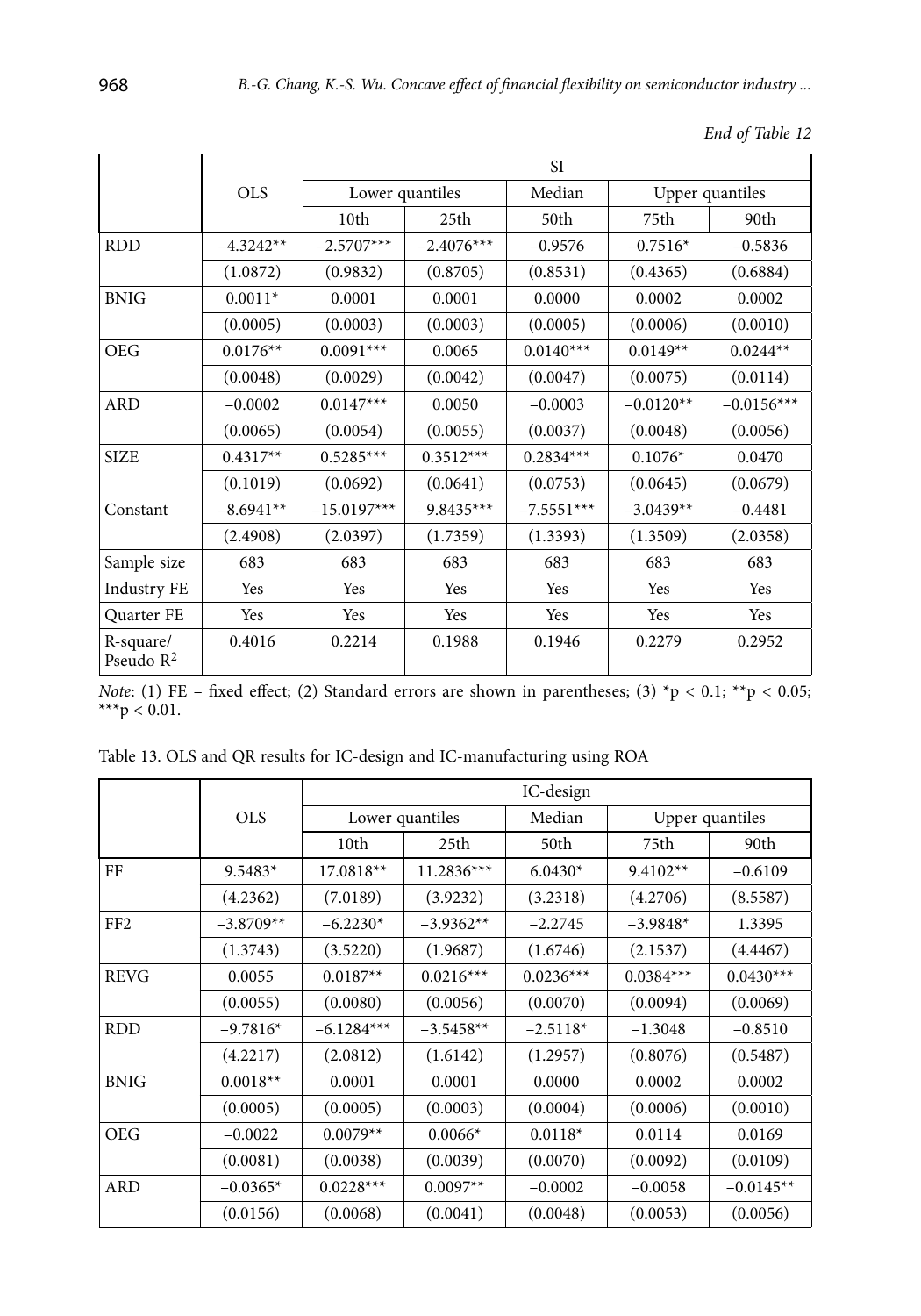|                                    |               |                  |                  | IC-design     |              |                 |
|------------------------------------|---------------|------------------|------------------|---------------|--------------|-----------------|
|                                    | <b>OLS</b>    |                  | Lower quantiles  | Median        |              | Upper quantiles |
|                                    |               | 10th             | 25 <sub>th</sub> | 50th          | 75th         | 90th            |
| <b>SIZE</b>                        | 1.2824        | $0.6868***$      | $0.6606***$      | $0.5989***$   | $0.3945***$  | $0.4620**$      |
|                                    | (1.2933)      | (0.1708)         | (0.1715)         | (0.1125)      | (0.1140)     | (0.1867)        |
| Constant                           | $-18.4589$    | $-21.8260***$    | $-16.6070***$    | $-10.2685***$ | $-7.3752***$ | $-2.3978$       |
|                                    | (20.6568)     | (4.1986)         | (3.0916)         | (2.8345)      | (2.6344)     | (4.3965)        |
| Sample size                        | 413           | 413              | 413              | 413           | 413          | 413             |
| Quarter FE                         | Yes           | Yes              | Yes              | Yes           | Yes          | Yes             |
| R-square/<br>Pseudo R <sup>2</sup> | 0.7594        | 0.2405           | 0.2328           | 0.2140        | 0.2132       | 0.2724          |
|                                    |               | IC-manufacturing |                  |               |              |                 |
|                                    | <b>OLS</b>    |                  | Lower quantiles  | Median        |              | Upper quantiles |
|                                    |               | 10th             | 25th             | 50th          | 75th         | 90th            |
| FF                                 | 3.3784        | 6.3424           | 12.0072***       | 10.9121***    | 9.3594**     | 8.8115*         |
|                                    | (10.0892)     | (4.6345)         | (2.5274)         | (3.2344)      | (4.1297)     | (4.9430)        |
| FF <sub>2</sub>                    | $-4.4632$     | $-2.9896$        | $-6.7193***$     | $-5.4588***$  | $-3.8874$    | $-3.8937$       |
|                                    | (5.6197)      | (2.6411)         | (1.4217)         | (1.9206)      | (2.7385)     | (2.8094)        |
| <b>REVG</b>                        | $-0.0064$     | 0.0082           | $0.0135**$       | $0.0177***$   | $0.0292***$  | $0.0269**$      |
|                                    | (0.0070)      | (0.0117)         | (0.0058)         | (0.0063)      | (0.0104)     | (0.0126)        |
| <b>RDD</b>                         | $-43.9336***$ | $-14.9961***$    | $-13.4220***$    | $-10.3380***$ | $-5.3128$    | 0.3402          |
|                                    | (8.9285)      | (3.7895)         | (3.1265)         | (3.5650)      | (5.2072)     | (4.2383)        |
| <b>BNIG</b>                        | $0.0014**$    | 0.0004           | $-0.0000$        | 0.0003        | $-0.0003$    | $0.0033*$       |
|                                    | (0.0006)      | (0.0005)         | (0.0007)         | (0.0008)      | (0.0012)     | (0.0020)        |
| <b>OEG</b>                         | 0.0101        | 0.0149           | $0.0214***$      | 0.0087        | 0.0032       | 0.0117          |
|                                    | (0.0179)      | (0.0107)         | (0.0081)         | (0.0095)      | (0.0177)     | (0.0203)        |
| ARD                                | $-0.0098$     | $-0.0079$        | $-0.0095***$     | $-0.0088$     | $-0.0277***$ | $-0.0295***$    |
|                                    | (0.0105)      | (0.0113)         | (0.0036)         | (0.0063)      | (0.0098)     | (0.0104)        |
| <b>SIZE</b>                        | $4.0850**$    | $0.5945***$      | $0.4244***$      | $0.3222***$   | 0.1499       | 0.0164          |
|                                    | (1.7399)      | (0.1084)         | (0.0717)         | (0.0847)      | (0.1324)     | (0.1052)        |
| Constant                           | $-62.2033**$  | $-11.9705***$    | $-10.2125***$    | $-7.9638***$  | $-2.9406$    | 0.2620          |
|                                    | (29.6339)     | (3.0770)         | (1.7886)         | (1.9081)      | (2.4959)     | (3.0639)        |
| Sample size                        | 270           | 270              | 270              | 270           | 270          | 270             |
| Quarter FE                         | Yes           | Yes              | Yes              | Yes           | Yes          | Yes             |
| R-square/<br>Pseudo $R^2$          | 0.6241        | 0.2828           | 0.2343           | 0.1740        | 0.1462       | 0.2105          |

*Note*: (1) FE – fixed effect; (2) Standard errors are shown in parentheses; (3)  $^{\ast}p < 0.1$ ;  $^{\ast\ast}p < 0.05$ ; \*\*\* $p < 0.01$ .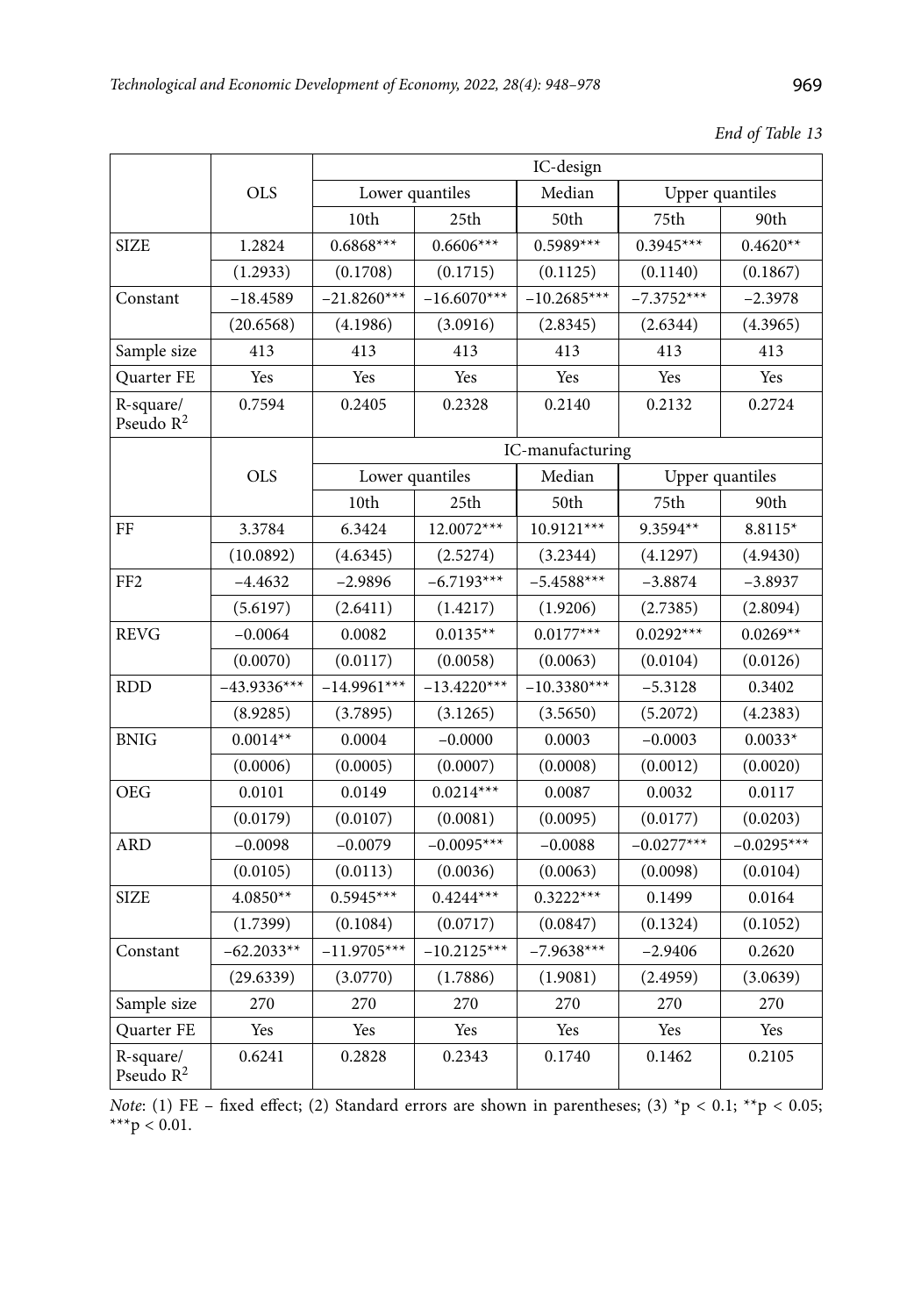|                                    |             |               | <b>SI</b>        |              |             |                 |  |
|------------------------------------|-------------|---------------|------------------|--------------|-------------|-----------------|--|
|                                    | <b>OLS</b>  |               | Lower quantiles  | Median       |             | Upper quantiles |  |
|                                    |             | 10th          | 25 <sub>th</sub> | 50th         | 75th        | 90th            |  |
| FF                                 | $2.4929**$  | 8.6789***     | $7.7738***$      | $7.4337***$  | 7.8709***   | $7.0816*$       |  |
|                                    | (0.8308)    | (3.1269)      | (2.0197)         | (2.1374)     | (2.3686)    | (3.9438)        |  |
| FF <sub>2</sub>                    | $-3.5582$   | $-3.5473**$   | $-3.1533***$     | $-2.8097**$  | $-3.1735**$ | $-2.6758$       |  |
|                                    | (4.7440)    | (1.7208)      | (1.1358)         | (1.2117)     | (1.4357)    | (2.2330)        |  |
| <b>REVG</b>                        | $0.0217***$ | $0.0150**$    | $0.0208***$      | $0.0251***$  | $0.0407***$ | $0.0474***$     |  |
|                                    | (0.0040)    | (0.0073)      | (0.0041)         | (0.0063)     | (0.0067)    | (0.0058)        |  |
| <b>RDD</b>                         | $-4.3242**$ | $-2.5707***$  | $-2.4076***$     | $-0.9576$    | $-0.7516*$  | $-0.5836$       |  |
|                                    | (1.1521)    | (0.9832)      | (0.8705)         | (0.8531)     | (0.4365)    | (0.6884)        |  |
| <b>BNIG</b>                        | $0.0011*$   | 0.0001        | 0.0001           | 0.0000       | 0.0002      | 0.0002          |  |
|                                    | (0.0005)    | (0.0003)      | (0.0003)         | (0.0005)     | (0.0006)    | (0.0010)        |  |
| <b>OEG</b>                         | $0.0177**$  | $0.0091***$   | 0.0065           | $0.0140***$  | $0.0149**$  | $0.0244**$      |  |
|                                    | (0.0047)    | (0.0029)      | (0.0042)         | (0.0047)     | (0.0075)    | (0.0114)        |  |
| <b>ARD</b>                         | $-0.0000$   | $0.0147***$   | 0.0050           | $-0.0003$    | $-0.0120**$ | $-0.0156***$    |  |
|                                    | (0.0063)    | (0.0054)      | (0.0055)         | (0.0037)     | (0.0048)    | (0.0056)        |  |
| <b>SIZE</b>                        | $0.4315**$  | $0.5285***$   | $0.3512***$      | $0.2834***$  | $0.1076*$   | 0.0470          |  |
|                                    | (0.1003)    | (0.0692)      | (0.0641)         | (0.0753)     | (0.0645)    | (0.0679)        |  |
| Constant                           | $-6.8669**$ | $-15.0197***$ | $-9.8435***$     | $-7.5551***$ | $-3.0439**$ | $-0.4481$       |  |
|                                    | (1.9033)    | (2.0397)      | (1.7359)         | (1.3393)     | (1.3509)    | (2.0358)        |  |
| Sample size                        | 683         | 683           | 683              | 683          | 683         | 683             |  |
| Quarter FE                         | Yes         | Yes           | Yes              | Yes          | Yes         | Yes             |  |
| R-square/<br>Pseudo R <sup>2</sup> | 0.3991      | 0.1771        | 0.1592           | 0.1489       | 0.1573      | 0.2294          |  |

Table 14. OLS and QR results for the SI using FF-ind

*Note*: (1) FE – fixed effect; (2) Standard errors are shown in parentheses; (3)  $\tau$   $> 0.1$ ;  $\star$  $\tau$   $> 0.05$ ; \*\*\* $p < 0.01$ .

Table 15. OLS and QR results for IC-design and IC-manufacturing using FF-ind

|                 |             | IC-design    |                 |             |                 |             |  |
|-----------------|-------------|--------------|-----------------|-------------|-----------------|-------------|--|
|                 | <b>OLS</b>  |              | Lower quantiles |             | Upper quantiles |             |  |
|                 |             | 10th         | 25th            | 50th        | 75th            | 90th        |  |
| FF              | 2.5861      | $14.5448***$ | $7.3853***$     | 2.2857      | $-0.7155$       | $-2.7084$   |  |
|                 | (1.9545)    | (3.5282)     | (2.6673)        | (1.9282)    | (1.9677)        | (2.3409)    |  |
| FF <sub>2</sub> | $-6.4550$   | $-17.4316*$  | $-8.3189$       | $-3.4185$   | $-0.7559$       | 18.2784**   |  |
|                 | (4.0240)    | (10.3246)    | (6.5230)        | (6.5566)    | (9.1937)        | (8.5159)    |  |
| <b>REVG</b>     | 0.0052      | $0.0234**$   | $0.0293***$     | $0.0340***$ | $0.0588***$     | $0.0636***$ |  |
|                 | (0.0046)    | (0.0094)     | (0.0082)        | (0.0089)    | (0.0149)        | (0.0122)    |  |
| <b>RDD</b>      | $-9.7489**$ | $-5.6788**$  | $-5.8332**$     | $-3.1711$   | $-1.6405$       | $-1.5324**$ |  |
|                 | (4.3551)    | (2.6724)     | (2.3867)        | (1.9430)    | (1.1921)        | (0.6280)    |  |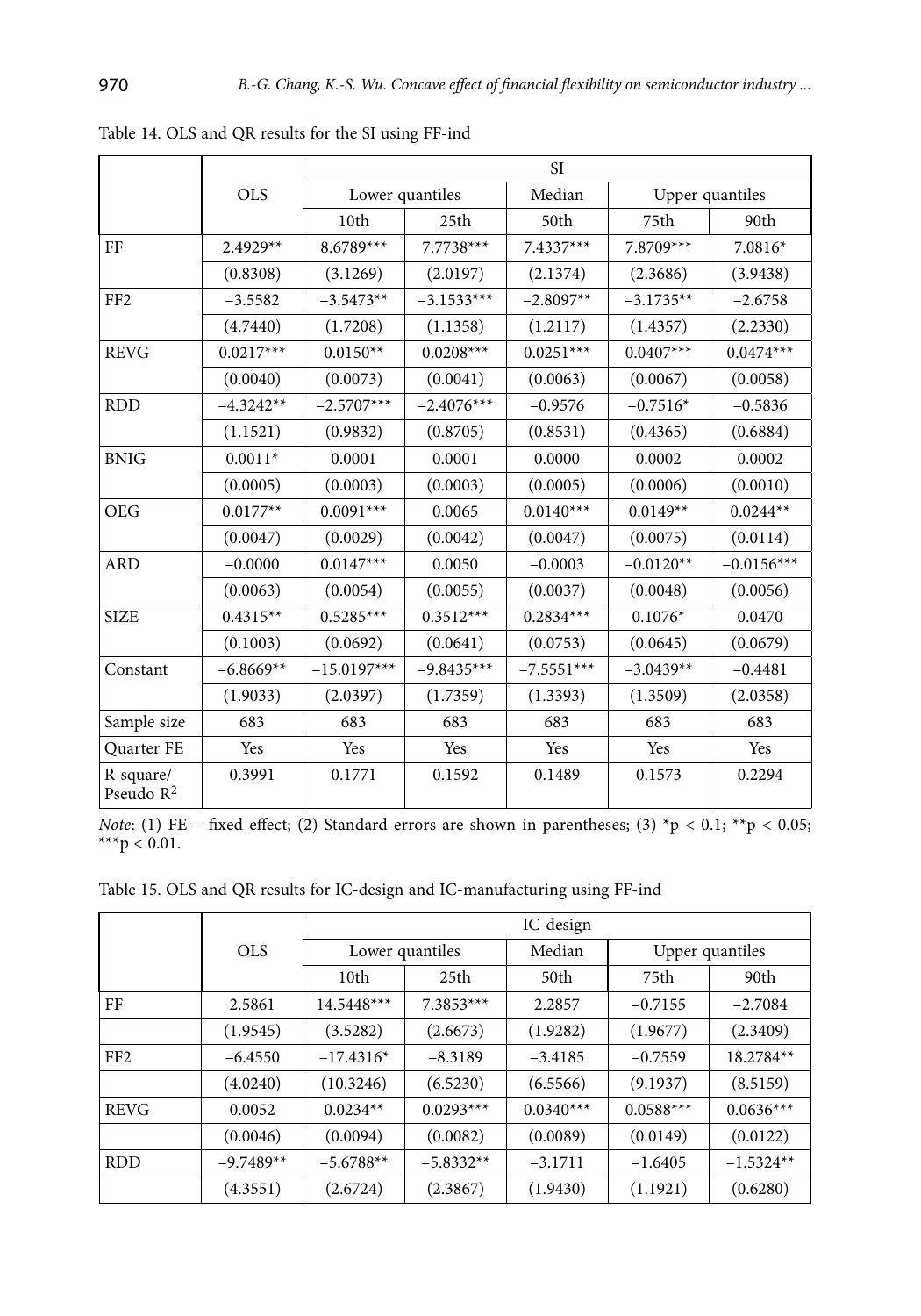|                                                                   |              |                |                 | IC-design        |               |                 |
|-------------------------------------------------------------------|--------------|----------------|-----------------|------------------|---------------|-----------------|
|                                                                   | <b>OLS</b>   |                | Lower quantiles | Median           |               | Upper quantiles |
|                                                                   |              | 10th           | 25th            | 50th             | 75th          | 90th            |
| <b>BNIG</b>                                                       | $0.0018***$  | 0.0001         | 0.0001          | 0.0001           | 0.0003        | 0.0002          |
|                                                                   | (0.0006)     | (0.0005)       | (0.0005)        | (0.0005)         | (0.0012)      | (0.0018)        |
| <b>OEG</b>                                                        | $-0.0011$    | 0.0098         | 0.0091          | 0.0126           | 0.0230        | 0.0330          |
|                                                                   | (0.0094)     | (0.0060)       | (0.0057)        | (0.0090)         | (0.0147)      | (0.0269)        |
| <b>ARD</b>                                                        | $-0.0368***$ | $0.0304***$    | $0.0160**$      | $-0.0011$        | $-0.0080$     | $-0.0121$       |
|                                                                   | (0.0116)     | (0.0091)       | (0.0070)        | (0.0092)         | (0.0095)      | (0.0127)        |
| <b>SIZE</b>                                                       | 1.0548       | $0.8883***$    | $0.8694***$     | $1.1171***$      | $0.7143***$   | $0.8160***$     |
|                                                                   | (1.5276)     | (0.2341)       | (0.1970)        | (0.2356)         | (0.1952)      | (0.3017)        |
| Constant                                                          | $-12.0249$   | $-15.4109***$  | $-12.4910***$   | $-13.4866$ ***   | $-5.1336*$    | $-5.2607$       |
|                                                                   | (23.4220)    | (3.4284)       | (3.0838)        | (3.7268)         | (3.0506)      | (4.4906)        |
| Sample size                                                       | 413          | 413            | 413             | 413              | 413           | 413             |
| Quarter FE                                                        | Yes          | Yes            | Yes             | Yes              | Yes           | Yes             |
| R-square/<br>0.7594<br>0.2433<br>0.2091<br>0.1919<br>Pseudo $R^2$ |              | 0.1925         | 0.2593          |                  |               |                 |
|                                                                   |              |                |                 | IC-manufacturing |               |                 |
|                                                                   | <b>OLS</b>   |                | Lower quantiles | Median           |               | Upper quantiles |
|                                                                   |              | 10th           | 25th            | 50th             | 75th          | 90th            |
| FF                                                                | $3.7719***$  | 34.7850***     | 13.0401**       | 10.3303***       | 7.4088***     | $10.4727***$    |
|                                                                   | (0.5846)     | (12.5297)      | (6.2150)        | (3.0672)         | (2.4955)      | (3.0569)        |
| FF <sub>2</sub>                                                   | $-14.6546**$ | $-122.1948***$ | $-48.3419**$    | $-38.6391***$    | $-26.2759***$ | $-29.5665***$   |
|                                                                   | (4.7592)     | (42.7519)      | (19.9512)       | (10.0797)        | (8.8560)      | (1 0.1190)      |
| <b>REVG</b>                                                       | 0.0120       | $-0.0210$      | 0.0130          | 0.0144           | 0.0181        | $-0.0013$       |
|                                                                   | (0.0087)     | (0.0227)       | (0.0130)        | (0.0102)         | (0.0168)      | (0.0211)        |
| <b>RDD</b>                                                        | $-8.3288$    | $-2.2158$      | $-13.4071**$    | $-9.0809$        | 0.4396        | $-11.0501$      |
|                                                                   | (5.5924)     | (11.5834)      | (5.8269)        | (5.7885)         | (6.9957)      | (7.7626)        |
| <b>BNIG</b>                                                       | 0.0008       | 0.0006         | $-0.0002$       | 0.0003           | 0.0006        | 0.0051          |
|                                                                   | (0.0011)     | (0.0018)       | (0.0012)        | (0.0015)         | (0.0021)      | (0.0047)        |
| <b>OEG</b>                                                        | 0.0270       | $0.1907***$    | $0.0919**$      | $0.0718*$        | $0.0981**$    | $0.1041*$       |
|                                                                   | (0.0149)     | (0.0620)       | (0.0447)        | (0.0430)         | (0.0382)      | (0.0611)        |
| ARD                                                               | $-0.0099$    | $-0.0132$      | $-0.0163*$      | $-0.0237**$      | $-0.0359***$  | $-0.0480***$    |
|                                                                   | (0.0083)     | (0.0250)       | (0.0084)        | (0.0097)         | (0.0127)      | (0.0163)        |
| <b>SIZE</b>                                                       | $0.3230**$   | $0.7674***$    | $0.8623***$     | $0.5549***$      | 0.2031        | 0.2847          |
|                                                                   | (0.1025)     | (0.2094)       | (0.1449)        | (0.1196)         | (0.1597)      | (0.2264)        |
| Constant                                                          | $-5.6422**$  | $-12.8552***$  | $-11.4620***$   | $-4.8511**$      | 2.7611        | 3.8018          |
|                                                                   | (1.5901)     | (4.0878)       | (2.5370)        | (2.2498)         | (3.0855)      | (4.5781)        |
| Sample size                                                       | 270          | 270            | 270             | 270              | 270           | 270             |
| Quarter FE                                                        | Yes          | Yes            | Yes             | Yes              | Yes           | Yes             |
| R-square/<br>Pseudo $R^2$                                         | 0.2751       | 0.3176         | 0.2164          | 0.1788           | 0.1701        | 0.2230          |

*Note*: (1) FE – fixed effect; (2) Standard errors are shown in parentheses; (3)  $\text{*p} < 0.1$ ;  $\text{*p} < 0.05$ ; \*\*\* $p < 0.01$ .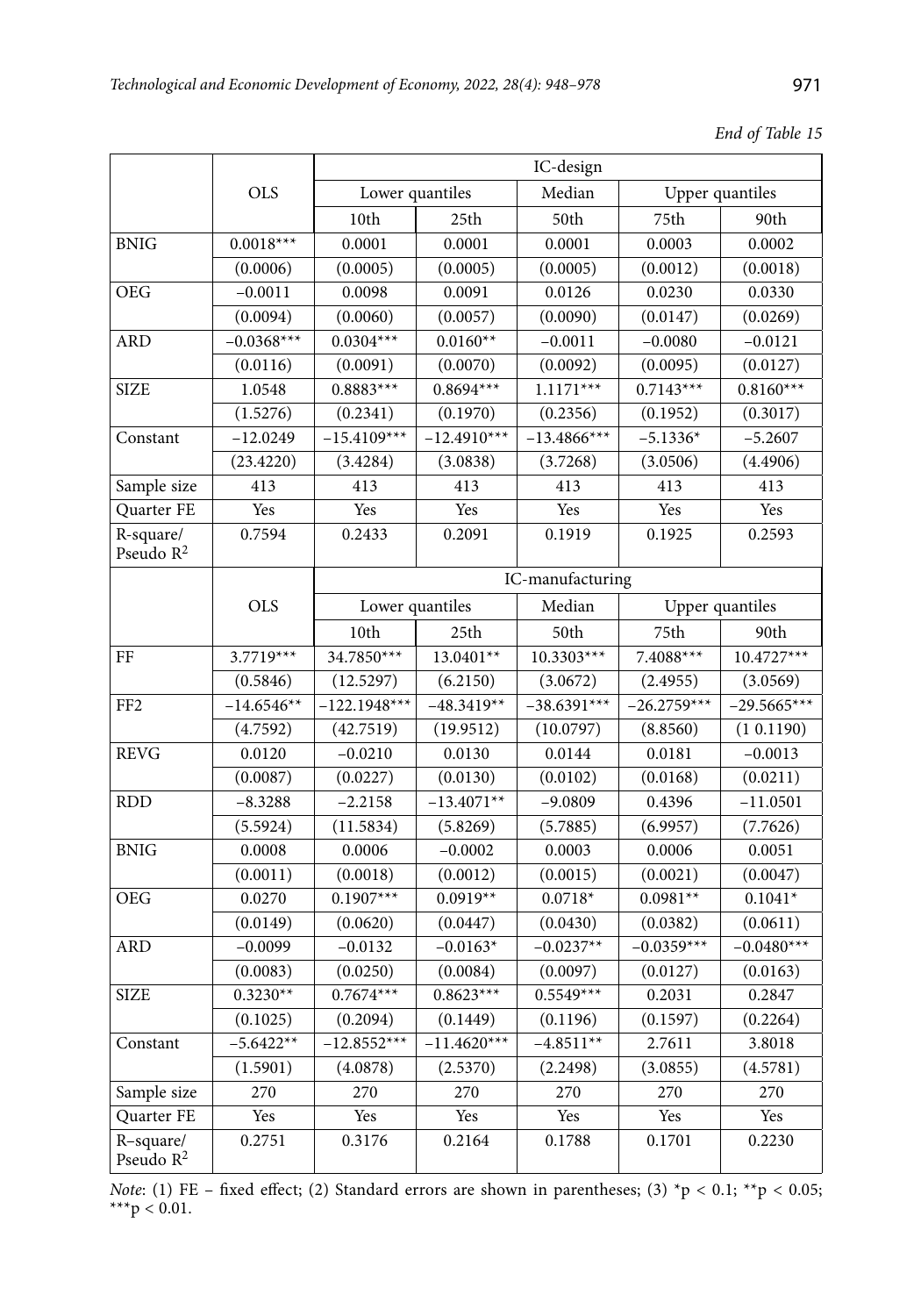## **4. Discussion**

This empirical investigation of the nonlinear FF-FP relationship uses OLS and QR analysis on data from TSE listed semiconductor firms. The results elicit several findings regarding the relationship between FF and FP.

First, the QR estimation results expose that FF has a concave influence on FP in the lower and median ROE quantiles of Taiwan's SI. This finding concurs with the propositions of Gu and Yuan (2020) and Yi (2020); nevertheless, it is inconsistent with Al-Slehat (2019), Ali and Siddiqui, (2020) and Teng et al. (2021), who all suggest there is a positive FF-FP relationship, and Agha and Faff (2014), who propose there is a negative FF-FP relationship. There could be two reasons for this discrepancy. Prior studies analyze the relationship between FF and FP in non-pandemic periods, whilst this research claims the concave FF-FP relationship depends upon pandemic circumstances. The second reason could be due to the different sample industry (semiconductor vs. non-semiconductor industry). Furthermore, when the sampled firms are divided into IC-design and IC-manufacturing, FF also has a concave effect on FP in the lower quantiles for IC-design and in all ROE quantiles for IC-manufacturing. Consequently, the concave relationship is prominent in Taiwan's SI (including IC-design and IC-manufacturing) amid the COVID-19 pandemic.

Second, on dividing the SI (including IC-design & IC-manufacturing) into AHBM and ALBM firms, this research identifies a concave FF-FP nexus in the lower quantiles of AHBM IC-design firms and in the lower and median quantiles of AHBM IC-manufacturing companies; nevertheless, FF has an insignificant influence on FP in AHBM semiconductor companies. The results support the trade-off theory which proposes companies should maintain an optimal FF level to balance the disadvantages and advantages of FF. The research results highlight the need for AHBM IC-design and IC-manufacturing firms to optimize their FF to ensure they reach the optimal FP, especially in the lower and median ROE quantiles. This knowledge can support and motivate firms to consistently implement policies to maintain FF levels.

Third, there is a concave relationship between FF and FP in ALBM SI lower and median quantiles, IC-design upper quantiles and in all IC-manufacturing quantiles except the 90th. These findings are similar to Chang and Wu (2022) who validated a concave FF-FP relationship in ALBM hospitality companies. These results confirm that FF is significant to decision-making for ALBM hospitality companies and empirically sustains the trade-off theory. ALBM companies should strive to achieve their optimal FF based on the marginal benefits and costs of FF.

Fourth, further OLS regression of the 2019 period reveals the FF-FP relationship is not curvilinear for the SI (including IC-design and IC-manufacturing); however, amid the CO-VID-19 epidemic period, FF has a significant concave relationship in the IC-design industry (Table 4, 6, 16, and 17). This suggests that in terms of FF, there was a structural change in the IC-design industry as a result of the COVID-19 shock.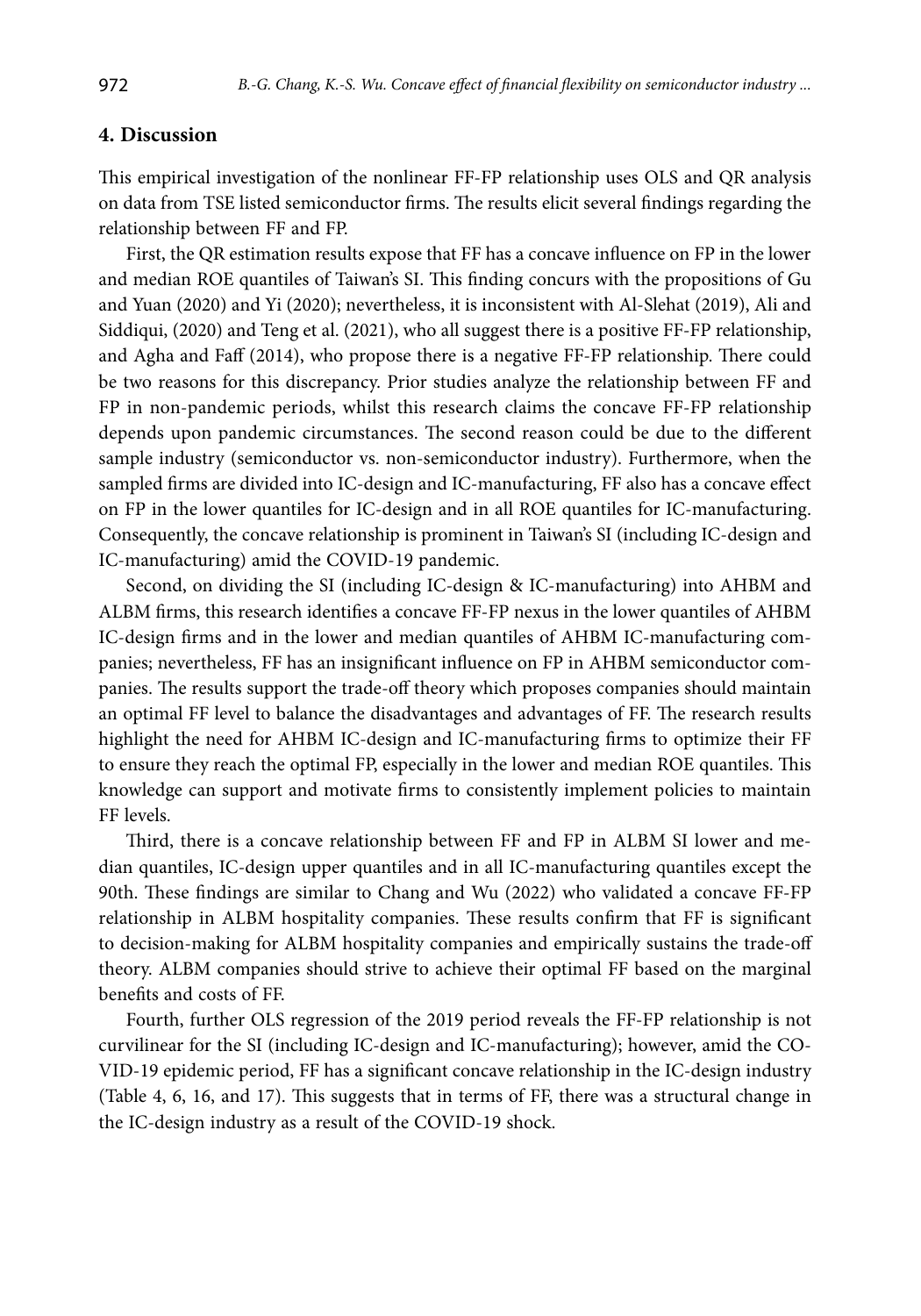|                           |               | <b>SI</b>     |                 |              |              |                 |  |
|---------------------------|---------------|---------------|-----------------|--------------|--------------|-----------------|--|
|                           | <b>OLS</b>    |               | Lower quantiles | Median       |              | Upper quantiles |  |
|                           |               | 10th          | 25th            | 50th         | 75th         | 90th            |  |
| FF                        | 55.8621       | 58.5542***    | 19.3585**       | 6.7866       | $10.3152***$ | 9.8748          |  |
|                           | (30.5708)     | (20.9044)     | (9.5368)        | (4.4900)     | (3.5247)     | (6.7062)        |  |
| FF <sub>2</sub>           | $-24.0337$    | $-24.9412**$  | $-7.5106$       | $-2.2697$    | $-4.9191***$ | $-4.8730$       |  |
|                           | (13.3614)     | (10.0908)     | (4.7140)        | (2.2481)     | (1.7564)     | (4.1242)        |  |
| <b>REVG</b>               | $-0.00004$    | $0.0199*$     | $0.0276***$     | $0.0306***$  | $0.0371***$  | $0.0473***$     |  |
|                           | (0.0121)      | (0.0120)      | (0.0100)        | (0.0093)     | (0.0117)     | (0.0154)        |  |
| <b>RDD</b>                | $-8.6415$     | $-4.4989***$  | $-3.9779***$    | $-3.0258***$ | $-2.8110***$ | $-1.6656$       |  |
|                           | (2.6097)      | (1.6896)      | (1.2257)        | (0.7988)     | (0.8956)     | (1.1055)        |  |
| <b>BNIG</b>               | 0.0005        | 0.0008        | 0.0011          | 0.0014       | $0.0013***$  | $0.0016**$      |  |
|                           | (0.0008)      | (0.0024)      | (0.0015)        | (0.0014)     | (0.0005)     | (0.0007)        |  |
| <b>OEG</b>                | 0.0023        | $-0.0190$     | 0.0332          | $0.0532**$   | $0.0675***$  | $0.0939***$     |  |
|                           | (0.0070)      | (0.0244)      | (0.0218)        | (0.0223)     | (0.0219)     | (0.0251)        |  |
| <b>ARD</b>                | $-0.0664$     | 0.0133        | $-0.0032$       | $-0.0101*$   | $-0.0230***$ | $-0.0261**$     |  |
|                           | (0.0181)      | (0.0116)      | (0.0060)        | (0.0055)     | (0.0068)     | (0.0105)        |  |
| <b>SIZE</b>               | 12.3688*      | $0.7974***$   | $0.7053***$     | $0.5214***$  | $0.4020***$  | $0.3360**$      |  |
|                           | (1.1176)      | (0.1584)      | (0.1729)        | (0.1316)     | (0.1238)     | (0.1492)        |  |
| Constant                  | $-212.4983**$ | $-46.7337***$ | $-21.0817***$   | $-9.3556***$ | $-5.7976**$  | $-2.8173$       |  |
|                           | (0.2930)      | (11.3472)     | (5.4318)        | (3.3948)     | (2.5355)     | (3.7270)        |  |
| Sample size               | 533           | 533           | 533             | 533          | 533          | 533             |  |
| <b>Industry FE</b>        | Yes           | Yes           | Yes             | Yes          | Yes          | Yes             |  |
| Quarter FE                | Yes           | Yes           | Yes             | Yes          | Yes          | Yes             |  |
| R-square/<br>Pseudo $R^2$ | 0.7768        | 0.2673        | 0.1747          | 0.1584       | 0.1615       | 0.2296          |  |

Table 16. Summary of OLS and QR analysis for the SI in 2019

*Note*: (1) FE - fixed effect; (2) Standard errors are shown in parentheses; (3) \*p <0.1; \*\*p < 0.05; \*\*\* $p < 0.01$ .

Table 17. Summary of OLS and QR results for ICdesign and IC-manufacturing in 2019

|                 |            | IC-design       |              |             |                 |              |  |
|-----------------|------------|-----------------|--------------|-------------|-----------------|--------------|--|
|                 | <b>OLS</b> | Lower quantiles |              | Median      | Upper quantiles |              |  |
|                 |            | 10th            | 25th         | 50th        | 75th            | 90th         |  |
| FF              | 84.4382    | 28.4059         | 3.5435       | 1.1390      | 8.8847          | 4.6679       |  |
|                 | (65.2871)  | (18.4480)       | (8.0654)     | (6.9599)    | (6.2100)        | (15.8636)    |  |
| FF <sub>2</sub> | $-35.8374$ | $-9.8056$       | 0.3180       | 0.0818      | $-4.5420$       | $-2.3068$    |  |
|                 | (29.4161)  | (7.9938)        | (3.6767)     | (3.0396)    | (3.0214)        | (7.9120)     |  |
| <b>REVG</b>     | $-0.0164$  | 0.0169          | $0.0265**$   | $0.0253**$  | $0.0357**$      | $0.0529**$   |  |
|                 | (0.0245)   | (0.0118)        | (0.0104)     | (0.0118)    | (0.0167)        | (0.0213)     |  |
| <b>RDD</b>      | $-9.2412$  | $-8.3156***$    | $-4.9482***$ | $-3.2994**$ | $-4.3189***$    | $-4.1850***$ |  |
|                 | (4.1003)   | (2.0074)        | (1.8325)     | (1.3206)    | (1.1973)        | (1.3013)     |  |
| <b>BNIG</b>     | 0.0013     | 0.0025          | 0.0012       | $0.0015*$   | $0.0012**$      | $0.0014**$   |  |
|                 | (0.0013)   | (0.0027)        | (0.0012)     | (0.0007)    | (0.0006)        | (0.0007)     |  |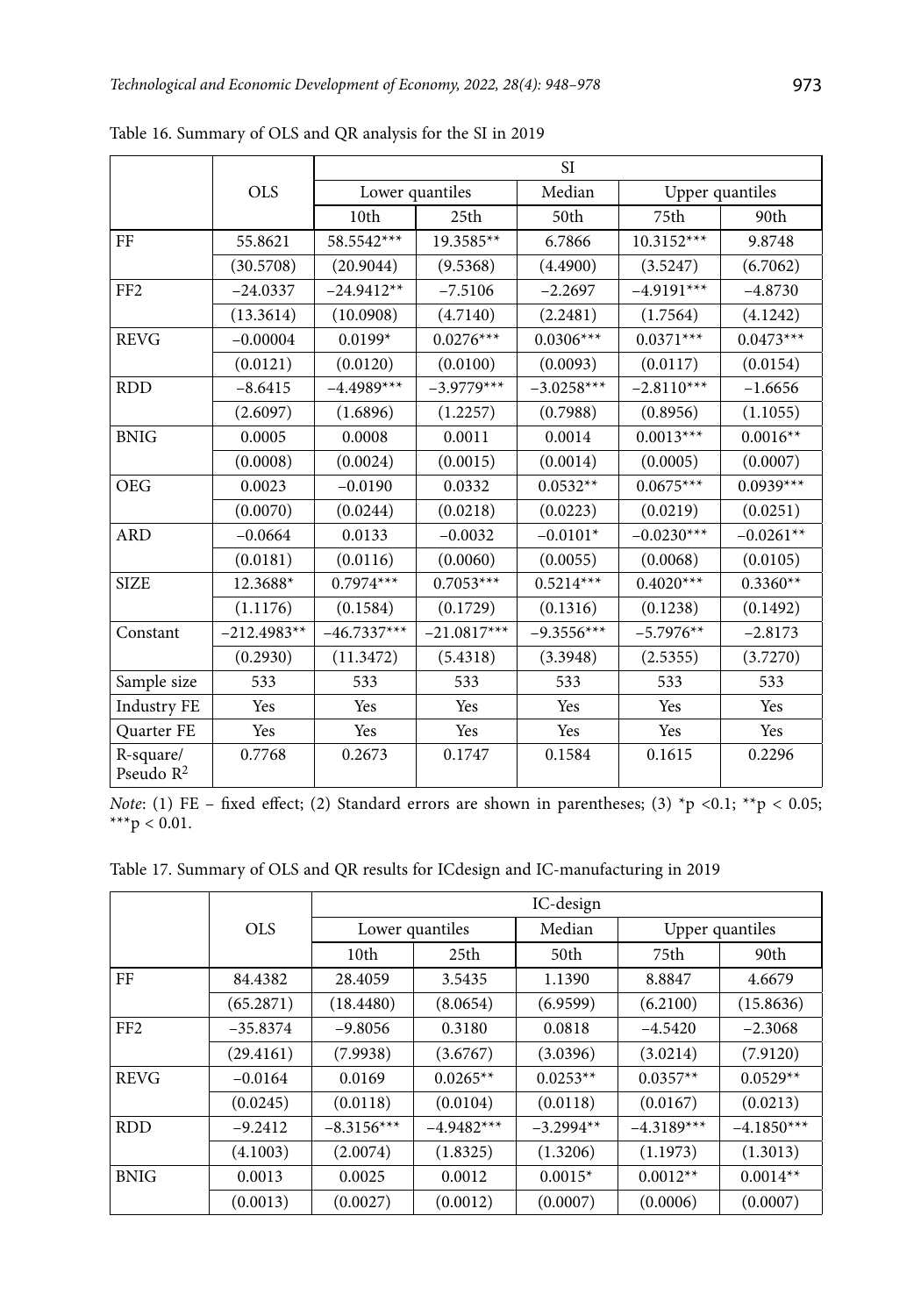|  | End of Table 17 |  |
|--|-----------------|--|
|--|-----------------|--|

|                           |             |                  | IC-design     |               |                 |               |  |
|---------------------------|-------------|------------------|---------------|---------------|-----------------|---------------|--|
|                           | <b>OLS</b>  | Lower quantiles  |               | Median        | Upper quantiles |               |  |
|                           |             | 10th             | 25th          | 50th          | 75th            | 90th          |  |
| <b>OEG</b>                | 0.0031      | $-0.0233$        | 0.0127        | 0.0420        | $0.0647***$     | $0.0879***$   |  |
|                           | (0.0201)    | (0.0255)         | (0.0278)      | (0.0269)      | (0.0246)        | (0.0278)      |  |
| <b>ARD</b>                | $-0.0580$   | 0.0137           | 0.0044        | $-0.0089$     | $-0.0243***$    | $-0.0249$     |  |
|                           | (0.0350)    | (0.0124)         | (0.0084)      | (0.0071)      | (0.0094)        | (0.0208)      |  |
| <b>SIZE</b>               | $11.1043**$ | $0.8163***$      | $1.0131***$   | $0.9485***$   | $0.7273***$     | $0.9920**$    |  |
|                           | (3.4367)    | (0.2544)         | (0.2842)      | (0.2479)      | (0.2072)        | (0.4106)      |  |
| Constant                  | $-202.9335$ | $-31.1349**$     | $-18.1787***$ | $-12.1262***$ | $-8.8616**$     | $-9.0093$     |  |
|                           | (86.2900)   | (12.5138)        | (6.4517)      | (4.4121)      | (4.2296)        | (8.5953)      |  |
| Sample size               | 319         | 319              | 319           | 319           | 319             | 319           |  |
| Quarter FE                | Yes         | Yes              | Yes           | Yes           | Yes             | Yes           |  |
| R-square/<br>Pseudo $R^2$ | 0.7449      | 0.2588           | 0.2203        | 0.1930        | 0.1969          | 0.2514        |  |
|                           | <b>OLS</b>  | IC-manufacturing |               |               |                 |               |  |
|                           |             | Lower quantiles  |               | Median        | Upper quantiles |               |  |
|                           |             | 10th             | 25th          | 50th          | 75th            | 90th          |  |
| FF                        | $-22.8701$  | 105.3806***      | 63.8813**     | 10.0445       | 21.4155**       | 23.7072***    |  |
|                           | (16.3994)   | (29.5939)        | (27.0121)     | (13.5368)     | (8.5897)        | (7.8244)      |  |
| FF <sub>2</sub>           | 10.6330     | $-54.0137***$    | $-33.2857**$  | $-4.4599$     | $-11.0545**$    | $-13.0434***$ |  |
|                           | (6.1078)    | (15.9317)        | (14.6361)     | (7.2526)      | (4.9286)        | (4.3937)      |  |
| <b>REVG</b>               | $-0.0080$   | 0.0020           | 0.0125        | 0.0228        | 0.0116          | 0.0097        |  |
|                           | (0.0152)    | (0.0172)         | (0.0160)      | (0.0150)      | (0.0140)        | (0.0133)      |  |
| <b>RDD</b>                | $-83.8957$  | $-32.3345*$      | $-14.2528*$   | $-12.4131$    | $-2.6227$       | $-5.8270$     |  |
|                           | (39.8860)   | (17.4214)        | (7.9427)      | (9.0050)      | (8.0842)        | (4.9450)      |  |
| <b>BNIG</b>               | 0.0004      | 0.0007           | 0.0013        | 0.0012        | 0.0025          | 0.0026        |  |
|                           | (0.0004)    | (0.0020)         | (0.0025)      | (0.0026)      | (0.0023)        | (0.0023)      |  |
| <b>OEG</b>                | $0.0873*$   | 0.0134           | $0.0583*$     | $0.0748**$    | 0.0589          | $0.0908**$    |  |
|                           | (0.0295)    | (0.0343)         | (0.0308)      | (0.0352)      | (0.0445)        | (0.0420)      |  |
| <b>ARD</b>                | $-0.0760$   | $-0.0294$        | $-0.0181$     | $-0.0186*$    | $-0.0437***$    | $-0.0339*$    |  |
|                           | (0.0360)    | (0.0240)         | (0.0128)      | (0.0108)      | (0.0148)        | (0.0178)      |  |
| <b>SIZE</b>               | 2.5191      | $0.9163***$      | $0.8730***$   | $0.6188***$   | $0.3384*$       | $0.2965*$     |  |
|                           | (2.0061)    | (0.2600)         | (0.2137)      | (0.1958)      | (0.1844)        | (0.1676)      |  |
| Constant                  | $-19.6478$  | $-62.5893***$    | $-41.2809***$ | $-11.5581$    | $-8.5791$       | $-7.9031$     |  |
|                           | 40.0197     | (13.1422)        | (12.7164)     | (7.4030)      | (5.5212)        | (5.2863)      |  |
| Sample size               | 214         | 214              | 214           | 214           | 214             | 214           |  |
| Quarter FE                | Yes         | Yes              | Yes           | Yes           | Yes             | Yes           |  |
| R-square/<br>Pseudo $R^2$ | 0.8914      | 0.4801           | 0.2953        | 0.2096        | 0.1639          | 0.2016        |  |

*Note*: (1) FE – fixed effect; (2) Standard errors are shown in parentheses; (3)  $\text{*p} < 0.1$ ;  $\text{*p} < 0.05$ ; \*\*\* $p < 0.01$ .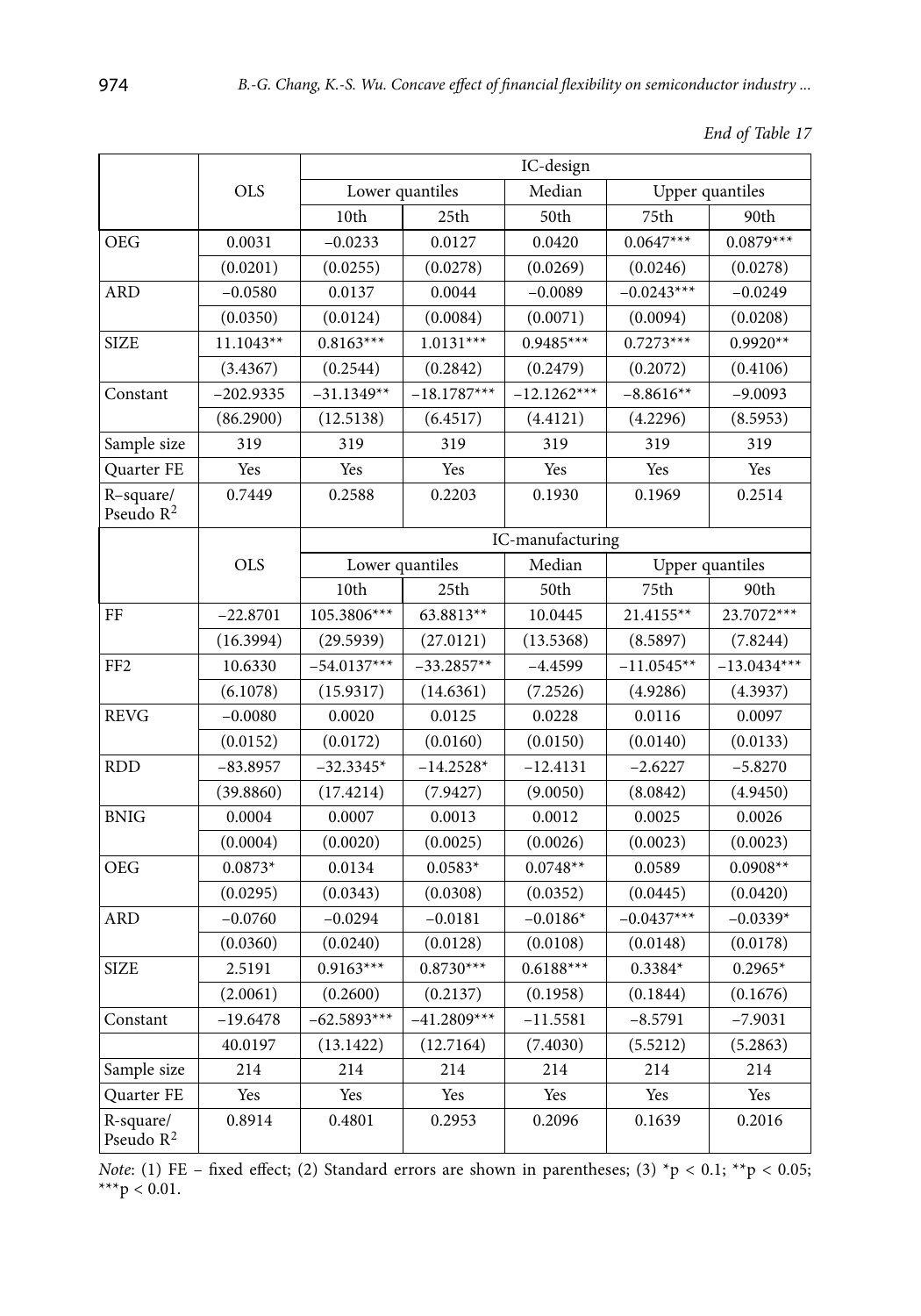### **Conclusions, implications and future research**

This study adds to current literature by evidencing the relationship between FF and FP has a concave pattern in Taiwan's SI (including IC-design & IC-manufacturing) amid the CO-VID-19 shock. On dividing the SI (including IC-design & IC-manufacturing) into AHBM and ALBM firms, the research reveals a concave FF-FP relationship in both AHBM and ALBM IC-design and IC-manufacturing firms. Overall, the findings confirm that FF adds value during difficult market conditions, particularly the COVID-19 pandemic period.

The empirical results of this study elicit several practical implications. First, policymakers should develop FF policies that enable companies to respond positively amid a crisis, such as financial difficulty during an epidemic, and maintain effective investment policies. SI (including IC-design & IC-manufacturing) managers of lower and median ROE quantile firms should focus on dynamic control and optimization of FF to obtain the greatest FP, as external financing is more difficult in comparison to firms with greater FP. Second, from the perspective of investors, the results can be used as a reference for SI portfolio evaluation. Analysts or investors can compare a company's FF against the proposed thresholds to predict their possible future performance.

This study is not free from limitations. Despite the ongoing COVID-19 pandemic, the data only analyzed data from Q1 2020 to Q1 2021, from TSE listed firms and after the outbreak of the pandemic. Ongoing research should include longer periods of study across several countries. From a methodology perspective, the empirical findings are predominantly documented using static panel data methods (OLS and QR) and correlation analysis. To use the Generalized Method of Moments for the robustness check, analysis should take place over a longer period (more quarters).

Lastly, as the emphasis on sustainable development increases, interest in environmental innovation practices has risen among scholars and practitioners (Hizarci-Payne et al., 2021; Ardito et al., 2016; Aldieri, 2013). The meta-analysis of Hizarci-Payne et al. (2021) indicates that organizational environmental innovation has the greatest impact on FP. Thus, future studies should discuss the role of environmental innovation on the relationship between FF and FP.

### **Funding**

This research did not receive any specific grant from funding agencies in the public, commercial, or not-for-profit sectors.

### **Author contributions**

The paper is a result of a collaborative work.

## **Disclosure statement**

Authors do not have any competing financial, professional, or personal interests from other parties. The authors declare no conflict of interest.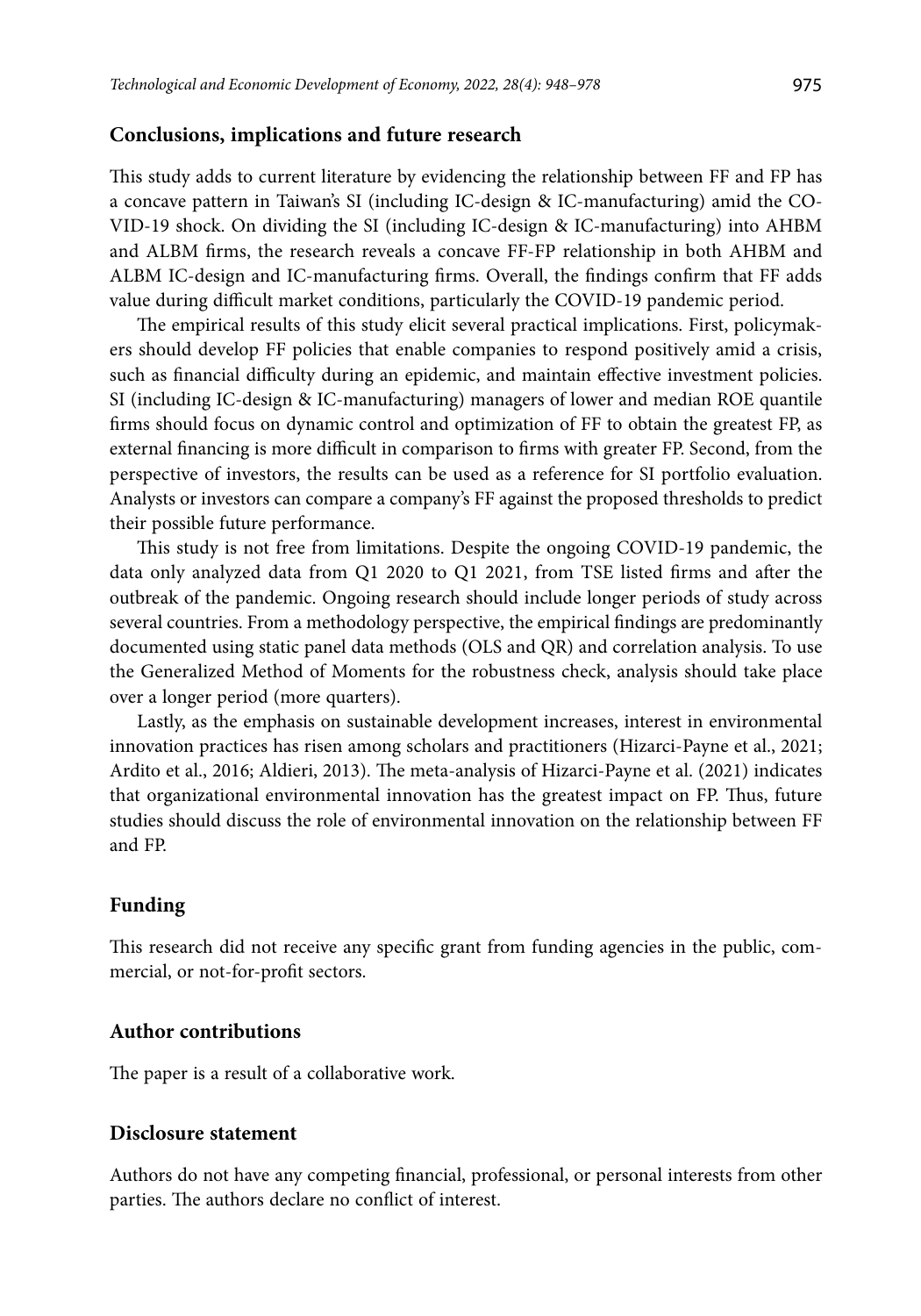## **References**

- Agha, M., & Faff, R. (2014). An investigation of the asymmetric link between credit re-ratings and corporate financial decisions: "Flicking the switch" with financial flexibility. *Journal of Corporate Finance*, *29*(2), 37–57.<https://doi.org/10.1016/j.jcorpfin.2014.08.003>
- Aldieri, L. (2013). Knowledge technological proximity: Evidence from US and European patents*. Economics of Innovation and New Technology*, *22*(8), 807–819. <https://doi.org/10.1080/10438599.2013.788838>
- Al-Slehat, Z. A. F. (2019). The impact of the financial flexibility on the performance: An empirical study on a sample of Jordanian services sector firms in period (2010–2017). *International Journal of Business and Management*, *14*(6), 1–11. <https://doi.org/10.5539/ijbm.v14n6p1>
- Ali, A., & Siddiqui, D. A. (2020). *Exploring the nexus between financial flexibility*, *managerial efficiency*, *ownership*, *and performance: An interactive model for growth*, *mature*, *and stagnant companies in Pakistan*. SSRN. <https://doi.org/10.2139/ssrn.3681306>
- Ardito, L., Messeni Petruzzelli, A., & Albino, V. (2016). Investigating the antecedents of general purpose technologies: A patent perspective in the green energy field. *Journal of Engineering and Technology Management*, *39*, 81–100. <https://doi.org/10.1016/j.jengtecman.2016.02.002>
- Arslan-Ayaydin, Ö., Florackis, C., & Ozkan, A. (2014). Financial flexibility, corporate investment and performance: Evidence from financial crises. *Review of Quantitative Finance and Accounting*, *42*, 211–250. <https://doi.org/10.2139/ssrn.1234682>
- Bilyay-Erdogan, S. (2020). Does financial flexibility enhance firm value? A comparative study between developed and emerging countries. *Business: Theory and Practice*, *21*(2), 723–736. <https://doi.org/10.3846/btp.2020.12680>
- Boisjoly, R. P., Conine Jr, T. E., & McDonald, M. B. (2020). Working capital management: Financial and valuation impacts. *Journal of Business Research*, *108*, 1–8. <https://doi.org/10.1016/j.jbusres.2019.09.025>
- Chang, B. C., & Wu, K. S. (2021). The nonlinear relationship between financial flexibility and enterprise risk-taking during the COVID-19 pandemic in Taiwan's semiconductor industry. *Oeconomia Copernicana*, *12*(2), 307–333.<https://doi.org/10.24136/oc.2020.011>
- Chang, B. G., & Wu, K. S. (2022). Convex-concave effect of financial flexibility on hospitality performance: Quantile regression approach. *International Journal of Contemporary Hospitality Management*, *34*(2), 687–712. <https://doi.org/10.1108/IJCHM-07-2021-0867>
- Chang, H. Y., & Ma, C. A. (2019). Financial flexibility, managerial efficiency and firm life cycle on firm performance: An empirical analysis of Chinese listed firms. *Journal of Advances in Management Research*, *16*(2), 168–180. <https://doi.org/10.1108/JAMR-06-2017-0072>
- Cheng, M. C., Wang, H. W., Chen, Y. H., & Chou, T. H. (2021). The impact of the U.S. and China trade war on Taiwan's IC industry. *Journal of US-China Public Administration*, *18*(2), 47–67. <https://doi.org/10.17265/1548-6591/2021.02.001>
- Chiang, T. C., Li, J., & Tan, L. (2010). Empirical investigation of herding behavior in Chinese stock markets: Evidence from quantile regression analysis. *Global Finance Journal*, *21*(1), 111–124. <https://doi.org/10.1016/j.gfj.2010.03.005>
- Chun, M. A., & Yanbo, J. (2016). What drives the relationship between financial flexibility and firm performance: Investment scale or investment efficiency? Evidence from China. *Emerging Markets Finance and Trade*, *52*(9), 2043–2055. <https://doi.org/10.1080/1540496X.2015.1098036>
- DeAngelo, H., & DeAngelo, L. (2007). C*apital structure*, *payout policy*, *and financial flexibility* (Working Paper No. FBE 02-06). Marshall School of Business. <https://doi.org/10.2139/ssrn.916093>
- Denis, D. J., & Mckeon, S. B. (2012). Debt financing and financial flexibility evidence from proactive leverage increases. *The Review of Financial Studies*, *25*(6), 1897–1929. <https://doi.org/10.1093/rfs/hhs005>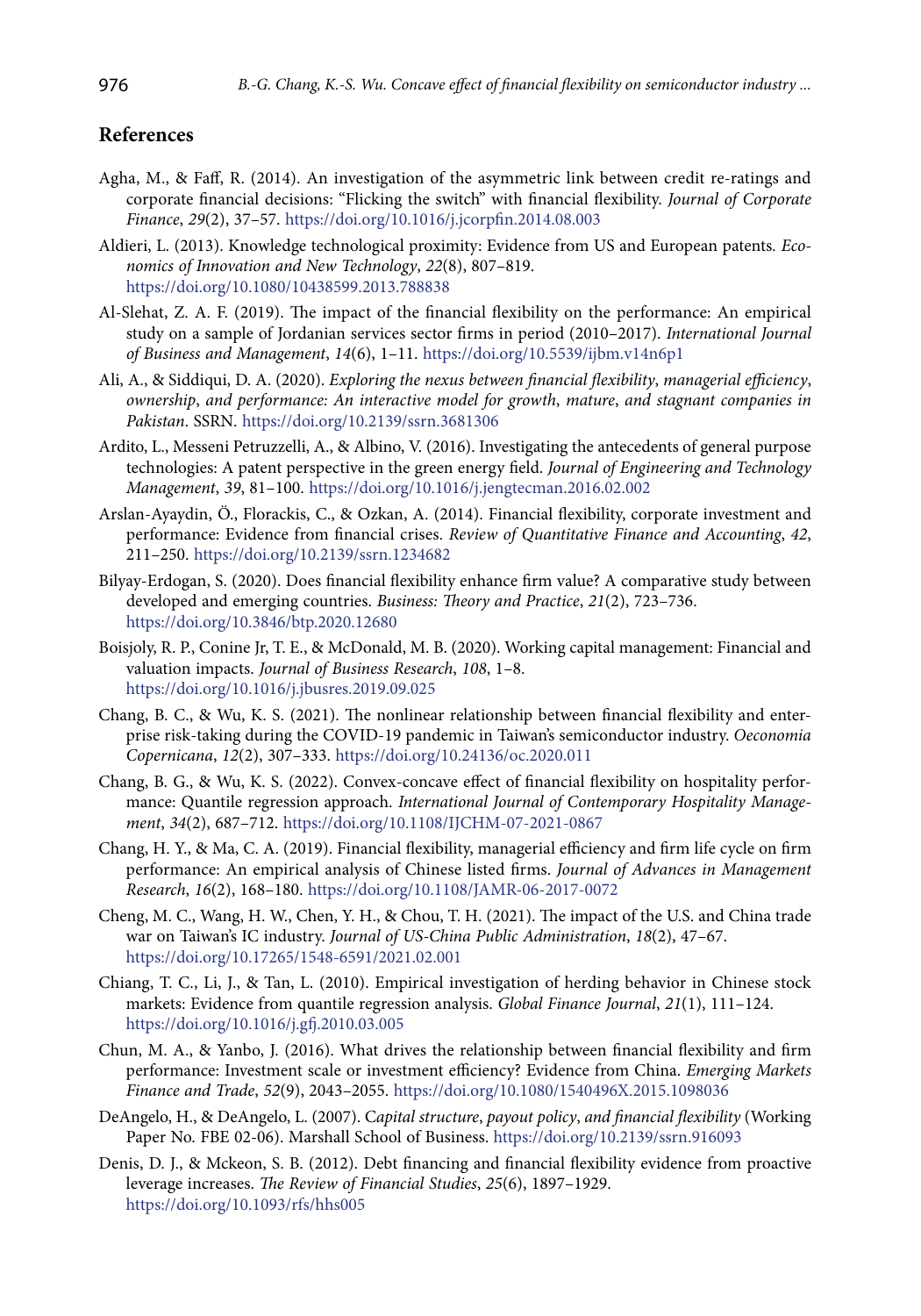- Dittmar, A., Mahrt-Smith, J., & Servaes, H. (2003). International corporate governance and corporate cash holdings. *The Journal of Financial and Quantitative Analysis*, *38*(1), 111–133. <https://doi.org/10.2307/4126766>
- Fahlenbrach, R., Rageth, K., & Stulz, R. M. (2020). *How valuable is financial flexibility when revenue stops? Evidence from the COVID-19 Crisis*. SSRN. <https://doi.org/10.2139/ssrn.3586540>
- Fama, E. F., & French, K. R. (2005). Financing decisions: who issues stock? *Journal of Financial Economics*, *76*(3), 549–582. <https://doi.org/10.1016/j.jfineco.2004.10.003>
- Gamba, A., & Triantis, A. (2008). The value of financial flexibility. *Journal of Finance*, *63*(5), 2263–2296. <https://doi.org/10.1111/j.1540-6261.2008.01397.x>
- Graham, J. R., & Harvey, C. R. (2001). The theory and practice of corporate finance: Evidence from the field. *Journal of Financial Economics*, *60*(2–3), 187–243. [https://doi.org/10.1016/S0304-405X\(01\)00044-7](https://doi.org/10.1016/S0304-405X(01)00044-7)
- Gu, Y., & Yuan, F. (2020). Internal control, financial flexibility and corporate performance Based on empirical analysis of listed companies in information technology industry. *Journal of Physics: Conference Series*, *1607*, 012118. <https://doi.org/10.1088/1742-6596/1607/1/012118>
- Hair, J. F., Hult, G. T. M., Ringle, C. M., & Sarstedt, M. (2017). *A primer on partial Least squares structural equation modeling* (*PLS-SEM*) (2nd ed.). Sage Publications Inc.
- Hizarci-Payne, A. K., Ipek, I., & Gümüs, G. K. (2021). How environmental innovation influences firm performance: A meta-analytic review. *Business Strategy and the Environment*, *30*(2), 1174–1190. <https://doi.org/10.1002/bse.2678>
- Hooshyar, A. M., Mohammadi, M. F., & Valizadeh, A. S. (2017). Factors affecting financial flexibility of firms listed in Tehran stock exchange. *Journal of Economics and Finance*, *8*(1), 109–114. <https://doi.org/10.9790/5933-080103109114>
- Jensen, M. C. (1986). Agency costs of free cash flow, corporate finance, and takeovers. *American Economic Review*, *76*(2), 323–329.<https://doi.org/10.2139/ssrn.99580>
- Kedzior, M., Grabinska, B., Grabinski, K., & Kedzior, D. (2020). Capital structure choices in technology firms: Empirical results from Polish listed companies. *Journal of Risk and Financial Management*, *13*(9), 221. https://doi.org/10.3390/jrfm13090221
- Kempf, T., Bobek, V., & Horvat, T. (2021). The impacts of the American Chinese trade war and CO-VID-19 pandemic on Taiwan's sales in semiconductor industry. *International Journal of Economics and Finance*, *13*(4), 62–72. <https://doi.org//10.5539/ijef.v13n4p62>
- Koenker, R., & Bassett, G. (1978). Regression quantiles. *Econometrica*, *46*(1), 33–50. <https://doi.org/10.2307/1913643>
- Kuo, Y. C., & Klingler-Vidra, R. (2021). *Post-COVID-19 Taiwan in the global semiconductor industry: The context of the new U.S. administration.* Taiwan Insight. Retrieved July 14, 2020, from [https://](https://taiwaninsight.org/2021/02/16/post-covid-19-taiwan-in-the-global-semiconductor-industry-the-context-of-the-new-u-s-administration/) [taiwaninsight.org/2021/02/16/post-covid-19-taiwan-in-the-global-semiconductor-industry-the](https://taiwaninsight.org/2021/02/16/post-covid-19-taiwan-in-the-global-semiconductor-industry-the-context-of-the-new-u-s-administration/)[context-of-the-new-u-s-administration/](https://taiwaninsight.org/2021/02/16/post-covid-19-taiwan-in-the-global-semiconductor-industry-the-context-of-the-new-u-s-administration/)
- La Rocca, M., & Cambrea, D. R. (2019). The effect of cash holdings on firm performance in large Italian companies. *Journal of International Financial Management* & *Accounting*, *30*(1), 30–59. <https://doi.org/10.1111/jifm.12090>
- Marchica, M. T., & Mura, R. (2010). Financial flexibility, investment ability, and firm value: Evidence from firms with spare debt capacity. *Financial Management*, *39*(4), 1339–1365. <https://doi.org/10.1111/j.1755-053X.2010.01115.x>
- Modigliani, F., & Miller, M. H. (1963). Corporate income taxes and the cost of capital. *American Economic Review*, *53*(3), 433–443.
- Nohria, N., & Gulati, R. (1997). What is the optimum amount of organizational slack? A study of the relationship between slack and innovation in multinational firms. *European Management Journal*, *15*(6), 603–611. [https://doi.org/10.1016/S0263-2373\(97\)00044-3](https://doi.org/10.1016/S0263-2373(97)00044-3)